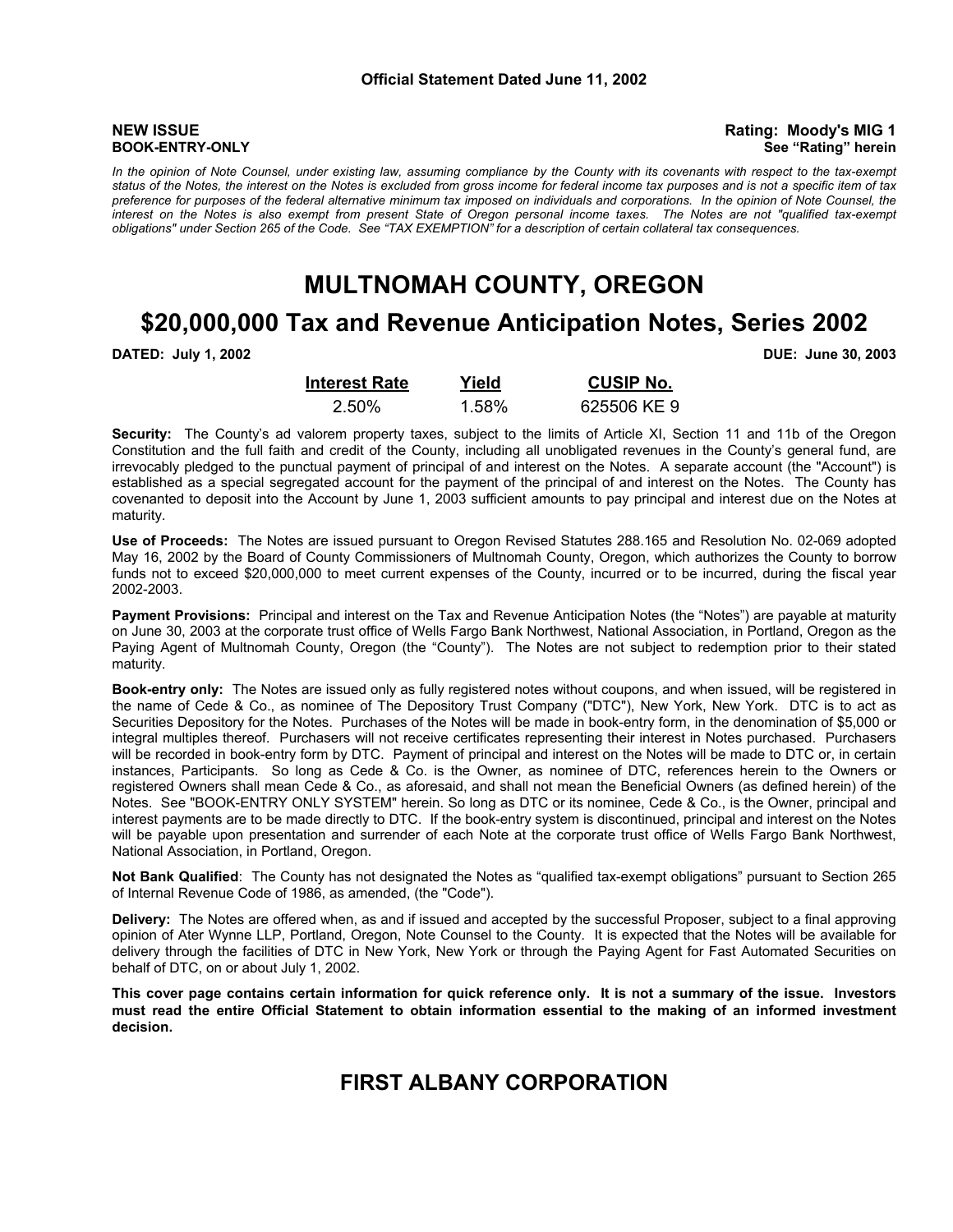## **OFFICIAL STATEMENT**

**Of** 

## **MULTNOMAH COUNTY, OREGON**

### 501 S.E. Hawthorne Blvd., 4<sup>th</sup> Flr. **Portland, Oregon 97214 (503) 988-3312 Website: www.co.multnomah.or.us\***

**Relating to:** 

### **\$20,000,000 Tax and Revenue Anticipation Notes, Series 2002**

**Board of Commissioners**

Diane Linn, Chair of the Board Maria Rojo de Steffey Serena Cruz Lisa Naito Lonnie Roberts

#### **Department of Business and Community Services**

David A. Boyer, CCM, Finance Director Harry S. Morton, CCM, Treasury Manager

### **Note Counsel**

Ater Wynne LLP Portland, Oregon

**Paying Agent**  Wells Fargo Bank Northwest, National Association Portland, Oregon

> **Financial Advisor**  Regional Financial Advisors, Inc. Portland, Oregon

This Official Statement is intended only to furnish information in connection with the public invitation for bids for the purchase of the Notes. The Official Statement DOES NOT constitute a recommendation, express or implied, to purchase or not to purchase the Notes or any other previous obligations or bonds of the Issuer.

This inactive textual reference to the County's website is not a hyperlink and the County's website, by such reference, is not incorporated herein.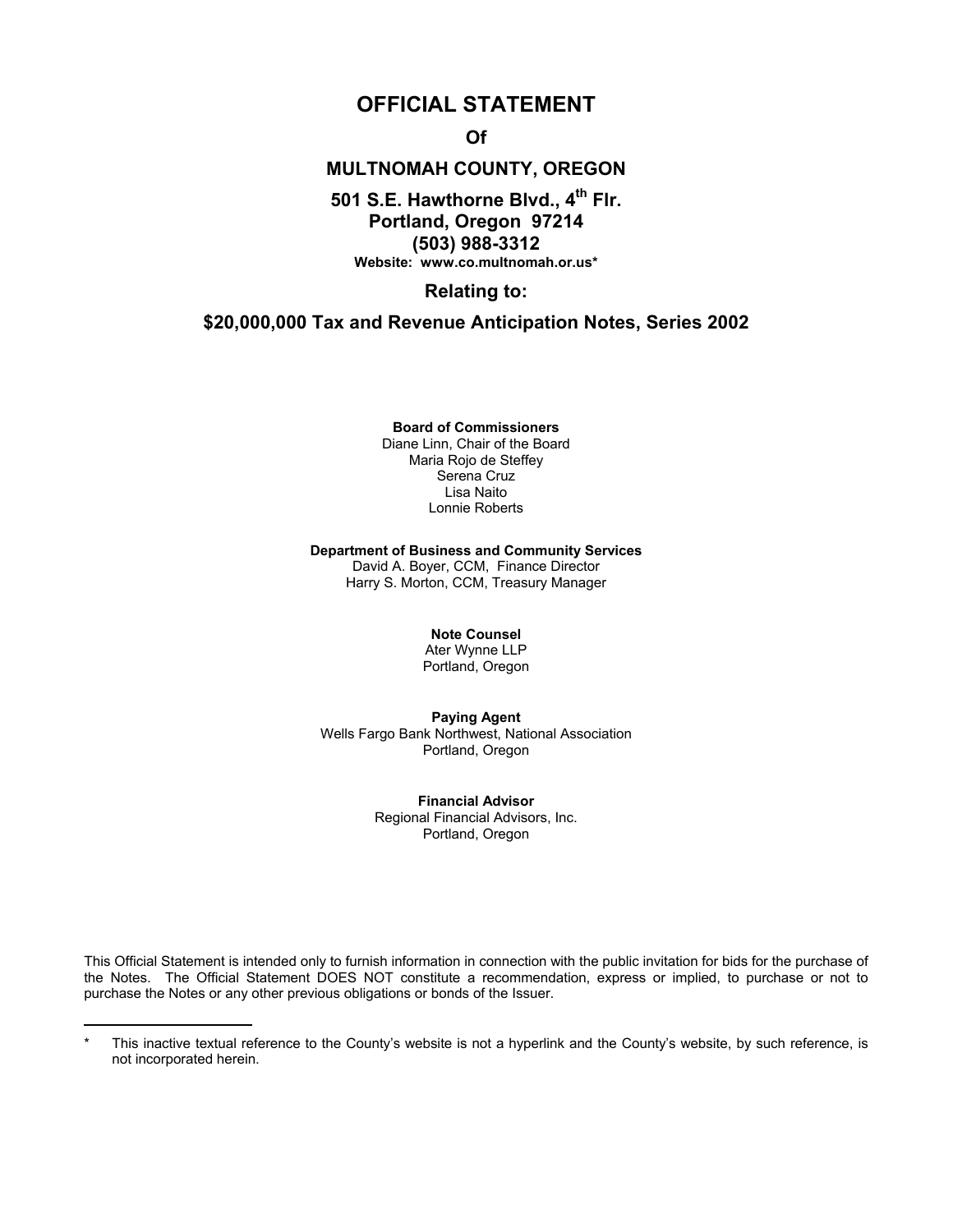## **TABLE OF CONTENTS**

| TABLE 7 -- Three-Year Public Safety Fund Statement of Revenues and Expenditures 12 |  |
|------------------------------------------------------------------------------------|--|
|                                                                                    |  |
|                                                                                    |  |
|                                                                                    |  |
|                                                                                    |  |
|                                                                                    |  |
|                                                                                    |  |
|                                                                                    |  |
|                                                                                    |  |
|                                                                                    |  |
|                                                                                    |  |
|                                                                                    |  |
|                                                                                    |  |
|                                                                                    |  |
|                                                                                    |  |
|                                                                                    |  |
|                                                                                    |  |
| TABLE 19 -- 2001-02 Representative Consolidated Tax Rates for Levy Code Area 27    |  |
| TABLE 20 -- 2001-02 Representative Consolidated Tax Rates for Levy Code Area 26 28 |  |
| TABLE 21 -- 2001-02 Representative Consolidated Tax Rates for Levy Code Area 78 29 |  |
|                                                                                    |  |
|                                                                                    |  |
|                                                                                    |  |
|                                                                                    |  |
|                                                                                    |  |
|                                                                                    |  |
|                                                                                    |  |
|                                                                                    |  |
|                                                                                    |  |
|                                                                                    |  |
|                                                                                    |  |
|                                                                                    |  |
|                                                                                    |  |
|                                                                                    |  |
|                                                                                    |  |
|                                                                                    |  |
|                                                                                    |  |
|                                                                                    |  |
|                                                                                    |  |
|                                                                                    |  |
|                                                                                    |  |
| Appendix A: Resolution No. 02-069                                                  |  |
| Appendix B: Book-Entry-Only System                                                 |  |
| Appendix C: Form of Note Counsel Legal Opinion                                     |  |
| Appendix D: Form of Continuing Disclosure Certificate                              |  |
|                                                                                    |  |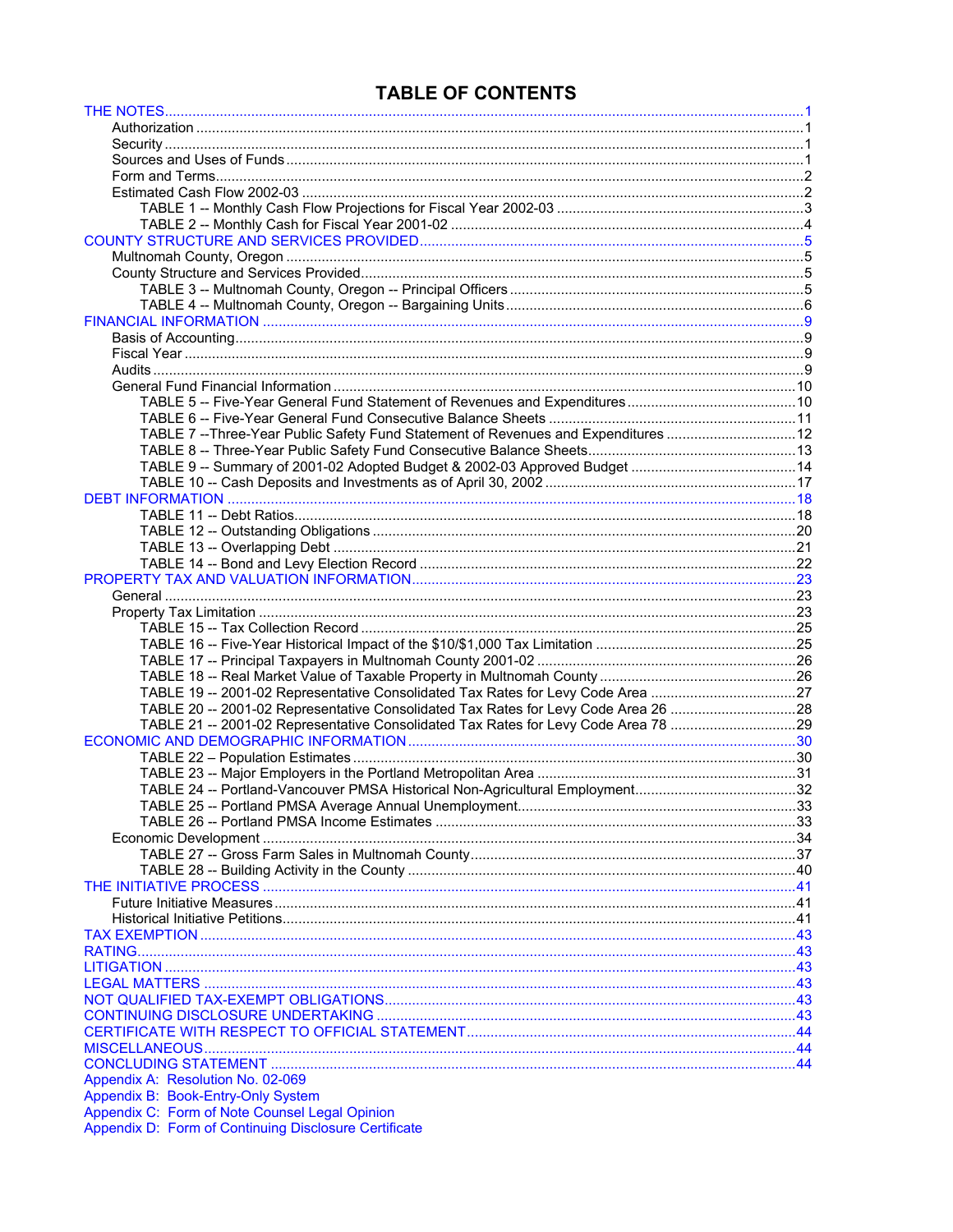# <span id="page-3-0"></span>**OFFICIAL STATEMENT MULTNOMAH COUNTY, OREGON \$20,000,000 TAX AND REVENUE ANTICIPATION NOTES, SERIES 2002**

## **THE NOTES**

### **AUTHORIZATION**

The Notes are being issued pursuant to Oregon Revised Statutes Section 288.165 and Resolution 02-069, adopted May 16, 2002, by the Board of County Commissioners of Multnomah County, Oregon, which authorizes the County to borrow funds not to exceed \$20,000,000 to meet current expenses for fiscal year 2002-2003 pending the collection of the annual property taxes and other budgeted and unpledged revenues for such fiscal year. Oregon Revised Statutes Section 288.165 requires that notes issued in anticipation of taxes or revenues shall at no time exceed, in aggregate, 80 percent of the amount budgeted by the County to be received during the 2002-03 fiscal year. The Notes represent approximately 11 percent of the County's budgeted 2002-03 General Fund property taxes.

### **SECURITY**

The County's ad valorem property taxes, subject to the limits of Article XI, Section 11 and 11b of the Oregon Constitution and the full faith and credit of the County, including all unobligated revenues in the County's general fund, are irrevocably pledged to the punctual payment of principal of and interest on the Notes. A separate account (the "Account") is established as a special segregated account for the payment and redemption of the principal of and interest on the Notes. The County has covenanted to deposit by June 1, 2003 into the Account sufficient amounts to pay principal and interest due on the Notes at maturity.

### **SOURCES AND USES OF FUNDS**

The sources and uses of the Notes are as follows:

| <b>Sources of Funds</b>       |                 |
|-------------------------------|-----------------|
| Par Amount                    | \$20,000,000.00 |
| Original issue premium        | 180,600.00      |
| <b>Total sources of funds</b> | \$20,180,600.00 |
| <b>Uses of Funds</b>          |                 |
| Cash Flow                     | \$20.139.600.00 |
| Costs of issuance             | 25,000.00       |
| Underwriter's discount        | 16,000.00       |
| <b>Total uses of funds</b>    | \$20.180.600.00 |

Source: Multnomah County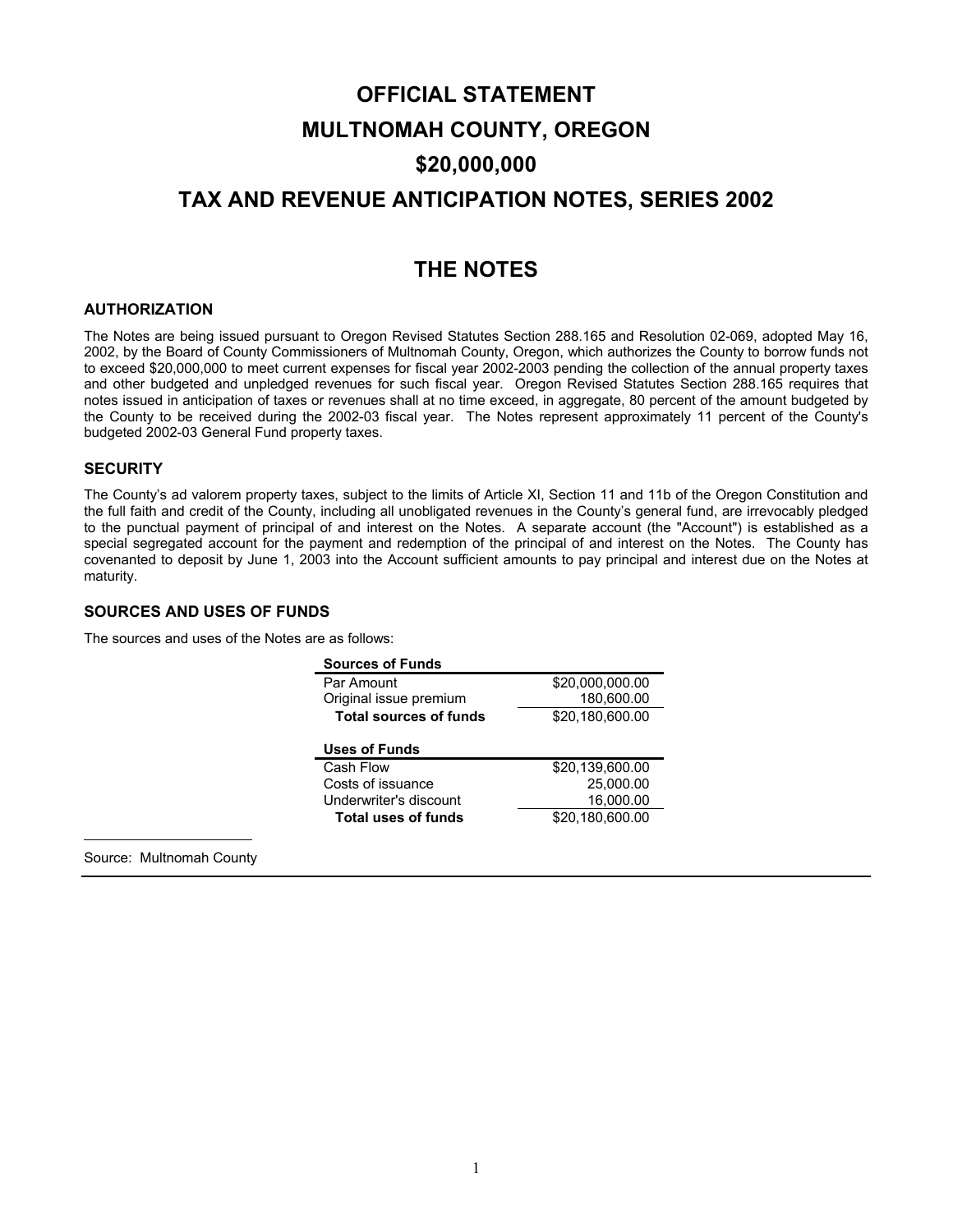### **FORM AND TERMS**

The Notes offered hereby will be dated the date of closing, July 1, 2002 and are issuable as registered notes without coupons in book-entry form in the denomination of \$5,000 or integral multiples thereof.

**Maturity:** Principal and interest on the Notes are payable at maturity on June 30, 2003.

**No Call Feature:** The Notes are non-callable prior to their stated maturity.

**Interest Computation:** Interest on the Notes will be computed on a 30-day month, 360-day year basis, with no compounding of interest.

**Paying Agent:** Wells Fargo Bank Northwest, National Association, through its corporate trust office in Portland, Oregon.

**Delivery:** It is expected that the Depository Trust Company will credit accounts for beneficial owners on or about July 1, 2002.

### **ESTIMATED CASH FLOW 2002-03**

The County is issuing \$20,000,000 Tax and Revenue Anticipation Notes, Series 2002, to provide for current expenses for cash needs in its General Fund. Property tax collections and other significant revenue sources flow into the County at intervals that do not coincide with expenditures. The County has therefore found it necessary, pursuant to the authority under Oregon Revised Statutes Section 288.165, to issue tax and revenue anticipation notes to meet its needs for current expenses until property tax revenues and other revenues for the fiscal year 2002-03 are received; provision having been made in its adopted budget for the fiscal year.

The County certifies that its permanent tax rate is \$4.34, i.e., the County is authorized to collect \$4.34 for every thousand dollars of Assessed Value of every property in the County, every year. See the section "Property Tax and Valuation Information" for further explanation of the difference between Assessed Value and Real Market Value and for a discussion of the taxation system in general.

The 2002-03 Budget assumes overall growth in assessed value of 4.4%. The County expects additional new construction worth approximately \$1.5 million to be added to the tax roll in addition to the general 3% increase.

The combination of assessed value and the permanent tax rate will produce approximately \$180.0 million in property tax revenue for the operation of County programs in 2002-03.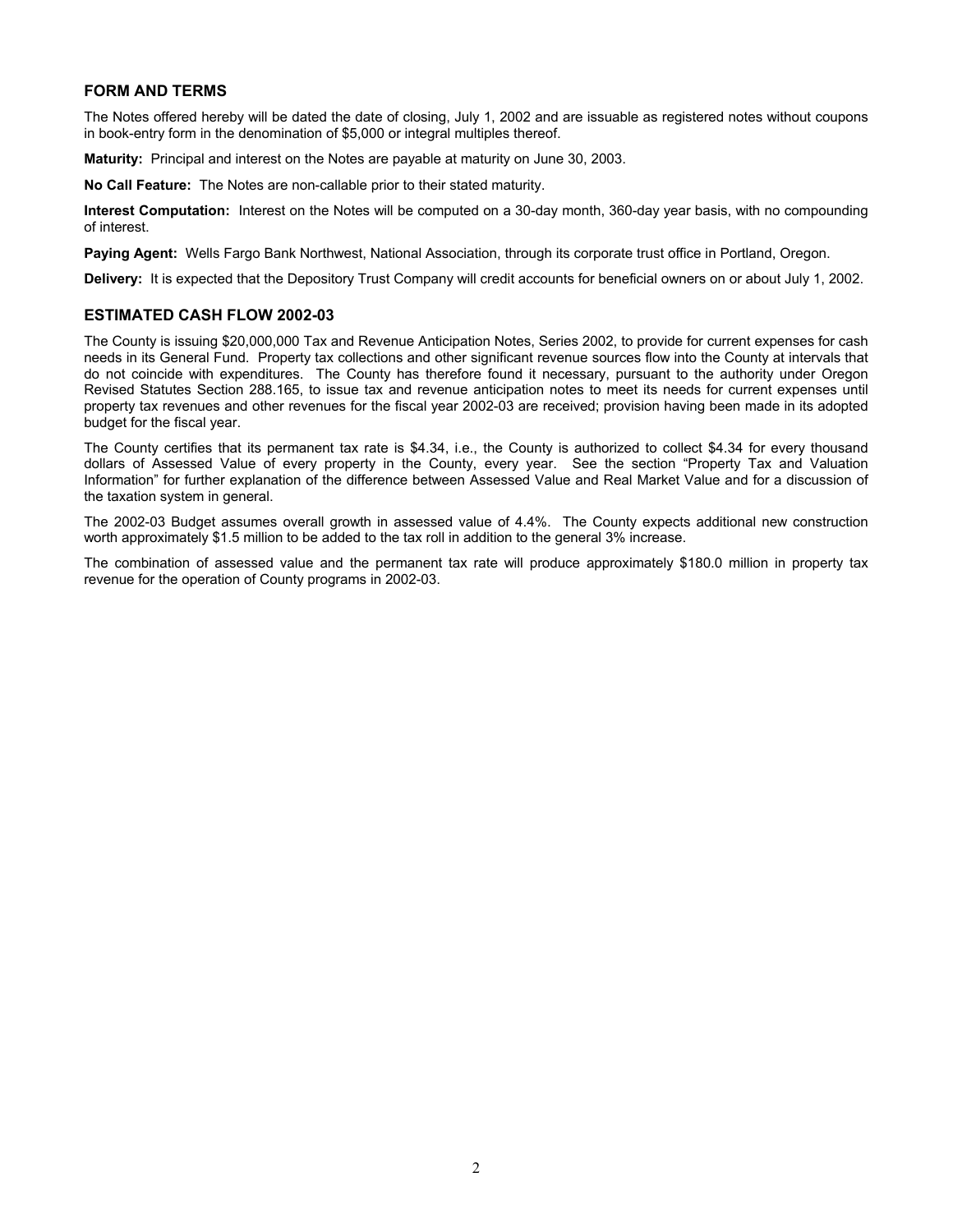The following table depicts the County's General Fund monthly cash flow projections for fiscal year 2002-03.

|                                     | July        | August       | September   | October    | November   | December     | January        | February          | March        | April        | May               | June         | Total     |
|-------------------------------------|-------------|--------------|-------------|------------|------------|--------------|----------------|-------------------|--------------|--------------|-------------------|--------------|-----------|
| Beginning Cash                      | \$16,560    | \$19,436     | \$611       | (\$17,483) | (\$33,972) | \$101,359    | \$68,138       | \$57,669 \$46,133 |              | \$42,094     | \$31,284          | \$15,969     | \$16,560  |
| Property Taxes <sup>2</sup>         | $\mathbf 0$ | 0            | $\mathbf 0$ | 561        | 147,213    | 3,664        | 3,283          | 1,835             | 9,730        | 1,183        | 969               | 11,563       | 180,000   |
| <b>Other Taxes</b>                  | 1,640       | 444          | 5,072       | 3,821      | 2,033      | 3,224        | 4,310          | 800               | 2,080        | 9,157        | 1,331             | 6,812        | 40,722    |
| Intergovernmental                   | 36          | 1,158        | 970         | 952        | 3,194      | 734          | 2,004          | 1,706             | 687          | 911          | 2,791             | 5,556        | 20,700    |
| Interest <sup>3</sup>               | 522         | 225          | 240         | 0          | 1,819      | $\mathbf{0}$ | 89             | 319               | 150          | 205          | 0                 | $\mathbf{0}$ | 3,568     |
| <b>Other Receipts</b>               | 497         | 647          | 656         | 1,090      | 769        | ,282         | 1,121          | 717               | 885          | 4,897        | 1,156             | 3,295        | 17,011    |
| <b>TRANS Proceeds</b>               | 20,000      | $\mathbf{0}$ | 0           | 0          | 0          | 0            | $\overline{0}$ | $\pmb{0}$         | $\mathbf{0}$ | $\mathbf{0}$ | $\mathbf{0}$      | $\mathbf{0}$ | 20,000    |
| Cash Transfers                      | $\mathbf 0$ | 0            | 470         | 1,147      | 1,069      | 0            | 999            | 380               | 606          | $\mathbf{0}$ | $\mathbf{0}$      | 4,091        | 8,762     |
| Service Reimbursements <sup>4</sup> | 482         | 479          | 457         | 593        | 532        | 390          | 837            | 620               | 453          | 366          | 11                | 1,762        | 6,982     |
| <b>Total Available Cash</b>         | \$39,737    | \$22,388     | \$8,477     | (\$9,319)  | \$122,657  | \$110,652    | \$80,780       | \$64,047 \$60,724 |              | \$58,811     | \$37,543          | \$49,047     | \$314,305 |
| <b>TRANS Repaid</b>                 | \$0         | \$0          | \$0         | \$0        | \$0        | \$20,700     | \$0            | \$0               | \$0          | \$0          | \$0               | \$0          | \$20,700  |
| Payroll Costs <sup>5</sup>          | 14,888      | 13,280       | 14,156      | 14,529     | 14,306     | 13,241       | 14,344         | 11,828            | 13,395       | 13,825       | 14,073            | 13,950       | 165,815   |
| Material and Services <sup>5</sup>  | 4,087       | 8,496        | 6,610       | 8,918      | 6,020      | 5,109        | 8,184          | 5,165             | 4,774        | 11,892       | 7,104             | 11,703       | 88,062    |
| Capital Outlay                      | $\mathbf 0$ | 0            | 6           |            | 0          | 8            | 6              | $\mathbf 0$       | $\mathbf{0}$ | 21           | 9                 | 50           | 102       |
| Cash Transfers <sup>6, 7, 8</sup>   | 1,327       | $\mathbf 0$  | 5,187       | 1,205      | 972        | 3,457        | 576            | 919               | 461          | 1,789        | 388               | 4,846        | 21,128    |
| <b>Total Disbursements</b>          | \$20,301    | \$21,776     | \$25,960    | \$24,653   | \$21,298   | \$42,515     | \$23,111       | \$17,913 \$18,630 |              | \$27,527     | \$21,574          | \$30,549     | \$295,807 |
| Ending Cash <sup>9</sup>            | \$19,436    | \$611        | (\$17,483)  | (\$33,972) | \$101,359  | \$68,138     | \$57,669       | \$46,133 \$42,094 |              |              | \$31,284 \$15,969 | \$18,498     | \$18,498  |
|                                     |             |              |             |            |            |              |                |                   |              |              |                   |              |           |

### *TABLE 1 -- Monthly Cash Flow Projections for Fiscal Year 2002-03*<sup>1</sup> *(\$000)*

NOTE: TRANs amounts are estimated.

1. Includes General Fund receipts and disbursements only. Columns may not foot due to rounding..

2. The 1997 Library Local Option levy is not included here.

3. Interest income has been reduced significantly to reflect a conservative estimate.

Service reimbursements decreased is a result of eliminating the indirect cost service reimbursements charged to the Public Safety Fund, AT&T Fund and Federal State match.

5. Payroll and material and services increased significantly due to recording the Public Safety, AT&T and Grant match expenditures in the General Fund. Cash transfer expenditures decreased. These funds will be zeroed out at fiscal year end, 6/30/02.

6. Remaining cash transfer of \$21 million is mainly for the Library Fund which is about \$16 million, remainder is for various other funds

7. Beginning in fiscal year 2003 the Public Safety and Assessment and Taxation Fund will be eliminated and merged with the General Fund. This results in cash transfer expenses declining in Public Safety by \$30.7 million and Assessment and Taxation by \$7.2 million.

8. Beginning in fiscal year 2003 all General Fund supported grant fund match are recorded in the General Fund and related cash transfer expense has been eliminated. Total amount is about \$63 million.

9. Cash flow does not include separate General Reserve Fund of \$9.1 million.

10. Cash deficit in September and October is expected to be covered by the County's Bridge, Road and Risk Funds.

Source: Multnomah County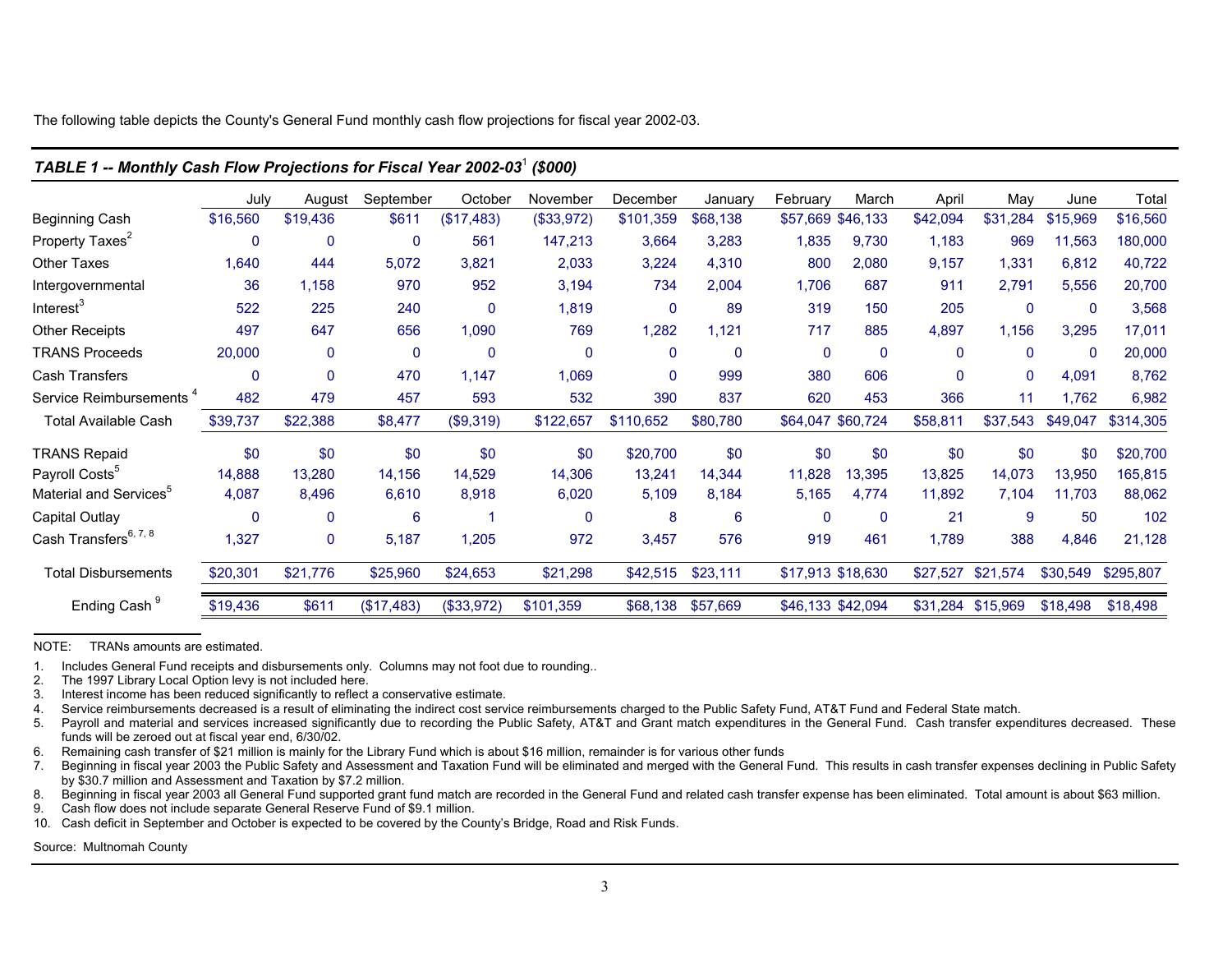The following table depicts the County's General Fund monthly cash flow for fiscal year 2001-02.

|                                | July        |              | August September                           | October             |              | November December |          | January February | March    | April              | May $2$     | June $^2$   |           |
|--------------------------------|-------------|--------------|--------------------------------------------|---------------------|--------------|-------------------|----------|------------------|----------|--------------------|-------------|-------------|-----------|
|                                | (Actual)    | (Actual)     | (Actual)                                   | (Actual)            | (Actual)     | (Actual)          | (Actual) | (Actual)         | (Actual) | (Actual)           | (Estimated) | (Estimated) | Total     |
| <b>Beginning Cash</b>          | $$17,954^3$ | \$23,063     |                                            | \$13,521 (\$20,805) | (\$34,117)   | \$100,361         | \$58,399 | \$54,100         | \$45,550 | \$46,347           | \$37,627    | \$28,521    | N/A       |
| Property Taxes <sup>4</sup>    | 0           | 0            | $\Omega$                                   | 542                 | 142,288      | 3,541             | 3,173    | 1,774            | 9,404    | 1,143              | 937         | 11,176      | 173,978   |
| Other Taxes <sup>5</sup>       | ,538        | 416          | 4,756                                      | 3,583               | 1,906        | 3,023             | 4,041    | 750              | ,950     | 8,586              | 1,248       | 6,387       | 38,184    |
| Intergovernmental <sup>6</sup> | 33          | 1,060        | 888                                        | 872                 | 2,924        | 672               | 1,835    | 562. ا           | 629      | 834                | 2,555       | 5,087       | 18,951    |
| Interest <sup>/</sup>          | 831         | 358          | 382                                        | $\mathbf{0}$        | 2,899        | 0                 | 142      | 508              | 239      | 326                | 0           | 0           | 5,685     |
| <b>Other Receipts</b>          | 561         | 730          | 741                                        | 1,231               | 868          | 1,448             | 1,266    | 810              | 1,000    | 5,530 <sup>8</sup> | 1,305       | 3,721       | 19,211    |
| <b>TRANS Proceeds</b>          | 20,000      | 0            | $\mathbf{0}$                               | 0                   | $\mathbf{0}$ | 0                 | 0        | 0                | 0        | 0                  | 0           | 0           | 20,000    |
| Cash Transfers+ Grants         | 0           | 0            | 73                                         | 178                 | 166          | 0                 | 155      | 59               | 94       | $\Omega$           | 0           | 635         | 1,360     |
| Service Reimbursements         | ,259        | 1,251        | 1,195                                      | ,550                | ,389         | 1,019             | 2,187    | 1,619            | ,184     | 957                | 30          | 4,603       | 18,243    |
| <b>Total Available Cash</b>    | \$42,176    | \$26,878     | \$21<br>.556                               | (\$12,849)          | \$118,323    | \$110,064         | \$71,198 | \$61,182         | \$60,050 | \$63,723           | \$43,702    | \$60,130    | \$313,566 |
| <b>TRANS Repaid</b>            | \$0         | \$0          | \$0                                        | \$0                 | \$0          | \$20,700          | \$0      | \$0              | \$0      | \$0                | \$0         | \$0         | \$20,700  |
| Payroll Costs                  | 8,935       | 7,970        | 8,496                                      | 8,720               | 8,586        | 7,947             | 8,609    | 7,099            | 8,039    | 8,297              | 8,446       | 8,372       | 99,516    |
| <b>Material and Services</b>   | 2,591       | 5,387        | 4,191                                      | 5,654               | 3,817        | 3,239             | 5,189    | 3,275            | 3,027    | 7,540              | 4,504       | 7,420       | 55,834    |
| Capital Outlay                 | 0           | 0            | 8                                          |                     | 0            | 10                | 8        | 0                | 0        | 26                 | 11          | 62          | 126       |
| Cash Transfers <sup>®</sup>    | 7,587       | $\mathbf{0}$ | 29,666                                     | 6,893               | 5,559        | 19,769            | 3,292    | 5,258            | 2,637    | 10,233             | 2,220       | 27,716 10   | 120,830   |
| <b>Total Disbursements</b>     | \$19,113    | \$13,357     | \$42,361                                   | \$21,268            | \$17,962     | \$51,665          | \$17,098 | \$15,632         | \$13,703 | \$26,096           | \$15,181    | \$43,570    | \$297,006 |
| Ending Cash <sup>11</sup>      | \$23,063    | \$13,521     | $($20,805)^{12}$ $($34,117)^{12} $100,361$ |                     |              | \$58,399          | \$54,100 | \$45,550         | \$46,347 | \$37,627           | \$28,521    | \$16,560    | N/A       |

### *TABLE 2 -- Monthly Cash for Fiscal Year 2001-02*<sup>1</sup> *(\$000)*

Note: Columns may not foot due to rounding.

- 1. Includes General Fund receipts and disbursements only.<br>2. Estimated as of May 9, 2002.
- 2. Estimated as of May 9, 2002.<br>3. The beginning cash balance of
- The beginning cash balance does not agree to the fund balance on Table 5 due to accruals of revenues and expenditures.
- 4. The 1997 Library Local Option levy is not included here.

5. Other taxes are down between the projected and actual due to the Business Income Tax ("BIT") declines. The County rebalanced the budget and decreased the BIT estimate to \$30 million. The Motor Vehicle Rental Tax was also adjusted downward by \$1.5 million in mid-year due to the decline in travel related to the September terrorist attacks.

- 6. Intergovernmental revenues were down due to the decline in federal bed rentals. Budget projections were also adjusted downward during the mid-year reductions.
- 7. Interest revenues are down due to lower interest rates.
- 8. The amount of vacation payable transferred from the General Reserve Fund can be noted by the increase in other receipts and cash transfers in April.
- 9 The actual expenditure cash transfers do not follow the projected cash transfers because the new SAP financial system allows cash transfers to be made much sooner than in past years.
- 10. The Public Safety Fund is being merged with the General Fund at fiscal year-end. The Cash Transfer to the Public Safety Fund will be adjusted in June of 2002 to zero out that fund.
- 11. Cash flow does not include \$9.1 million held in a separate General Reserve Fund.
- 12. Cash deficits in September and October were covered by the Road Fund (\$9.8 million), Bridge Fund (\$3.9 million) and Risk Management Fund (\$20.7 million) cash balances

Source: Multnomah County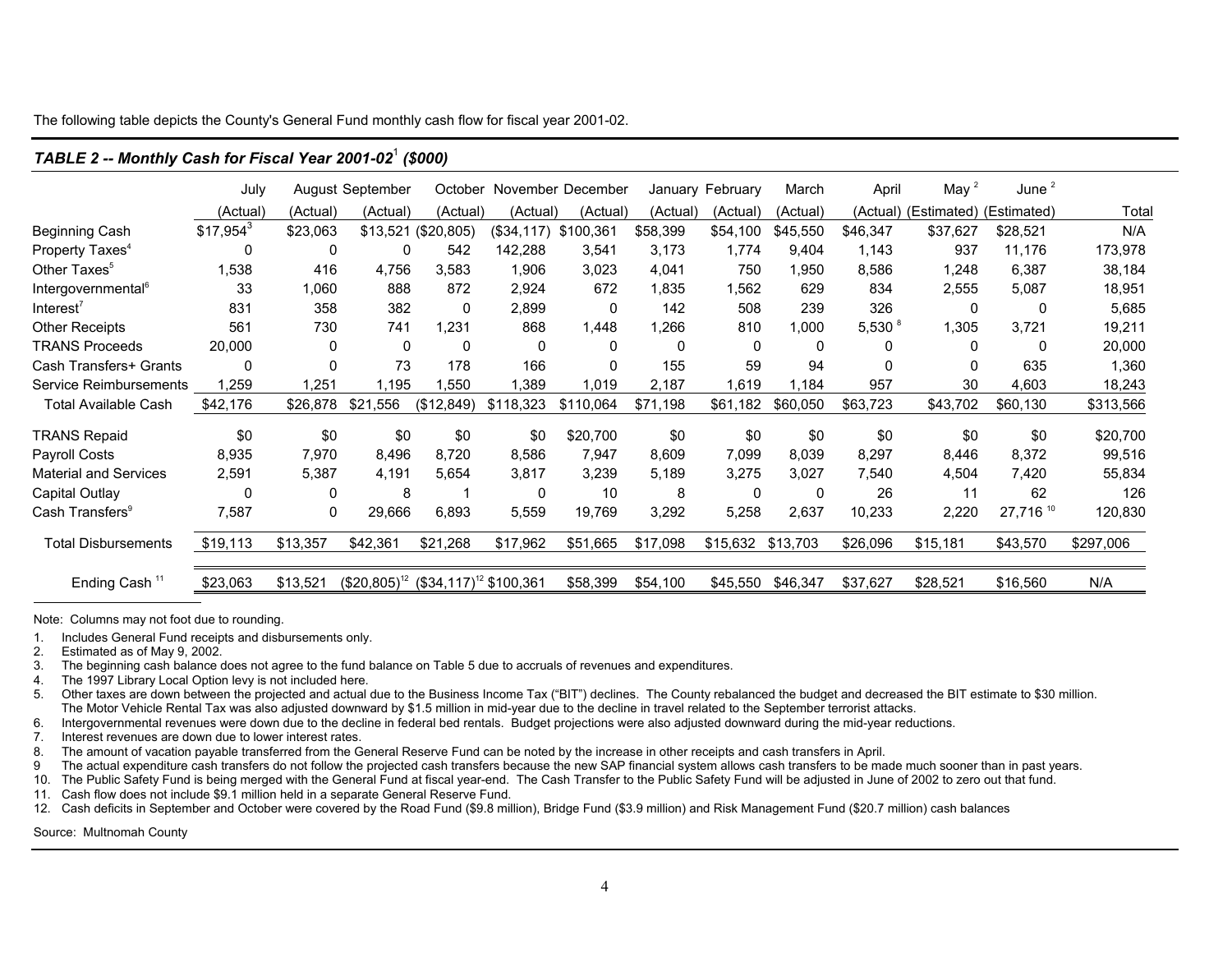## **COUNTY STRUCTURE AND SERVICES PROVIDED**

### <span id="page-7-0"></span>**MULTNOMAH COUNTY, OREGON**

Multnomah County was incorporated in 1854 and was formed from parts of Clackamas and Washington counties as they existed at that time. Multnomah is the smallest county in the state (465 square miles) but is the most populous, with about 666,350 inhabitants as of July 2001. Portland, the county seat, was established in 1851 and is the state's largest city, with a July 2001 population of approximately 536,240. Five cities - Gresham, Troutdale, Fairview, Wood Village and Maywood Park comprise the remainder of the incorporated part of the County.

Multnomah County's present Home Rule Charter was adopted in January 1967. The Charter has been amended several times by the voters of Multnomah County.

### **COUNTY STRUCTURE AND SERVICES PROVIDED**

The County is governed by a Board of County Commissioners consisting of four non-partisan members elected from designated districts within the County and the Chair of the Board, elected at-large. The County organization and the basic services provided are as follows:

#### **Government**

The Board of County Commissioners conducts all legislative business of the County in one formal Board meeting per week. It holds one informal meeting per week for the purpose of reviewing the formal agenda, hearing information briefings from staff, departments and outside agencies, and receiving citizen input on agenda items. The Board also holds other hearings as required by State law or County Charter. Some meetings are held outside the courthouse for greater citizen access.

The following table lists the principal officers and administrators for the County.

### *TABLE 3 -- Multnomah County, Oregon -- Principal Officers*

| $Jun-01$<br>Maria Rojo de Steffey<br>$Jun-01$<br>Jan-99<br>Jun-98<br>$Jan-01$ | 12/31/06<br>12/31/04<br>12/31/06<br>12/31/04<br>12/31/04 |
|-------------------------------------------------------------------------------|----------------------------------------------------------|
|                                                                               |                                                          |
|                                                                               |                                                          |
|                                                                               |                                                          |
|                                                                               |                                                          |
|                                                                               |                                                          |
|                                                                               |                                                          |
|                                                                               |                                                          |
| Jan-99                                                                        | 12/31/06                                                 |
| $Jan-83$                                                                      | 12/31/04                                                 |
| May-95                                                                        | 12/31/02                                                 |
| Nov-00                                                                        | Not Elected                                              |
| Apr-82                                                                        | Not Elected                                              |
| Mar-94                                                                        | Not Elected                                              |
|                                                                               | Not Elected                                              |
|                                                                               | $Jun-97$                                                 |

Source: Multnomah County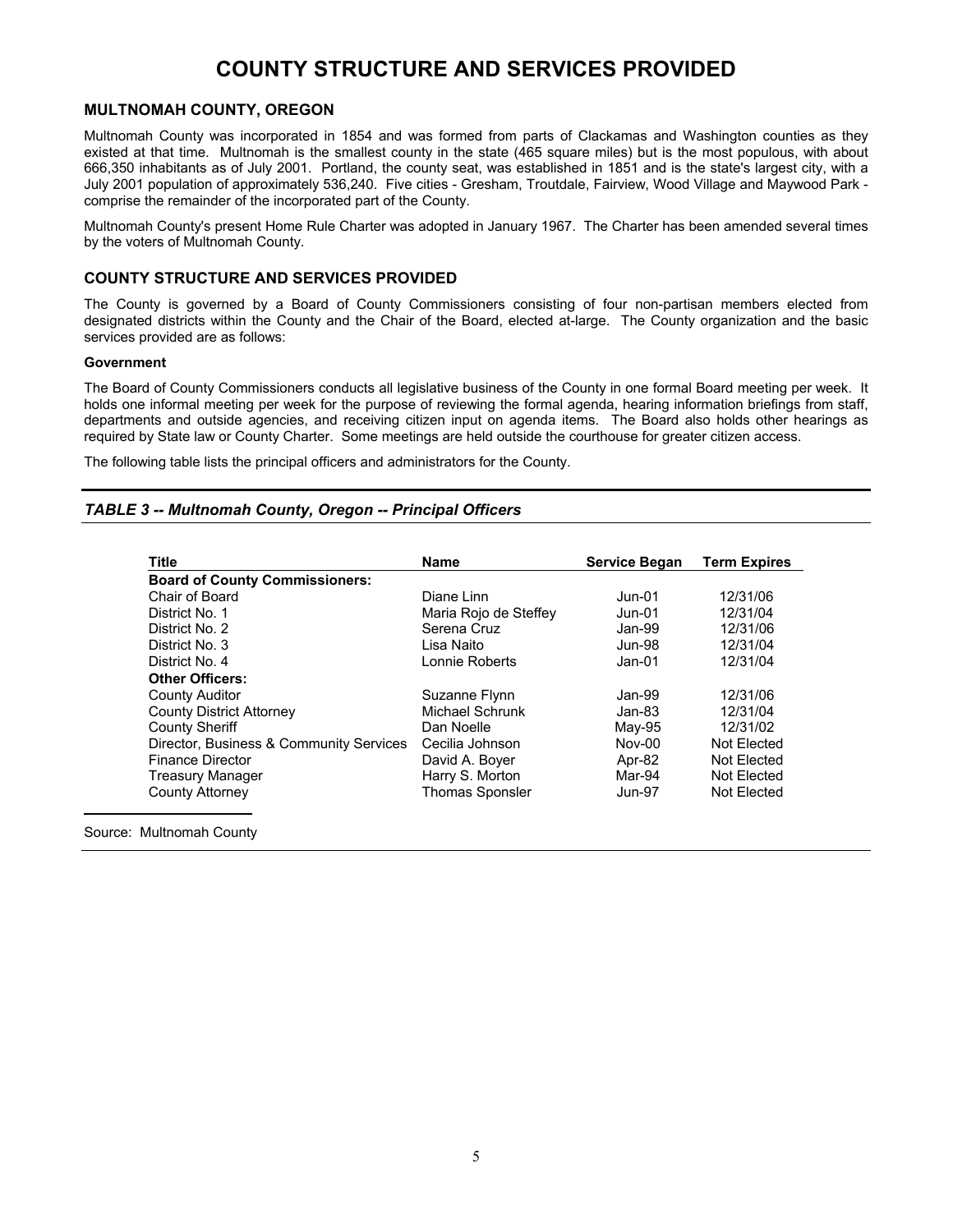**Employees:** At May 8, 2002, the County had 4,915 employees not including temporary employees. There are nine bargaining units representing 4,182 employees as listed in the following schedule. In addition, there are 733 management and exempt employees.

| <b>Bargaining Unit</b>                         | <b>Employees</b> | <b>Contract Expires</b> |
|------------------------------------------------|------------------|-------------------------|
| General Employees (Local 88)                   | 3.093            | 06/03/04                |
| Electricians (Local 48)                        | 23               | 06/03/04                |
| Operating Engineers (Local 87)                 | 13               | 06/03/04                |
| Paint Makers (Local 55)                        | 3                | 06/03/04                |
| Corrections (Teamsters 223)                    | 507              | 06/03/04                |
| Deputy Sheriffs Association                    | 89               | 06/03/04                |
| Oregon Nurses Association                      | 297              | 06/03/04                |
| Juvenile Group Workers (Local 86) <sup>1</sup> | 71               | 06/03/01                |
| Prosecuting Attorneys Association <sup>2</sup> | 86               | 06/03/02                |
| Total                                          | 4.182            |                         |

### *TABLE 4 -- Multnomah County, Oregon -- Bargaining Units*

1. Negotiations are continuing and a new contract is expected to be negotiated.

2. Contract negotiations are under way and a new contract is expected to be negotiated.

Source: Multnomah County

#### **Services**

**Department of County Human Services:** Services include:

Alcohol and other drug screening, assessment, treatment and prevention services;

Services to individuals with developmental disabilities, including advocacy, service coordination, residential, vocational, respite, family support and emergency services;

Mental health screening and evaluation, treatment, family support and crisis services; and

Services through information and referral, gatekeepers and 24-hour access;

Case management/needs assessment, eligibility, case plan development and service monitoring;

Adult care home regulation and licensing;

Public Guardian/Conservatorship; and

Nutrition, transportation and in-home services.

#### **Department of Health Services:** Services include:

Primary health care and dental services at primary health care centers, dental clinics, schools based health centers and correctional facilities;

Home visits to high-risk families, offering child abuse prevention, parenting skills training, and health education;

Prevention and treatment of communicable diseases, such as tuberculosis, sexually transmitted diseases, hepatitis, and HIV;

Inspection and regulation of certain businesses and public services including ancillary health care services such as ambulance services and death investigation; and

Advocacy for the improved health of the community, particularly the medically underserved.

**Department of Juvenile and Adult Community Justice Services:** Services include:

Detention services for youth awaiting adjudication, receiving secure mental health intervention, or being held as a sanction for parole violations;

Supervision to youth on probation including home visits, linking to treatment services, monitoring school attendance and intervention in gang behavior;

Advice to the court on needs of children/families involved in alleged child abuse and neglect;

Supervision services for adult pre- and post-sentenced offenders;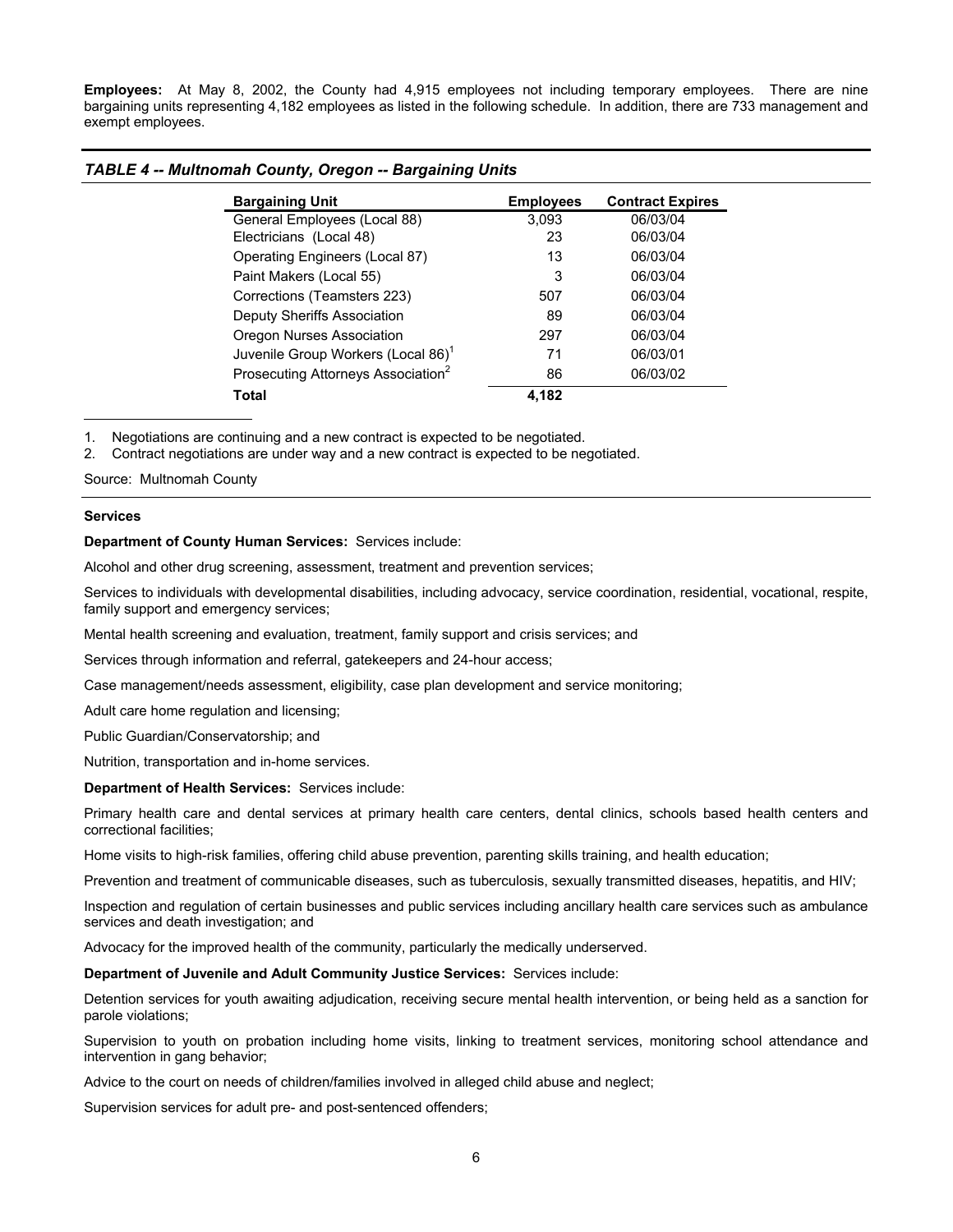Evaluation services addressing sentencing recommendations, substance abuse and mental health treatment services;

Services to address substance abuse, mental health, housing, literacy, employment, child custody, marriage and reconciliation, and basic living skill needs; and

Sanction programs that provide structured alternatives to prison.

#### **Department of Library Services:** Services include:

Check books and other library materials out at the Central Library, fourteen branch libraries and through outreach services;

Assist patrons in finding books and information;

Select, acquire, organize and process a wide variety of books and other materials on numerous subjects expressing wideranging points of view for people of all ages;

Provide age appropriate materials and services for children and young adults; and

Provide materials and services to those county residents not able to come to county libraries or use conventional materials.

#### **Department of Business and Community Services:** Services include:

Finance is responsible for accounts payable, accounts receivable, contract administration, materials management, general ledger, payroll, purchasing and treasury functions;

Budget and Improvement Services is responsible for designing and coordinating the budget process, and for financial forecasting;

Human Resources is responsible for the areas of personnel, training, collective bargaining agreements and employee benefits;

Information Services is responsible for data processing and telecommunications;

Risk Management is responsible for management, training, consultation ad policy recommendation for loss control, property insurance and workers' compensation; and

Affirmative Action is shared by Multnomah County and the City of Portland and is responsible for assuring that the County conforms to regulatory requirements for monitoring, reporting, planning and implementing programs and strategies as they relate to equal opportunity laws.

Elections is responsible for performing all functions relating to the conduct of all elections for governmental jurisdictions in Multnomah County;

Assessment and Taxation is responsible for property assessment, tax collection, recording, property records management, property foreclosures, Board of Equalization and Tax Title Fund management;

Animal control is responsible for the community's animal ownership ordinances that protect people and animals and operating an animal shelter for lost, stray and unwanted animals;

Emergency Management coordinates the performance of essential and emergency services for the public's benefit prior to, during, and following an emergency situation;

Facilities and property management is responsible for facilities operations and maintenance, property management, tax foreclosed property maintenance, and capital improvement projects;

Fleet, records, electronics and distribution is responsible for providing operational support services in the areas of county vehicles, records management, electronic equipment maintenance and interoffice and US mail processing; and

Transportation and land use planning is responsible for road, bridge and bikeway maintenance and capital projects, and to regulate planning activities in Multnomah County.

**Sheriff's Office:** Services include:

Corrections programs such as work release and out-of-custody supervision for pre-trial and sentenced offenders in Multnomah County;

In-jail alcohol and drug intervention services;

Patrol services to rural areas of unincorporated Multnomah County;

Narcotics education and intervention through the D.A.R.E. Program and narcotics enforcement through the Special Investigations Unit;

Civil process service and civil court enforcement of "execution process";

Water safety education and patrol of 97 miles of waterways within the boundaries of the County; and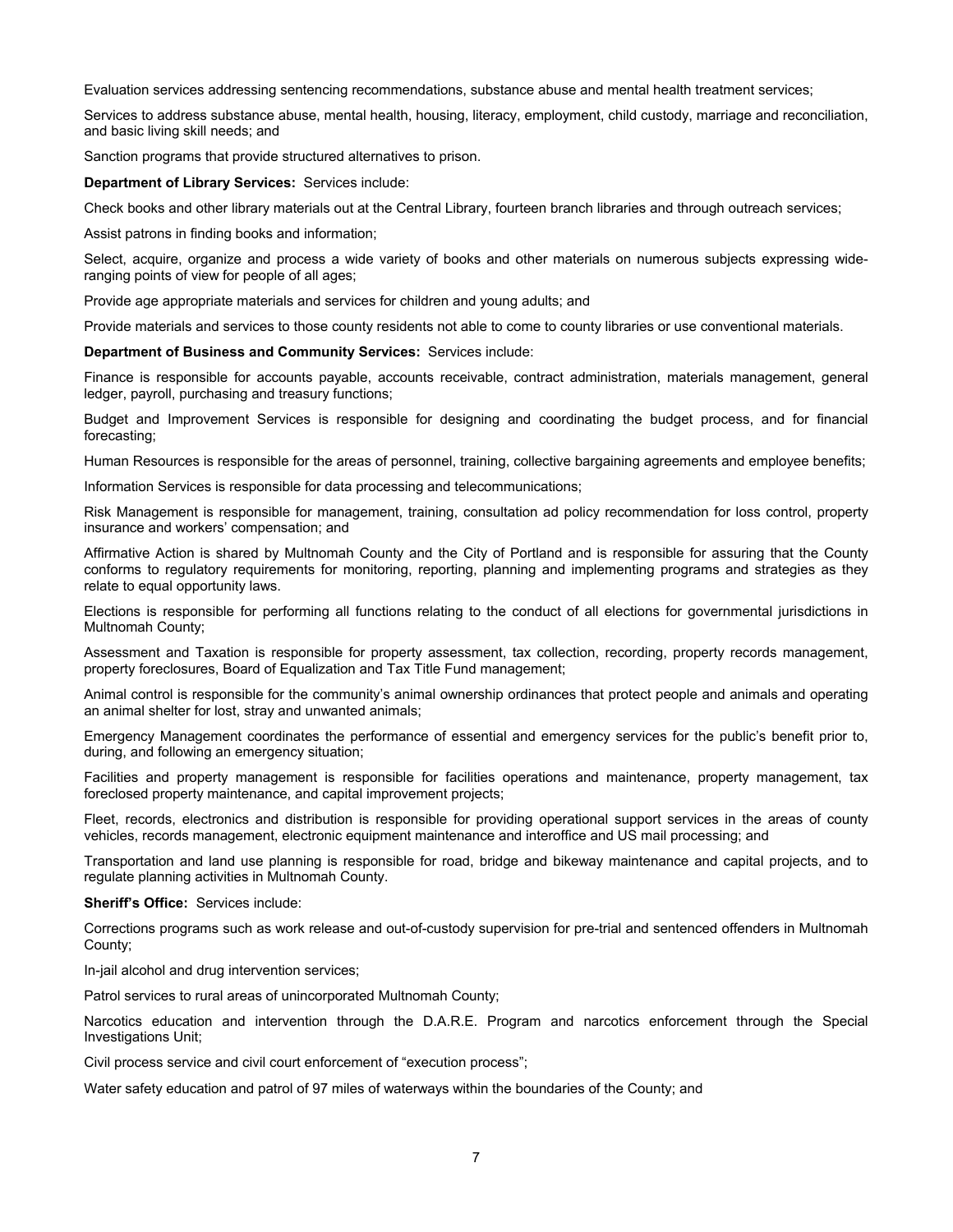Secure incarceration of inmates and the transportation of inmates both inter and intrastate.

**District Attorney's Office:** Services include:

Felony prosecution;

Targeted crimes prosecution (Regional Organized Crime Narcotics "ROCN" Task Force);

Misdemeanor and violation prosecutions (DUII, traffic crimes);

Multidisciplinary child abuse teams;

Juvenile prosecutions (delinquency and dependency cases);

Child Support enforcement; and

Victims assistance.

### **Office of School and Community Partnerships:** Services include:

Anti-poverty programs to provide advocacy, economic opportunities and self-sufficiency supports to individuals along with weatherization assistance;

Development of affordable housing and public works improvements;

A network of community-based and culture-specific centers located throughout the County provides a full spectrum of programs for youth and families; and

Culturally-specific student retention programs designed to increase the number of minority youth who complete high school.

**Nondepartmental:** Functions which are outside the scope of the aforementioned include:

Office of the County Chair;

The Board of County Commissioners;

The County Auditor;

County Attorney;

The Tax Supervising and Conservation Commission;

Multnomah Commission on Families and Children; and

Citizen Involvement Committee.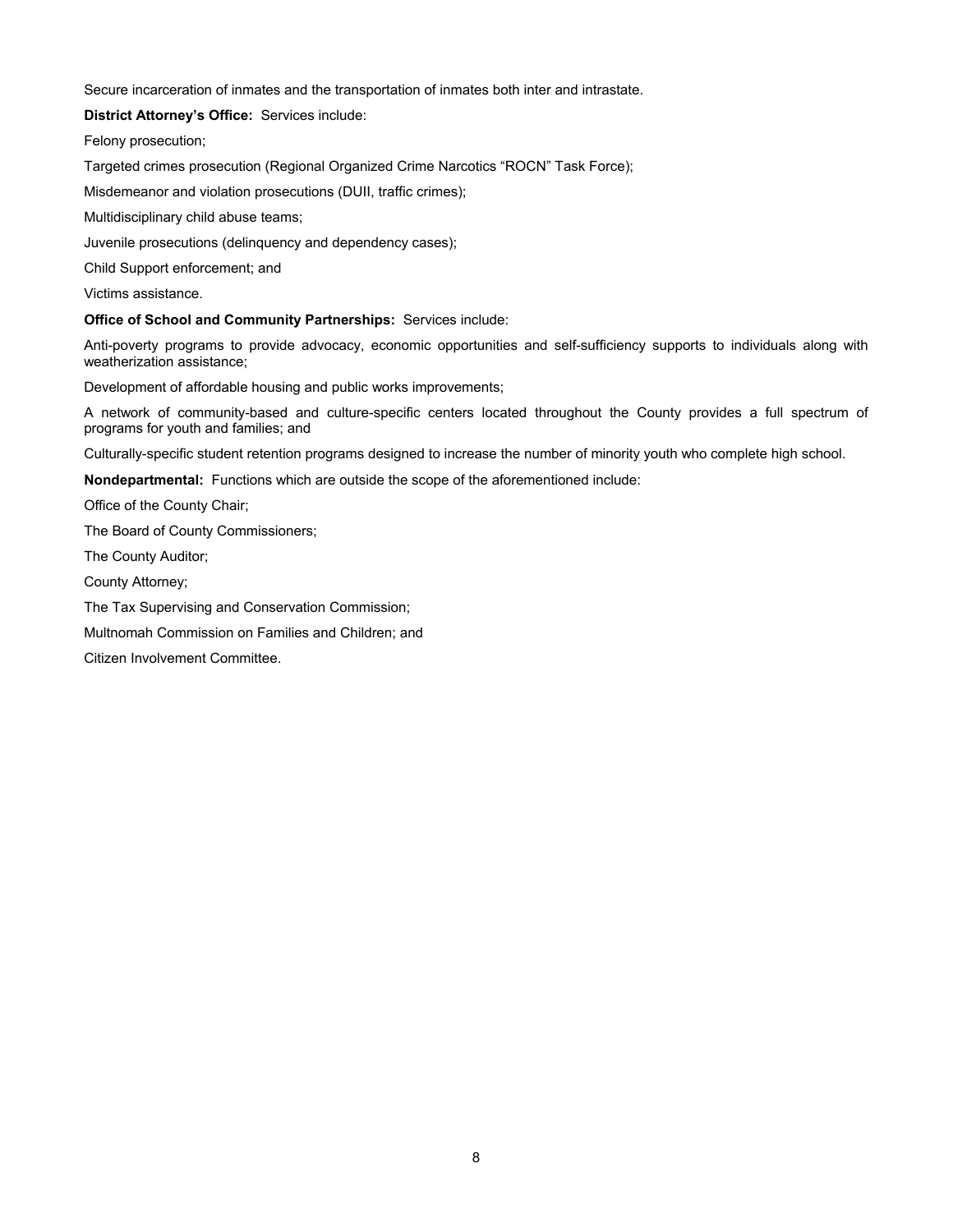## **FINANCIAL INFORMATION**

### <span id="page-11-0"></span>**BASIS OF ACCOUNTING**

Modified accrual accounting is utilized for the General, Special Revenue, Capital Project and Debt Service Funds. All other funds utilize the accrual basis of accounting. The County's accounting practices conform to generally accepted accounting principals (GAAP), and with the standards of financial reporting developed by the Government Finance Officers Association of the United States and Canada and the Government Accounting Standards Board. The Government Finance Officers Association of the United States and Canada has awarded the Certificate of Achievement for Excellence in Financial Reporting to Multnomah County for the fiscal years ending 1984 through 2001.

### **FISCAL YEAR**

July 1 through June 30.

### **AUDITS**

In accordance with the Oregon Municipal Audit Law (ORS 297.405 - 297.555 and 297.990) an audit is conducted at the end of each Fiscal Year by independent certified public accountants selected by approval of the Board Chair and the County Commissioners. This requirement has been complied with and the financial statements have received an "unqualified opinion" from the auditors. Such an opinion indicates there was no limitation on the scope of the auditor's examination and the financial statements were prepared in accordance with generally accepted accounting principles.

The County's audit for Fiscal Year 2000-01 was performed by Grant Thornton LLP, CPAs, Portland, Oregon. The auditors did not review this statement and offer no opinion regarding this Official Statement. A copy of the 2001 audit is available upon request to the County or can be found on the internet at www.co.multnomah.or.us/dss/fin/.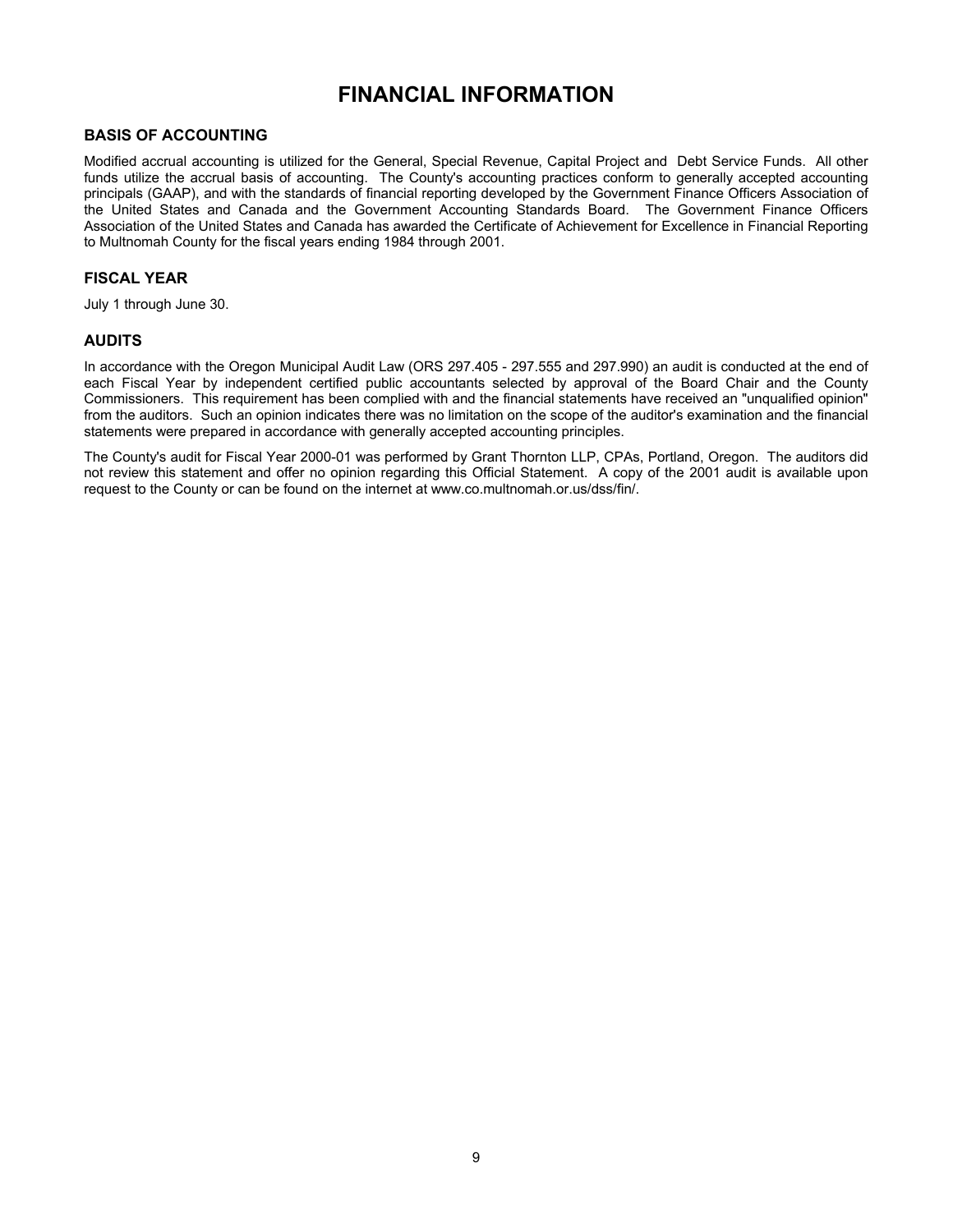### **GENERAL FUND FINANCIAL INFORMATION**

### *TABLE 5 -- Five-Year General Fund Statement of Revenues and Expenditures (\$000)*

|                                              | 1996-97   | 1997-98   | 1998-99    | 1999-00    | $2000 - 011$          |
|----------------------------------------------|-----------|-----------|------------|------------|-----------------------|
| <b>Revenues</b>                              |           |           |            |            |                       |
| Taxes                                        | \$149,299 | \$141,079 | \$201,795  | \$209,657  | \$206,580             |
| Licenses and permits                         | 1,696     | 1,724     | 1,879      | 1,878      | 2,446                 |
| Intergovernmental revenue                    | 14,864    | 17,185    | 17,282     | 16,446     | 18,989                |
| Charges for services                         | 5,929     | 6,975     | 7,448      | 6,287      | 7,442                 |
| Interest income                              | 2,862     | 3,391     | 3,432      | 3,781      | 4,729                 |
| Other revenues                               | 16,251    | 18,492    | 23,172     | 26,106     | 21,234                |
| Total revenues                               | 190,901   | 188,846   | 255,008    | 264,155    | 261,420               |
| <b>Expenditures</b><br>Current               |           |           |            |            |                       |
| General government                           | 15,804    | 15,614    | 18,416     | 19,519     | 20,064                |
| Health and social services                   | 25,893    | 13,686    | 12,818     | 13,911     | 13,445                |
| Public safety and judicial                   | 57,595    | 77,987    | 84,769     | 93,085     | 103,309               |
| Community services                           | 20,206    | 10,449    | 29,546     | 13,461     | 14,477                |
| Capital outlay                               | 525       | 583       | 458        | 3,533      | 244                   |
| Debt service                                 |           |           |            |            |                       |
| Interest                                     | 521       | 494       | 494        | 411        | 1,044                 |
| Total expenditures                           | 120,544   | 118,813   | 146,501    | 143,920    | 152,583               |
| Excess of revenues over                      |           |           |            |            |                       |
| (under) expenditures                         | 70,357    | 70,033    | 108,507    | 120,235    | 108,837               |
| Other financing sources (uses)               |           |           |            |            |                       |
| Operating transfers in                       | 1,243     | 3,541     | 1,078      | 1,518      | 999                   |
| Operating transfers (out)                    | (69, 533) | (71,000)  | (118, 384) | (124, 565) | (108, 339)            |
| Total other financing<br>Sources (uses)      | (68, 290) | (67, 459) | (117, 306) | (123, 047) | (107, 340)            |
|                                              |           |           |            |            |                       |
| Excess of revenues and<br>Other sources over |           |           |            |            |                       |
| (under) expenditures<br>and other uses       | 2,067     | 2,574     | (8,799)    | (2,812)    | 1,497                 |
| Fund Balance Beginning July 1                | 21,232    | 23,299    | 25,873     | 17,074     | 14,262                |
| Fund Balance Ending June 30                  | \$23,299  | \$25,873  | \$17,074   | \$14,262   | \$15,759 <sup>2</sup> |

1. Beginning in fiscal year 1998-99 the County accounted for certain public safety revenues and expenditures in a Public Safety Fund. Property tax revenues were recorded in the General Fund and cash transfers were made to the Public Safety Fund. The Public Safety Fund was solely supported by the General Fund and was used for General Fund public safety programs. The fiscal year 2000-01 ending fund balance for the Public Safety Fund was \$2,361 (rounded to thousands). Tables 7 and 8 show the Public Safety Fund Revenues and Expenses and Balance sheet since fiscal year 1998-99. Beginning in fiscal year 2002/03 the Public Safety Fund was abolished and all expenditures are accounted for in the General Fund.

 On April 26, 2002 the Board of County Commissioners approved a supplemental budget placing \$9,127 (rounded to thousands) in a newly created General Reserve Fund that is maintained separate from the General Fund and is to be used for disaster relief, expenditures related to essential services that are related to public safety and life issues.

2. The ending fund balance does not agree to the beginning fund balance on table 2 due to accruals of revenues and expenditures.

Source: Derived from audited annual financial statements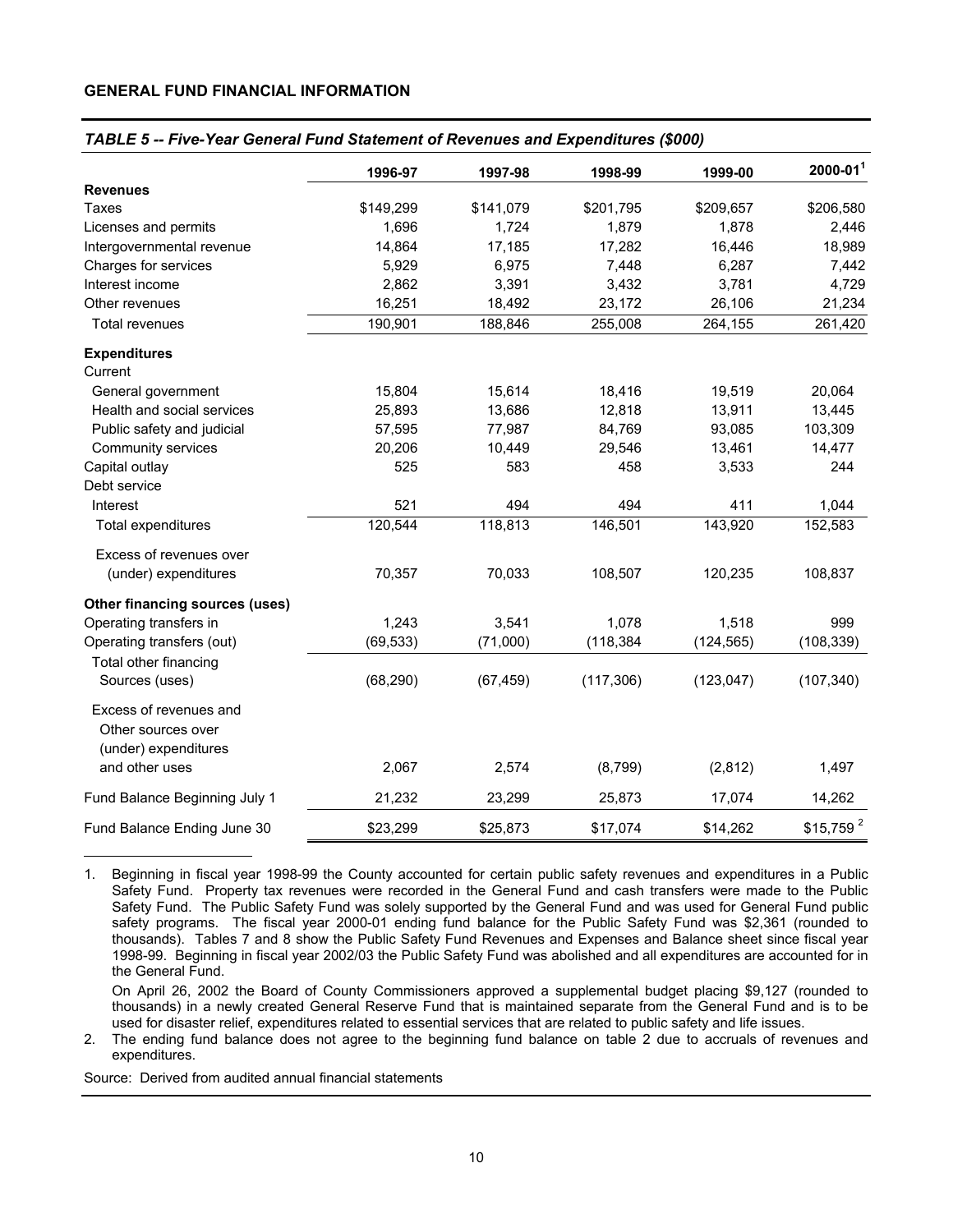|                                       | 1996-97  | 1997-98  | 1998-99  | 1999-00  | $2000 - 011$ |
|---------------------------------------|----------|----------|----------|----------|--------------|
| <b>Assets and other debits</b>        |          |          |          |          |              |
| Cash and Investments                  | \$14,509 | \$23,739 | \$14,928 | \$11,324 | \$17,954     |
| Receivables:                          |          |          |          |          |              |
| Taxes                                 | 6,318    | 5,852    | 8,072    | 9,380    | 13,551       |
| Accounts                              | 6,799    | 6,291    | 5,909    | 6,751    | 6,353        |
| Loans                                 | 138      |          |          |          |              |
| Interest                              | 1,220    | 713      | 2,320    | 2,153    | 2,858        |
| <b>Special Assessments</b>            | 27       | 22       | 22       | 22       | 11           |
| Contracts                             |          | 20       | 6,990    | 6,486    | 5,962        |
| Due from other funds                  | 3,696    |          |          | 725      | 5,410        |
| Inventories                           | 615      | 537      | 552      | 955      | 816          |
| Prepaid Items                         | 133      | 79       | 53       | 14       | 53           |
| Total assets and other debits         | \$33,455 | \$37,253 | \$38,846 | \$37,810 | \$52,968     |
| Liabilities, equity and other credits |          |          |          |          |              |
| Liabilities:                          |          |          |          |          |              |
| Payrolls payable                      |          |          |          |          | \$1,908      |
| Accounts payable                      | \$1,597  | \$3,003  | \$3,746  | \$4,552  | 15,816       |
| Deferred revenues                     | 5,529    | 4,997    | 14,275   | 14,916   | 15,132       |
| Compensated absences                  | 3,030    | 3,380    | 3,751    | 4,080    | 4,342        |
| Amounts held in trust                 |          |          |          |          | 11           |
| <b>Total liabilities</b>              | 10,156   | 11,380   | 21,772   | 23,548   | 37,209       |
| Equity and other credits:             |          |          |          |          |              |
| Inventories                           | 615      | 537      | 552      | 955      | 816          |
| Prepaid Items                         | 133      | 79       | 53       | 14       | 53           |
| Undesignated                          | 22,551   | 25,257   | 16,469   | 13,293   | 14,890       |
| Total equity and other credits        | 23,299   | 25,873   | 17,074   | 14,262   | 15,759       |
| Total liabilities and fund equity     | \$33,455 | \$37,253 | \$38,846 | \$37,810 | \$52,968     |

1. Beginning in fiscal year 1998-99 the County accounted for certain public safety revenues and expenditures in a Public Safety Fund. Property tax revenues were recorded in the General Fund and cash transfers were made to the Public Safety Fund. The Public Safety Fund was solely supported by the General Fund and was used for General Fund public safety programs. The fiscal year 2000-01 ending fund balance for the Public Safety Fund was \$2,361 (rounded to thousands). Tables 7 and 8 show the Public Safety Fund Revenues and Expenses and Balance sheet since fiscal year 1998-99. Beginning in fiscal year 2002-03 the Public Safety Fund was abolished and all expenditures are accounted for in the General Fund.

 On April 26, 2002 the Board of County Commissioners approved a supplemental budget placing \$9,127 (rounded to thousands) in a newly created General Reserve Fund that is maintained separate from the General Fund and is to be used for disaster relief, expenditures related to essential services that are related to public safety and life issues.

Source: Derived from audited annual financial statements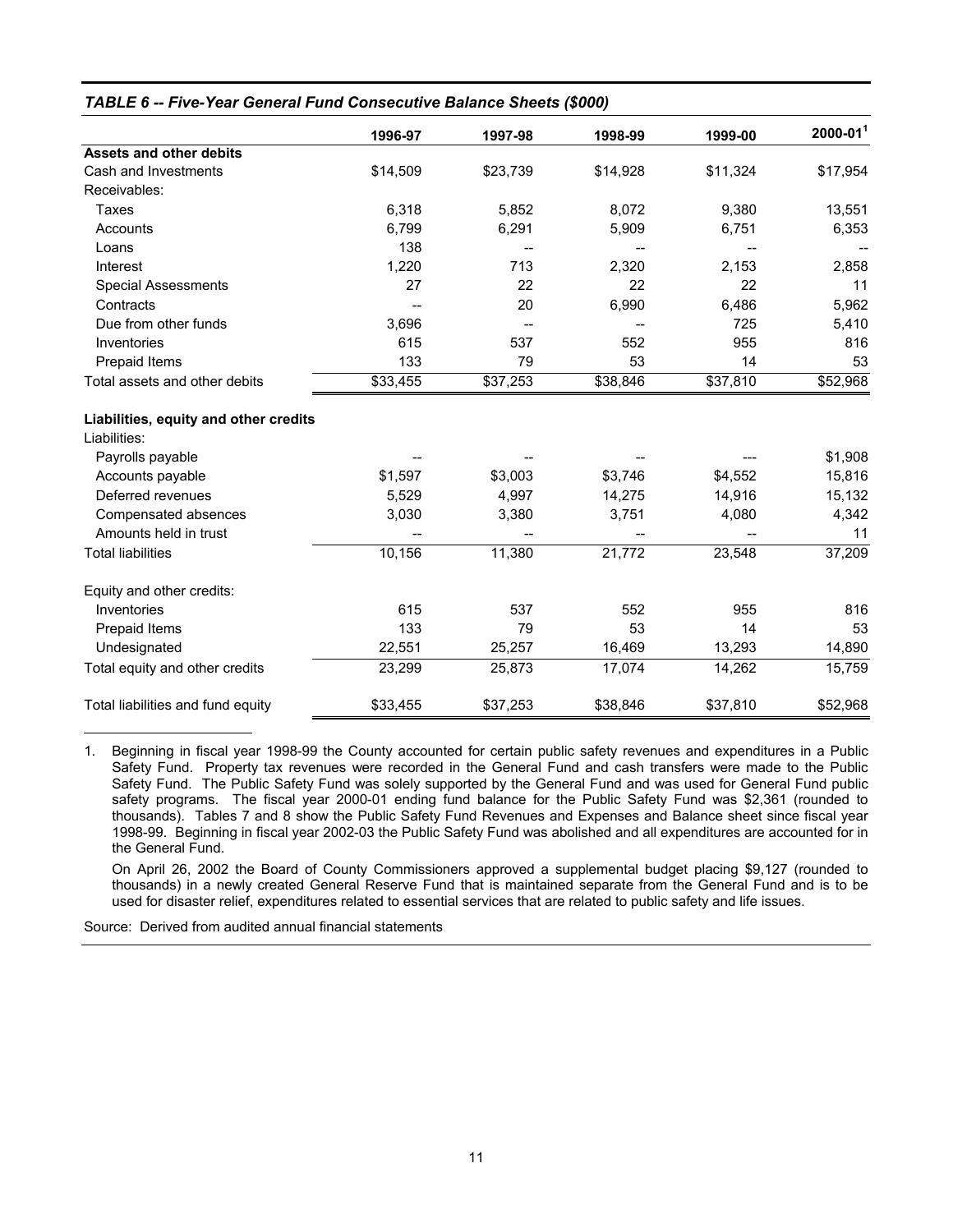|                                | 1998-99   | 1999-00  | $2000 - 011$ |
|--------------------------------|-----------|----------|--------------|
| <b>Revenues</b>                |           |          |              |
| Intergovernmental revenue      | \$7,655   | \$9,589  | \$10,535     |
| Charges for services           |           | 23       | 25           |
| Interest income                | 561       | 527      | 594          |
| Other revenues                 | 75        | 77       | 79           |
| <b>Total revenues</b>          | 8,292     | 10,216   | 11,233       |
| <b>Expenditures</b>            |           |          |              |
| Current                        |           |          |              |
| Health and social services     | 4,031     | 5,262    | 4,002        |
| Public safety and judicial     | 36,597    | 44,877   | 39,226       |
| Capital outlay                 | 504       | 156      | 104          |
| Total expenditures             | 41,132    | 50,294   | 43,332       |
| Excess of revenues over        |           |          |              |
| (under) expenditures           | (32, 840) | (40,078) | (32,099)     |
| Other financing sources (uses) |           |          |              |
| Operating transfers in         | 31,775    | 31,943   | 27,209       |
| Excess of revenues and         |           |          |              |
| Other sources over             |           |          |              |
| (under) expenditures           |           |          |              |
| and other uses                 | (1,065)   | (8, 135) | (4,809)      |
| Fund Balance Beginning July 1  | 16,450    | 15,385   | 7,251        |
| Fund Balance Ending June 30    | \$15,385  | \$7,251  | \$2,361      |

### *TABLE 7 --Three-Year Public Safety Fund Statement of Revenues and Expenditures (\$000)*

1. Beginning in fiscal year 1998-99 the County accounted for certain public safety revenues and expenditures in a Public Safety Fund. Property tax revenues were recorded in the General Fund and cash transfers were made to the Public Safety Fund. The Public Safety Fund was solely supported by the General Fund and was used for General Fund public safety programs. The fiscal year 2001 ending fund balance for the Public Safety Fund was \$2,361 (rounded to thousands). Beginning in fiscal year 2002-03 the Public Safety Fund was abolished and all expenditures are accounted for in the General Fund.

Source: Derived from audited annual financial statements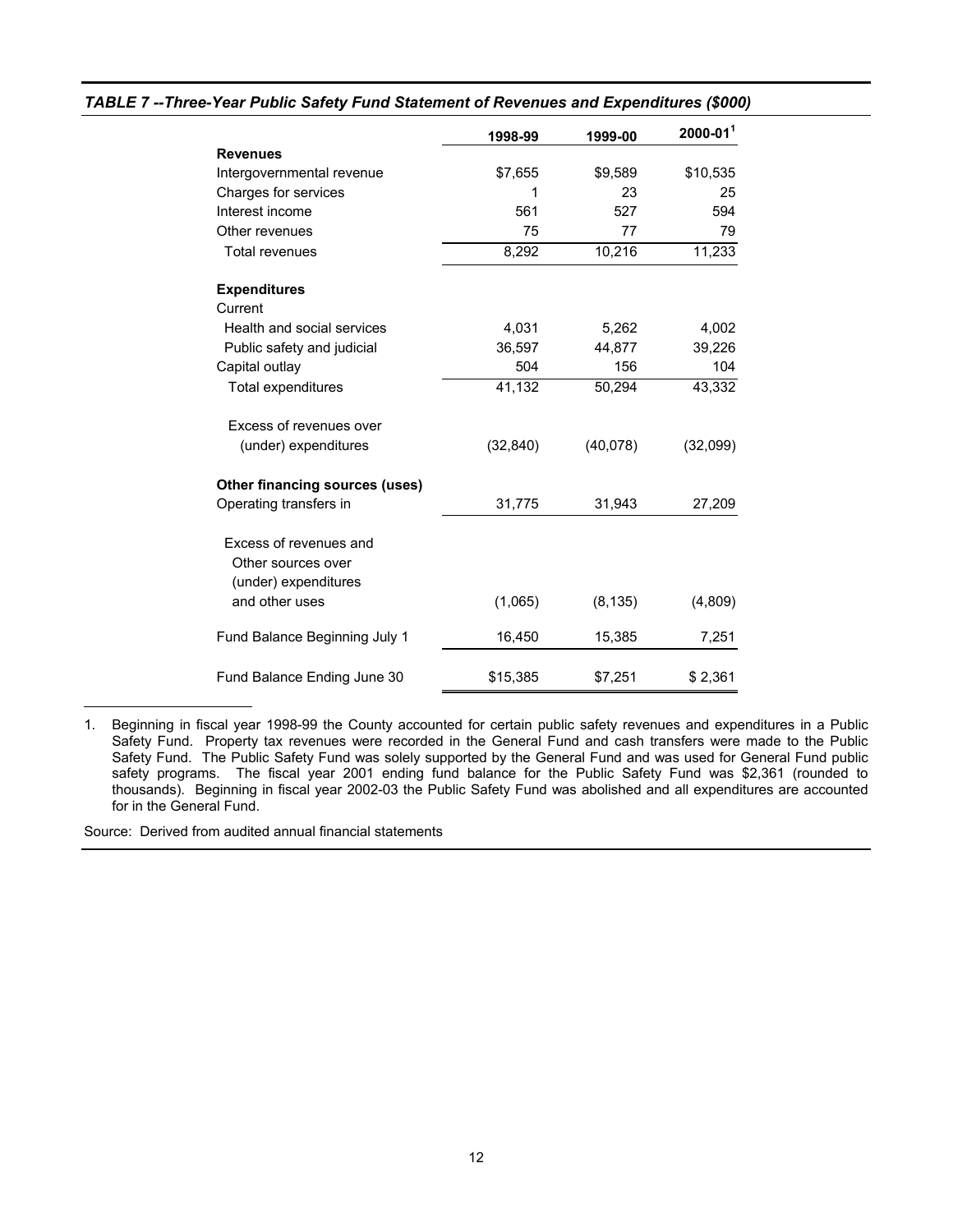|  |  | TABLE 8 -- Three-Year Public Safety Fund Consecutive Balance Sheets (\$000) |  |  |
|--|--|-----------------------------------------------------------------------------|--|--|
|  |  |                                                                             |  |  |

|                                                       | 1998-99  | 1999-00 | 2000-01 |
|-------------------------------------------------------|----------|---------|---------|
| <b>Assets and other debits</b>                        |          |         |         |
| Cash and Investments                                  | \$17,051 | \$5,989 | \$3,954 |
| Receivables:                                          |          |         |         |
| Accounts                                              | 44       | 3,412   | 67      |
| Prepaid Items                                         | 5        | 3       |         |
| Total assets and other debits                         | \$17,100 | \$9,404 | \$4,021 |
| Liabilities, equity and other credits<br>Liabilities: |          |         |         |
| Payrolls payable                                      |          |         | \$592   |
| Accounts payable                                      | \$1,024  | \$1,313 | 175     |
| Compensated absences                                  | 691      | 840     | 893     |
| <b>Total liabilities</b>                              | 1,715    | 2,153   | 1,660   |
| Equity and other credits:                             |          |         |         |
| Prepaid Items                                         | 5        | 3       |         |
| Undesignated                                          | 15,380   | 7,248   | 2,361   |
| Total equity and other credits                        | 15,385   | 7,251   | 4,021   |
| Total liabilities and fund equity                     | \$17,100 | \$9,404 | \$4,021 |

Source: Derived from audited annual financial statements

### **Accrued Vacation**

County employees may accrue vacations and receive reimbursement upon termination of employment. As of June 30, 2001, the total accrued vacation liability in the General Fund and Other Funds was \$15,647,000.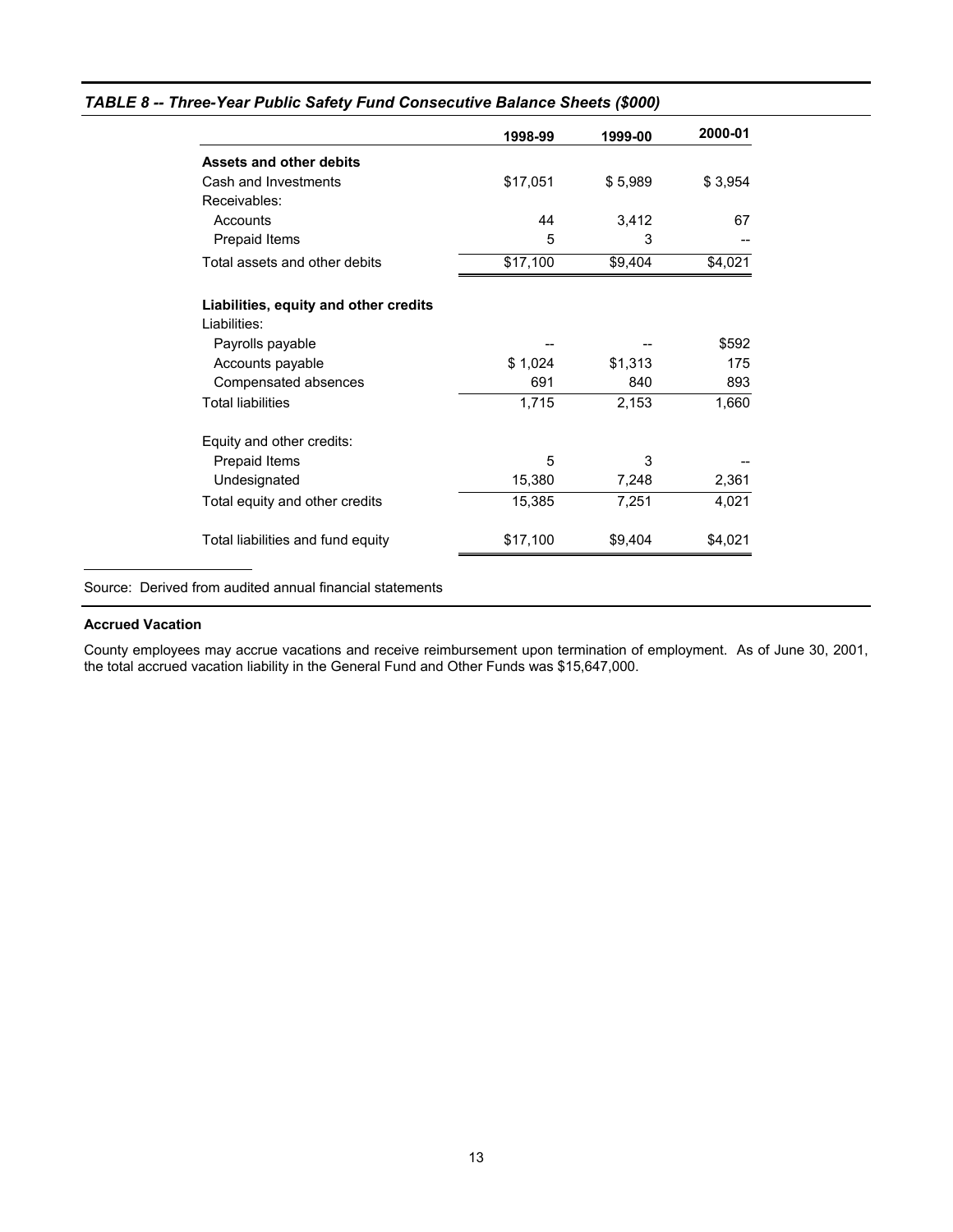#### **Budgeting Process**

Multnomah County prepares annual budgets in accordance with the provisions of Oregon law for municipalities with a population exceeding 500,000 and with a Tax Supervising and Conservation Commission (TSCC).

At an advertised public meeting, the budget, prepared by the Chair of the Board, is adopted by the Board of County Commissioners by appropriation categories, i.e., personal services, materials and services, capital outlay and other appropriations by department for each fund.

The budget must be approved by the Board by May 15, and is then submitted to the TSCC. The TSCC holds a public hearing and then returns the budget to the County by June 25. Accompanying the budget is a letter of certification with instructions for corrections, recommendations and objections. The Board is required to respond to the TSCC recommendations and objections. Another public meeting is held at which the Board adopts the final budget, makes appropriations and declares tax levies.

Supplemental budgets may be prepared as needed during the Fiscal Year utilizing transfers between the appropriation categories which are approved by the Board. Supplemental budgets are considered and adopted by the same process as the regular budget, including public hearings and TSCC review.

### *TABLE 9 -- Summary of 2001-02 Adopted Budget & 2002-03 Approved Budget (\$000) -- (All Funds)*

|                                            | <b>Adopted</b><br>2001-02 | <b>Approved</b><br>$2002 - 031$ |
|--------------------------------------------|---------------------------|---------------------------------|
| <b>Resources</b>                           |                           |                                 |
| Beginning working capital                  | \$188,827                 | \$146,813                       |
| Taxes                                      | 281,321                   | 285,151                         |
| Intergovernmental sources                  | 357,297                   | 344,942                         |
| Licenses & permits                         | 8.878                     | 12,405                          |
| Service charges                            | 21,247                    | 20,325                          |
| Interest                                   | 12.999                    | 8.713                           |
| Other sources                              | 6,237                     | 4,475                           |
| Service reimbursements                     | 150,308                   | 163,265                         |
| Cash transfers                             | 133,858                   | 41,269                          |
| Bonds/certificates                         | 0                         | 4,775                           |
| <b>Total resources</b>                     | \$1,160,970               | \$1,032,134                     |
| <b>Requirements</b>                        |                           |                                 |
| County Human Services <sup>2</sup>         | \$209,038                 | \$186,398                       |
| School & Community Partnerships            | 32,271                    | 33,205                          |
| Health department                          | 95,796                    | 104,501                         |
| Juvenile & adult corrections               | 71,244                    | 73,340                          |
| District attorney                          | 18.774                    | 20,210                          |
| Sheriff                                    | 143,584                   | 143.535                         |
| Business & Community services <sup>3</sup> | 283,731                   | 257,881                         |
| Nondepartmental                            | 77,562                    | 71,535                          |
| Library                                    | 47,748                    | 55,379                          |
| Cash transfers <sup>4</sup>                | 135,367                   | 33,519                          |
| Contingency                                | 24,030                    | 13,151                          |
| Ending balance                             | 21,825                    | 39,478                          |
| Total requirements                         | \$1.160.970               | \$1,032,134                     |

Note: Columns may not foot due to rounding.

1. The County's approved budget for fiscal year 2002-03 includes the estimated impacts of the Shilo Urban Renewal Case.

2. County Human Services was created by merging Aging Services and Community and Family Services. Budget for fiscal year 2002 have been adjusted to reflect a comparison number.

3. Business and Community Services was created by merging Support Services and Community and Sustainable Services. Budget for fiscal year 2002 has been adjusted to reflect a comparison number.

4. Cash transfer decreased due to combining the Public Safety Fund, Assessment and Taxation Fund and portions of the Federal State Grant Fund with the General Fund. The cash transfers from the General Fund to these funds were eliminated in fiscal year 2003.

Source: Multnomah County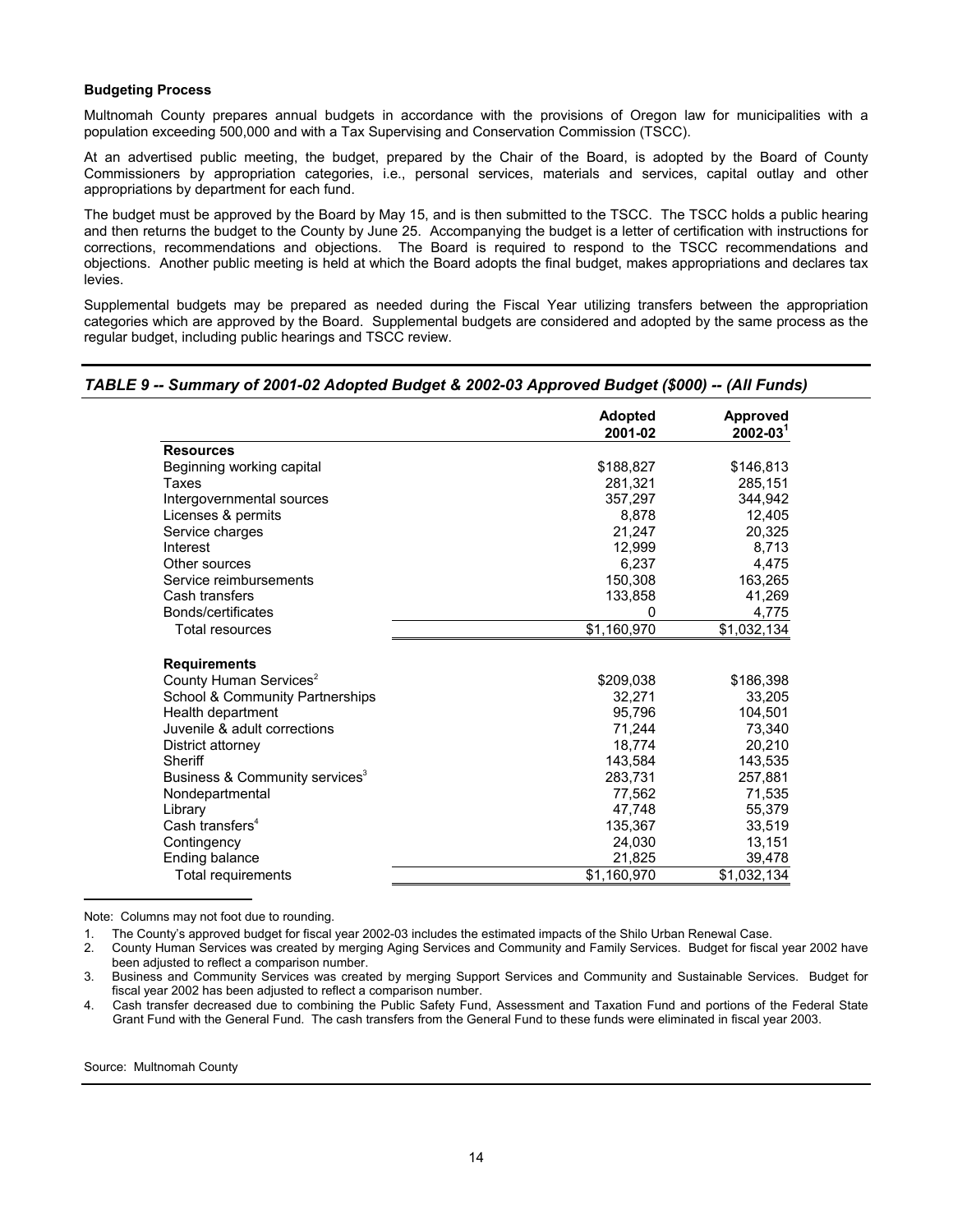### **Insurance**

The County is exposed to various risks of loss related to: torts, theft of, damage to, and destruction of assets; errors and omissions; injuries to employees; and natural disasters. The County has established a Risk Management Fund (an internal service fund) to account for risk management activities, including payment of insurance policy premiums, payment of claims, loss control and prevention activities, including risk assessment, training and consultation to reduce the frequency and severity of loss, and to finance its uninsured risks of loss. The Risk Management Fund is governed by an ordinance adopted by the Board of County Commissioners. The ordinance requires that a financial status report be submitted to the Board of County Commissioners on an annual basis. Every two years an actuarial valuation is performed on the workers' compensation and liability programs to evaluate the County's Incurred But Not Reported ("IBNR") claims. The medical and dental IBNR claims are based on projected monthly claims costs, projected enrollment and the number of days it takes an average claim to clear the claims paying system. All IBNR claims are recorded as an expense in the year they are incurred and a corresponding liability is recorded in the Risk Management Fund. These liabilities are fully funded and totaled \$9,378,000 for the Fiscal Year ended June 30, 2001.

The Risk Management Fund allocates the cost of providing claims servicing and claims payment by charging a premium to the various County programs based on the actuarial estimates or actual insurance premiums paid.

The Risk Management Fund provides risk of loss coverage as follows:

General liability, bodily injury and property damage of third parties resulting from the negligence of the County or its employees and errors and omissions risks. These risks are covered by the Risk Management Fund;

Property damage to County-owned facilities: The property coverage covers individual claims in excess of \$50,000 for other perils and extra expense, and \$250,000 for flood, and \$100,000 for earthquakes;

Workers' compensation, bodily injury or illness to the employees while in the course of employment: Individual workers' claims up to \$500,000 are covered by the Risk Management Fund. The County has an insurance policy for any claim that exceeds \$500,000;

Employee medical, dental, vision, life insurance, and disability benefits: The County has a portion of these benefits covered by insurance and the remaining benefits are covered by the Risk Management Fund. On the portion covered by the Risk Management Fund, the County has stop loss protection for medical claims per individual that exceed \$250,000; and

Unemployment insurance: All unemployment claims are covered by the Risk Management Fund.

The County did not have any significant reduction in insurance coverage from the prior year. The County has not experienced settlements in excess of insurance coverage in prior years. The County also monitors risk activity to ensure that proper reserves are maintained. Various County funds participate in the program.

The County also funds post-retirement benefits for a portion of medical insurance benefits for retirees between the ages of 58 and 65. Every two years an actuarial valuation is performed on the program to evaluate the unfunded liability and funding requirements. As of June 30, 2001, the total liability was \$10,788,000, of which 75% was funded. The funded portion is included in retained earnings of the Risk Management Fund.

The Risk Management Fund allocates the cost of providing claims servicing and claims payment by charging a "premium" to the various funds based upon actuarial estimates of the amounts needed to pay prior and current year claims and to establish sufficient reserves. This charge considers recent trends in actual claims experience of the County as a whole. Claims liabilities also take into consideration recently settled claims, the frequency of claims, and other economic and social factors.

#### **Pension Plan**

Substantially all County employees are participants in PERS, an agent multiple-employer public employee retirement system that acts as a common investment and administrative agent for governmental units in the State of Oregon. PERS issues a publicly available financial report that includes financial statements and required supplementary information. Those reports may be obtained by writing:

#### PERS PO Box 23700 Tigard, OR 97281-3700

The County's payroll for employees covered by PERS for the year ended June 30, 2001 was \$200,956 (rounded to thousands). The County's total payroll was \$211,977 (rounded to thousands). All full-time County employees are eligible to participate in PERS. Benefits generally vest after five years of continuous service. Retirement is allowed at age 58 (Tier 1) or at age 60 (Tier 2) with unreduced benefits, but retirement is generally available after age 55 with reduced benefits. Tier 1 applies to employees hired or vested prior to January 1, 1996. Compulsory retirement age is 70. Tier 2 applies to employees hired after January 1, 1996. Retirement benefits, which are based on salary and length of service, are calculated using a formula and are payable in a lump sum or monthly using several payment options. PERS also provides death and disability benefits. These benefit provisions and other requirements are established by state statutes. The information for retirees, beneficiaries or terminated employees entitled to benefits but not yet receiving them is not present because PERS pools the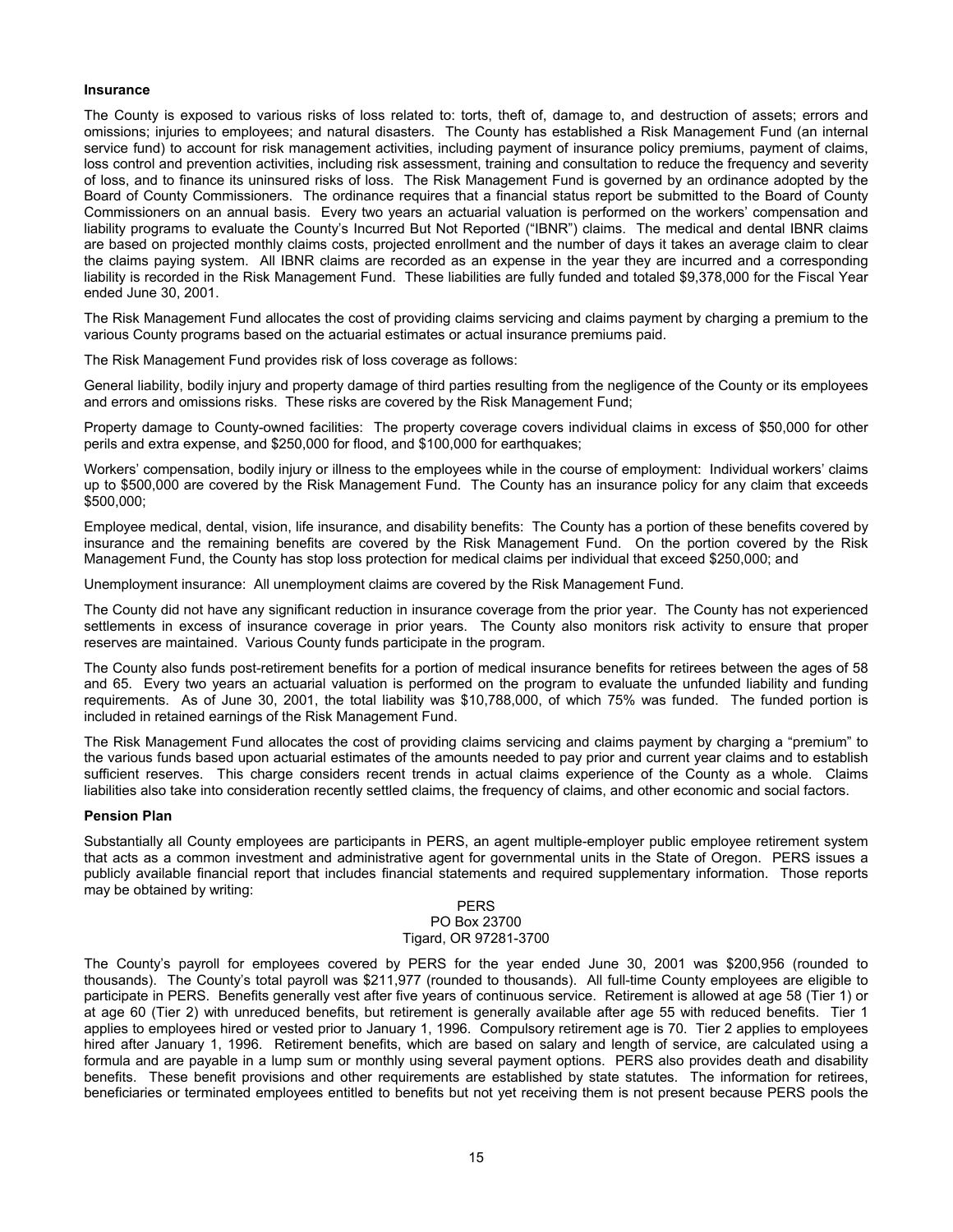risk related to such employees among all employers. PERS fully funds these obligations at the time of retirement or separation from service. Accordingly, the following information covers only current employees.

### **Funding Policy and Annual Pension Cost**

The County is required by the rules applicable to PERS to contribute a percentage of covered employees' salaries to PERS. The contribution rate is determined based on actuarial valuations which are performed by PERS every two years. The contribution rate was 12.28% on July 1, 1999 and was reduced to 9.21% on January 1, 2000. The County's contribution rate decreased to 8.12% effective July 1, 2001. The County withholds the required 6% employee contribution from all employees' paychecks.

PERS policy provides for actuarially determined periodic contributions that are sufficient to pay benefits when due. Based on the assumptions of the December 31, 1999 actuarial valuation, the County's required contribution, including employees' contributions, was equal to the annual pension cost of \$32,339,000.

|            | <b>Annual Pension</b> | Percentage of          | <b>Net Pension</b> |
|------------|-----------------------|------------------------|--------------------|
| Year Ended | Cost (APC)            | <b>APC Contributed</b> | Obligation         |
| 6/30/96    | \$23,900,000          | 100%                   |                    |
| 6/30/97    | 23,902,000            | 100                    |                    |
| 6/30/98    | 26.689.000            | 100                    |                    |
| 6/30/99    | 29,411,000            | 100                    |                    |
| 6/30/00    | 32,339,000 1          | 100                    |                    |
| 6/30/01    | 31.607.000            | 100                    |                    |

1. Does not include lump-sum payment of \$180,000,000 was made by the County in December of 1999 from the proceeds of pension bonds issued to fund estimated unfunded liability.

Significant actuarial assumptions used in the most recent valuation (December 31, 1999) include (a) a rate of return on the investment of present and future assets of 8% per year, (b) projected salary increases of 4.0% per year attributable to general wage adjustments, (c) additional increases for promotion and longevity that may vary by age and service, (d) projected automatic cost-of-living benefit increases of 2% per year (the maximum allowable), and (e) demographic assumptions that have been chosen to reflect the emerging experience of the members of the system, and are the same as those used to compute the actuarially required contributions. The entry age actuarial cost method and level percentage amortization method are used. A thirty-year amortization period is used. The actuarial value of assets is based on market value.

|                |           |                          | Unfunded                 |        |           | Unfunded Actuarial   |
|----------------|-----------|--------------------------|--------------------------|--------|-----------|----------------------|
|                | Actuarial |                          | (Funded)                 |        |           | Accrued Liability as |
| Actuarial      | Value of  | Actuarial                | <b>Actuarial Accrued</b> | Funded | Covered   | a % of Covered       |
| Valuation Date | Assets    | <b>Accrued Liability</b> | Liability (UAAL)         | Ratio  | Pavroll   | Pavroll              |
| 12/31/93       | \$147.577 | \$249.433                | \$101.856                | 59%    | \$122,873 | 83%                  |
| 12/31/95       | 201.614   | 330.154                  | 128.540                  | 61     | 142.614   | 90                   |
| 12/31/97       | 291.095   | 449.588                  | 158.493                  | 65     | 155.915   | 102                  |
| 12/31/99       | 923.745   | 859,337                  | (76,408)                 | 109    | 191.152   | (40)                 |

#### **Schedule of Funding Progress (\$000)**

Information for years prior to those shown is not available from PERS.

On December 1, 1999, the County issued \$184,548,160 in taxable Limited Tax Pension Obligation Revenue Bonds to pay its estimated UAAL to PERS. The County's employer contribution rate was adjusted to 9.21%, a fully funded rate according to PERS, beginning January 1, 2000.

On April 24, 2002, the County received notice from PERS that employers could be receiving an increase of between 3.5% to 4.25% on the County's payroll contribution rate which is currently 8.12%. The County's actual rate increase will not be known until the fall of 2002. This increase is due to the PERS fund investment return losses for 2002 and 2001 and the PERS system guarantee of an 8% return for Tier 1 members.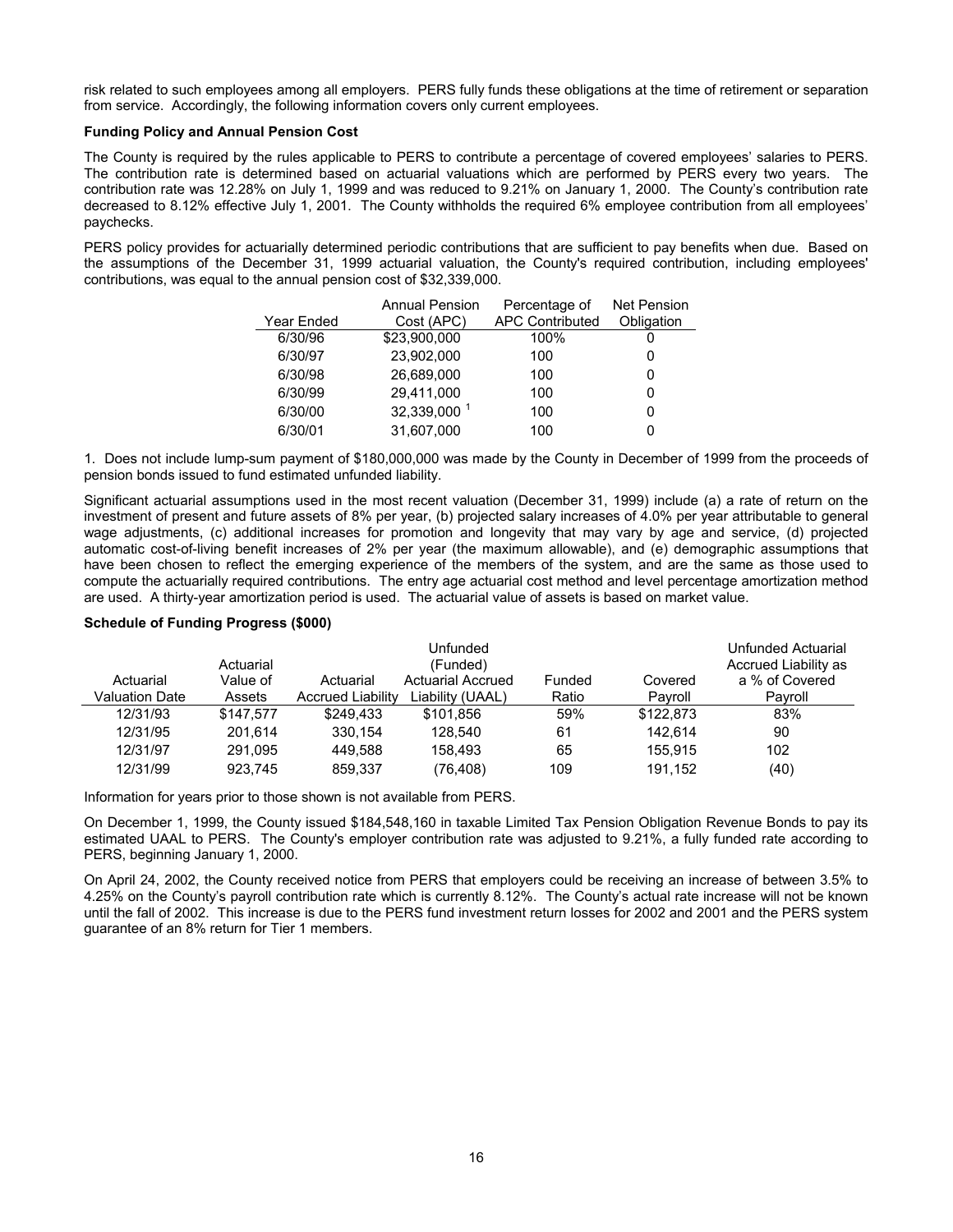### **Deposits and Investments**

ORS 294 authorizes the County to invest in obligations of the U.S. Treasury, U.S. Government agencies and instrumentalities, bankers' acceptances guaranteed by an Oregon financial institution, commercial paper/corporate debt, repurchase agreements, State of Oregon Local Government Investment Pool and various interest-bearing bonds of Oregon municipalities. The County's investment policy prohibits the County from leveraging or borrowing funds to make investments.

The County's Investment Policy specifies the County's investment objectives, required diversification, certain limitations and reporting requirements.

| TABLE 10 -- Cash Deposits and Investments as of April 30, 2002 |  |
|----------------------------------------------------------------|--|
|                                                                |  |

|                                         | <b>Carrying Value</b> | <b>Market Value</b> |
|-----------------------------------------|-----------------------|---------------------|
| U.S. Government agency securities       | \$109,877,892         | \$110,449,332       |
| Commercial paper/corporate debt         | 40,369,887            | 40,817,393          |
| Bankers' acceptances                    | 8,089,115             | 8,089,317           |
| Local Government Investment Pool        | 49,220,078            | 49,220,078          |
| Pension trust investments (Library)     | 11,394,647            | 11,394,647          |
| Cash deposits & Certificates of Deposit | 6,609,502             | 6,609,502           |
| Repurchase Agreements                   | 6,850,000             | 6,850,000           |
| Total cash and investments              | \$232,411,121         | \$233,430,269       |

Source: Multnomah County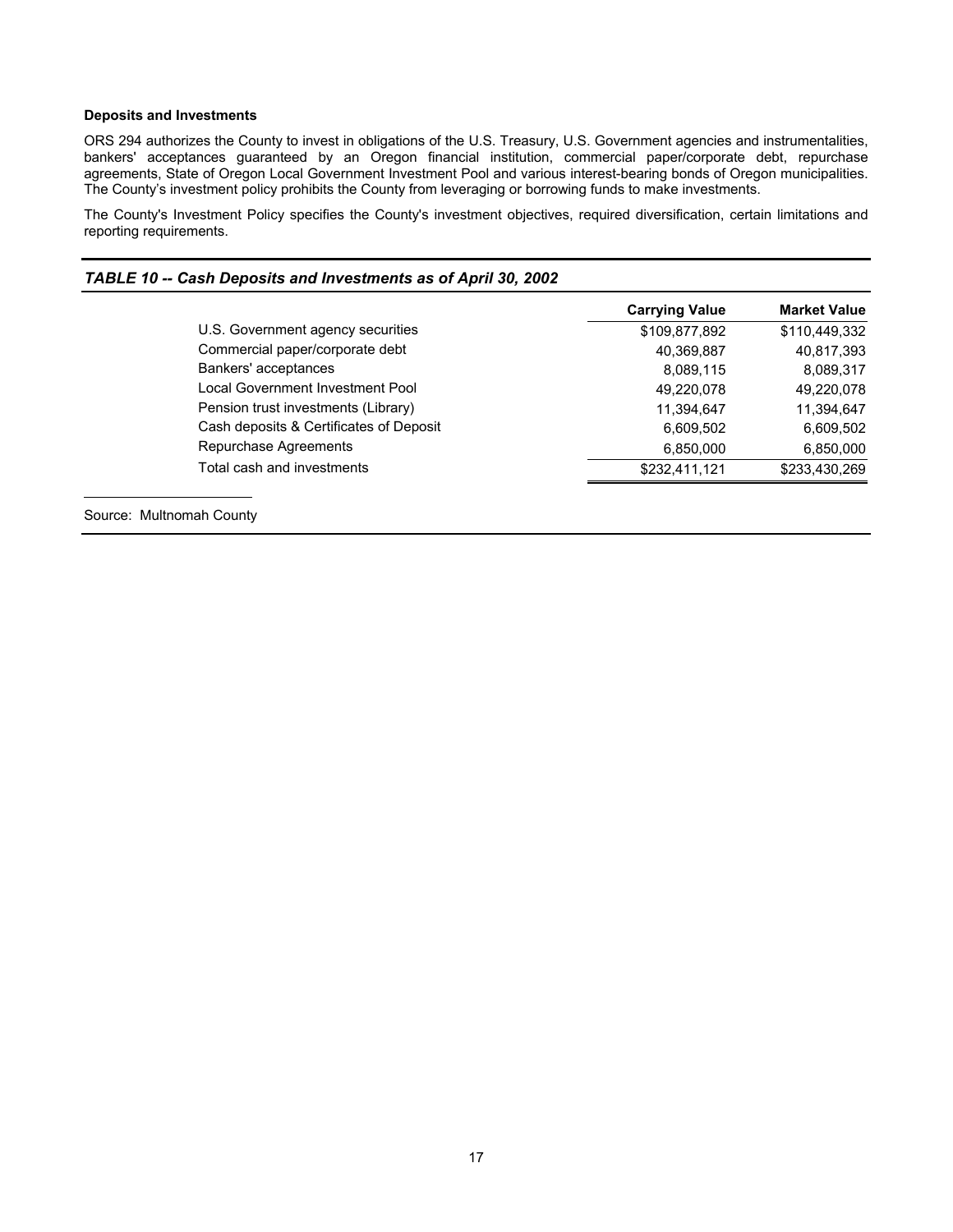## **DEBT INFORMATION**

### <span id="page-20-0"></span>*TABLE 11 -- Debt Ratios<sup>1</sup>*

|                                     |                  | Per      | Percent    |
|-------------------------------------|------------------|----------|------------|
|                                     | Values           | Capita   | <b>RMV</b> |
| 2001 estimated population           | 666,350          |          |            |
| 2002-03 Real Market Value (RMV)     | \$61,161,372,355 | \$91,786 |            |
| Gross Direct Debt <sup>2</sup>      | 424.315.943      | 637      | 0.69%      |
| Net Direct Debt <sup>3</sup>        | 415.980.943      | 624      | 0.68       |
| Net Overlapping Debt                | 1,029,806,159    | 1.545    | 1.68       |
| Net Direct and Net Overlapping Debt | 1,445,787,102    | 2.170    | 2.36       |
|                                     |                  |          |            |

1. Outstanding debt information is as of June 2, 2002 except for the overlapping debt calculation. The overlapping debt calculation was performed by Municipal Debt Advisory Commission as of May 7, 2002.

2. Gross Direct Debt includes all voter approved General Obligation bonds, Limited Tax bonds and any other obligations, Certificates of Participation or leases backed by the full faith and credit of the County. Debt whose term is less than one year is not included.

3. Net Direct Debt is Gross Direct Debt less obligations or leases paid from non-tax sources.

Source: Multnomah County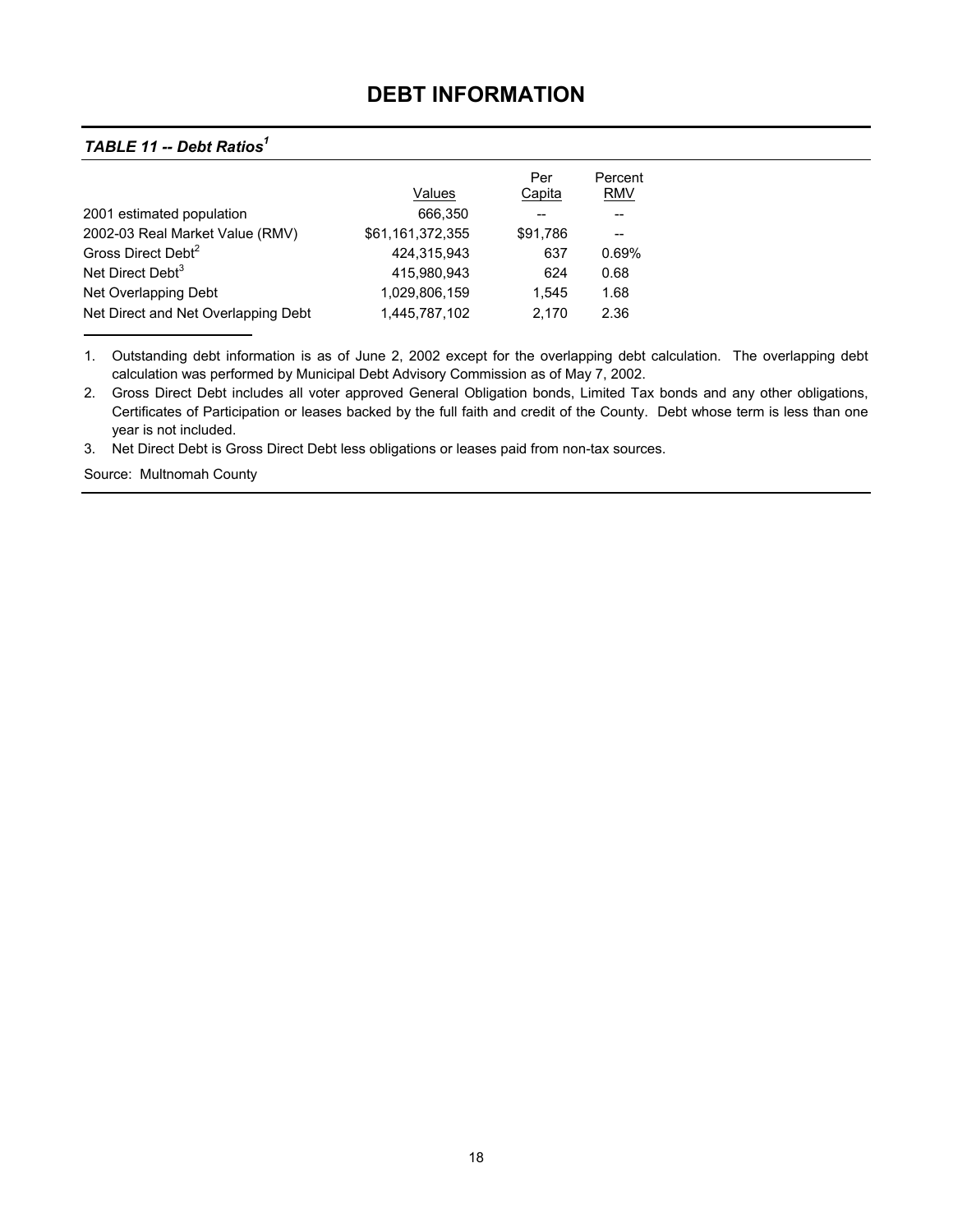### **Debt Limitations**

As provided in ORS 288.165 (6), Tax and Revenue Anticipation Notes are not subject to the following debt limits.

Limitations of Indebtedness, but NOT Applicable to the Notes.

ORS 287.054 limits indebtedness for general obligation bonds by counties to two percent of the latest Real Market Value of the County, subject to voter authorization.

| 2001-02 RMV                    | \$61.161.372.355 |
|--------------------------------|------------------|
| Debt limitation (2.00% of RMV) | 1.223.227.447    |
| Applicable bonded debt         | 96.535.000       |
| Debt margin                    | 1.126.692.447    |
| Percent of limit issued        | 7.89%            |

ORS 287.053 limits "limited tax bonded indebtedness" by counties to one percent of the latest Real Market Value of the County. This limit does not include voter approved General Obligation debt nor obligations subject to annual appropriation.

| 2001-02 RMV                                  | \$61.161.372.355 |
|----------------------------------------------|------------------|
| Debt limitation (1.00% of RMV)               | 611.613.724      |
| Applicable bonded debt, including this issue | 274.340.943      |
| Debt margin                                  | 337.272.781      |
| Percent of limit issued                      | 44.86%           |

#### **Debt Management**

The County has never defaulted on any debt or lease obligation.

### **Debt Authorization**

None authorized but not issued at this time.

### **Future Financing Plans**

The County has budgeted \$4,775,000 in bond proceeds for computer technology upgrades to complete the migration off of the County's mainframe. Currently, the County is paying license fees of approximately \$1,600,000 for its mainframe applications. Once the County has completed the migration, the \$1,600,000 will be available to repay the bonds. The County estimates the bonds will mature over a five-year period and will not be issued until January or February of 2003.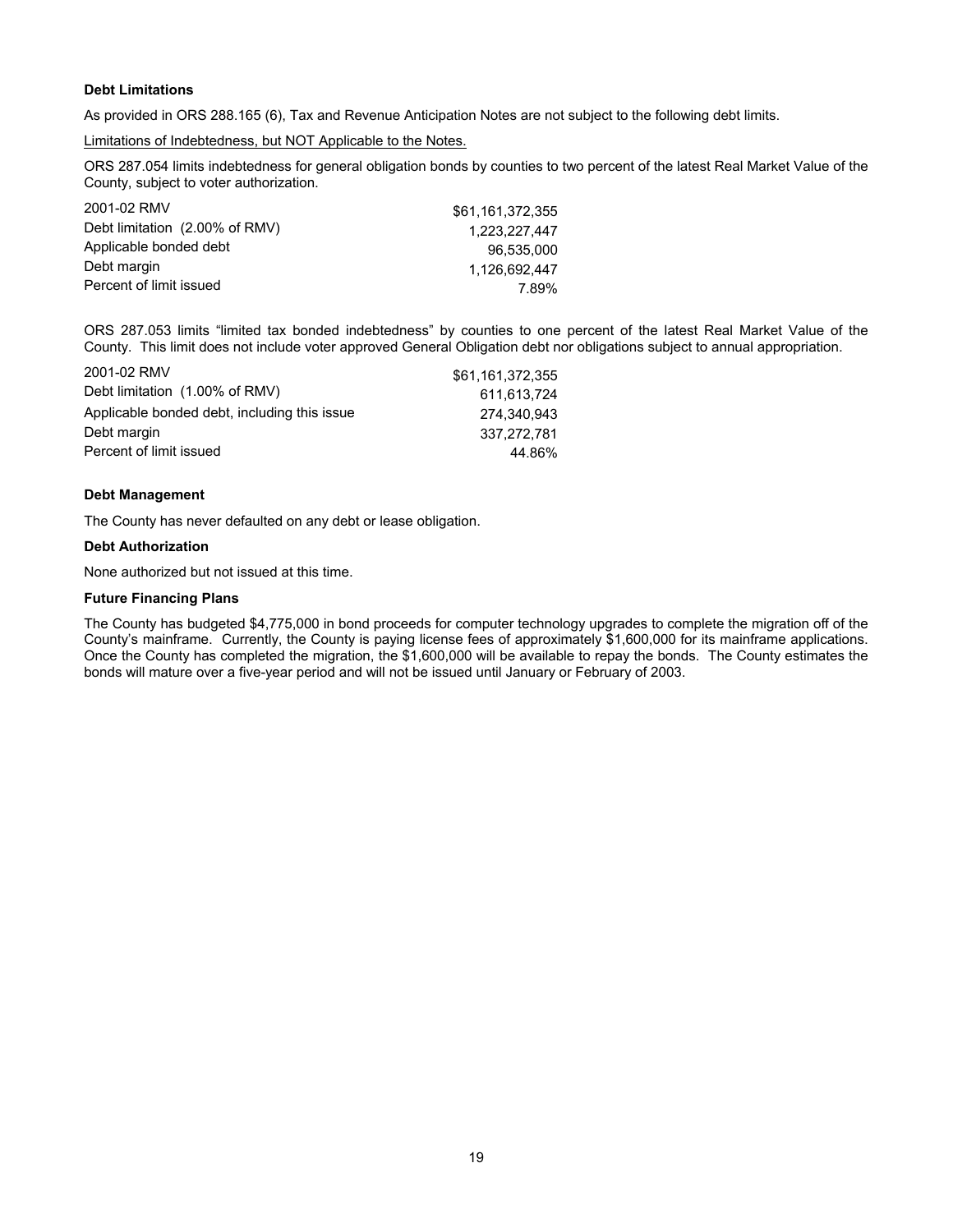### *TABLE 12 -- Outstanding Obligations*

|                                                                                              | <b>Dated Date</b> | <b>Maturity</b><br><b>Date</b> | <b>Amount Issued</b> | <b>Amount</b><br>Outstanding<br>As of 6/2/02 |
|----------------------------------------------------------------------------------------------|-------------------|--------------------------------|----------------------|----------------------------------------------|
| <b>GO Bonds</b>                                                                              |                   |                                |                      |                                              |
| 1994A Library Bonds <sup>1</sup>                                                             | 3/1/94            | 10/1/5                         | \$22,000,000         | \$4,190,000                                  |
| 1994B Library Bonds <sup>1</sup>                                                             | 10/1/94           | 10/1/5                         | 9,000,000            | 1,160,000                                    |
| 1996A Library Bonds <sup>2</sup>                                                             | 10/1/96           | 10/1/08                        | 29,000,000           | 3,475,000                                    |
| 1996B Public Safety <sup>2</sup>                                                             | 10/1/96           | 10/1/09                        | 79,700,000           | 22,270,000                                   |
| 1999 Advance Refunding                                                                       | 2/1/99            | 10/1/16                        | 66,115,000           | 65,440,000                                   |
| <b>Total GO</b>                                                                              |                   |                                | \$205,815,000        | \$96,535,000                                 |
| Certificates of Participation (subject to annual appropriation)                              |                   |                                |                      |                                              |
| 1993A Health (Advance Refunding)                                                             | 5/1/93            | 7/1/13                         | \$17,845,000         | \$10,155,000                                 |
| 1993B Health (Advance Refunding)                                                             | 5/1/93            | 7/1/13                         | 2,045,000            | 1,360,000                                    |
| 1998 Facilities and Advance Refunding                                                        | 2/1/98            | 8/1/17                         | 48,615,000           | 33,590,000                                   |
| <b>Total COP</b>                                                                             |                   |                                | \$68,505,000         | \$45,105,000                                 |
| Full Faith & Credit Obligations (NOT subject to annual appropriation)                        |                   |                                |                      |                                              |
| 1999A Multnomah Building and Facilities COP <sup>3</sup>                                     | 4/1/99            | 8/1/19                         | \$36,125,000         | \$33,745,000                                 |
| 1999 Limited Tax Pension Obligations (taxable)                                               | 12/1/99           | 6/1/30                         | 184,548,160          | 184,018,160                                  |
| 2000A Full Faith and Credit Obligations                                                      | 4/1/00            | 4/1/20                         | 61,215,000           | 55,070,000                                   |
| <b>Total FF&amp;C</b>                                                                        |                   |                                | \$281,888,160        | \$272,833,160                                |
| <b>Leases and Contracts</b>                                                                  |                   |                                |                      |                                              |
| Portland Building - purchase two floors -                                                    |                   |                                |                      |                                              |
| Intergovernmental agreement                                                                  | 1/22/81           | 1/22/08                        | \$3,475,000          | \$1,507,783                                  |
| <b>Total Leases</b>                                                                          |                   |                                | \$3,475,000          | \$1,507,783                                  |
| <b>Total Net Direct Debt<sup>4</sup></b>                                                     |                   |                                | \$559,683,160        | \$415,980,943                                |
| Revenue Bonds (Self-Supporting - Not included in Total Net Direct Calculations) <sup>5</sup> |                   |                                |                      |                                              |
| Series 1998 (Regional Children's Campus)                                                     | 10/1/98           | 10/1/14                        | \$3,155,000          | \$2,835,000                                  |
| Series 2000A (Port City Development Center)                                                  | 11/1/00           | 11/1/15                        | 2,000,000            | 2,000,000                                    |
| Series 2000B (Oregon Food Bank)                                                              | 11/1/00           | 11/1/15                        | 3,500,000            | 3,500,000                                    |
| <b>Total Revenue Bonds</b>                                                                   |                   |                                | \$8,655,000          | \$8,335,000                                  |
| <b>Total Gross Direct Debt<sup>6</sup></b>                                                   |                   |                                | \$568,338,160        | \$424,315,943                                |
| <b>Short Term Debt</b>                                                                       |                   |                                |                      |                                              |
| Tax and Revenue Anticipation Notes (this issue)                                              | 7/1/02            | 6/30/03                        | \$20,000,000         | \$20,000,000                                 |
|                                                                                              |                   |                                |                      |                                              |

1. These bonds were refunded by the 1999 Advance Refunding. The refunded maturities will be called on October 1, 2004. Not all callable maturities were refunded.

2. These bonds were refunded by the 1999 Advance Refunding. The refunded maturities will be called on October 1, 2006. Not all callable maturities were refunded.

3. This Series 1999A was originally issued as a COP but was later converted to a Full Faith & Credit Obligation following a change in Oregon state law.

4. Net Direct Debt is Gross Direct Debt less obligations or leases paid from non-tax sources.

5. Theses "on behalf of" financings are paid from Motor Vehicle Rental Taxes and reimbursed from payments by the entities shown.

6. Gross Direct Debt includes all voter approved General Obligation bonds, Limited Tax bonds and any other obligations, Certificates of Participation or leases backed by the full faith and credit of the County. Debt whose term is less than one year is not included.

Source: Multnomah County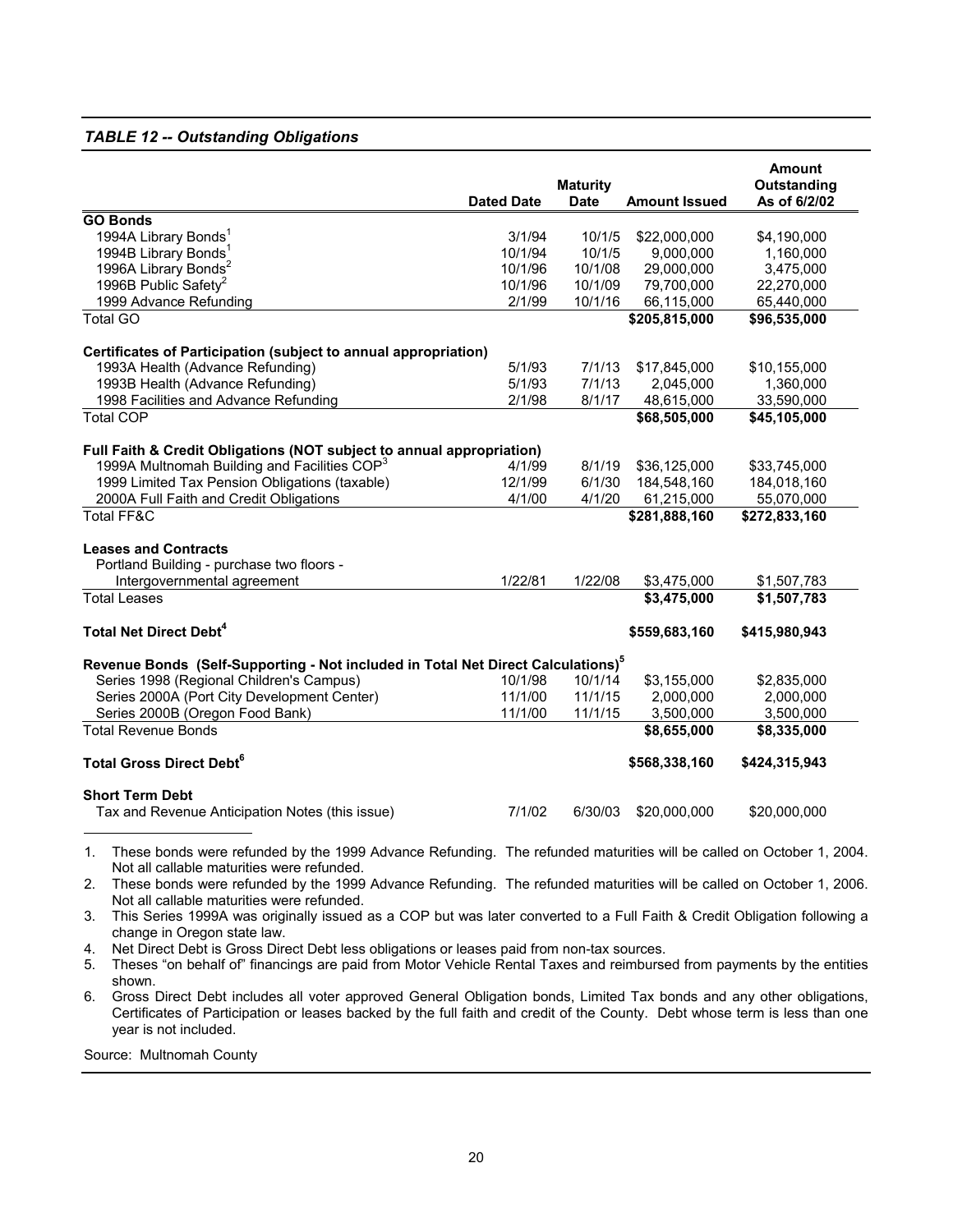### *TABLE 13 -- Overlapping Debt (as of May 7, 2002)<sup>1</sup>*

|                                        |                 |                | Overlapping         |                   |  |
|----------------------------------------|-----------------|----------------|---------------------|-------------------|--|
|                                        | <b>Assessed</b> | <b>Percent</b> | <b>Gross Direct</b> | <b>Net Direct</b> |  |
| <b>Overlapping District</b>            | <b>Value</b>    | Overlapping    | Debt $2$            | Debt <sup>3</sup> |  |
| Mt. Scott Water Dist. #3J              | \$1,862,599,320 | 0.6852%        | \$10,381            | \$10,381          |  |
| Clackamas Cty SD 7J                    | 5,228,336,375   | 0.3557         | 343,535             | 343,535           |  |
| City of Lake Oswego                    | 4,685,162,470   | 6.3305         | 1,794,064           | 1,794,064         |  |
| City of Milwaukie                      | 1,494,721,882   | 0.4380         | 15,790              | 15,790            |  |
| Port of Portland                       | 124,350,638,285 | 45.2445        | 31,949,404          | 31,949,404        |  |
| Metro                                  | 113,030,219,499 | 49.1890        | 87,481,344          | 87,481,344        |  |
| Sauvie Island RFPD 30                  | 121,311,431     | 95.5333        | 241,333             | 241.333           |  |
| MC SD 1J (Portland)                    | 39,257,664,102  | 99.2861        | 226,044,664         | 226,044,664       |  |
| MC SD 3 (Parkrose)                     | 3,259,751,776   | 100.0000       | 26.785.000          | 26,785,000        |  |
| MC SD 7 (Reynolds)                     | 4,292,429,932   | 100.0000       | 70,040,000          | 70,040,000        |  |
| MC SD 39 (Corbett - 1994 BD)           | 20,065,650      | 100.0000       | 6,315,000           | 6,315,000         |  |
| MC SD 40 (David Douglas)               | 2.757.180.668   | 100.0000       | 55,190,000          | 55,190,000        |  |
| MC SD 51J (Riverdale)                  | 465,889,960     | 96.2656        | 9,920,170           | 9,920,170         |  |
| MC SD 10J (Orient 6 Bond)              | 434,525,996     | 57.4068        | 917,446             | 917,446           |  |
| Mt. Hood Community College             | 19.517.801.080  | 84.5351        | 777.723             | 777.723           |  |
| <b>Portland Community College</b>      | 87,735,693,578  | 45.3203        | 91,247,063          | 91,247,063        |  |
| City of Gresham                        | 6,229,152,929   | 100.0000       | 6,560,538           | 6,445,000         |  |
| City of Portland                       | 46,323,929,506  | 99.5917        | 286,769,762         | 235,409,881       |  |
| City of Troutdale                      | 915.540.978     | 100.0000       | 15,708,467          | 15,708,467        |  |
| City of Wood Village                   | 186, 131, 521   | 100.0000       | 805,000             | 350,000           |  |
| Tualatin Valley Fire & Rescue Dist     | 31,295,676,729  | 1.9827         | 166,745             | 166,745           |  |
| Washington Cty SD 48J (Beaverton)      | 17,913,831,881  | 0.4428         | 1,268,578           | 849,777           |  |
| Washington Cty SD 1J (Hillsboro)       | 9,302,648,248   | 0.0043         | 6,952               | 6,952             |  |
| Clackamas Cty RFPD #1                  | 8,618,182,498   | 0.0502         | 5,186               | 5,186             |  |
| Columbia Cty SD 1J (Scappoose)         | 1,093,388,013   | 22.8581        | 763,461             | 763,461           |  |
| Tri-Metropolitan Transport Dist.       | 113,596,315,454 | 48.9524        | 52,768,240          | 52,768,240        |  |
| MC SD 28J (Centennial)                 | 1,921,104,240   | 92.8165        | 34,569,103          | 34,569,103        |  |
| MC SD 10J (Gresham-Barlow)             | 4,853,975,567   | 84.5582        | 71,214,916          | 71,214,916        |  |
| City of Fairview                       | 369,607,900     | 100.0000       | 5,206,000           | 2,475,000         |  |
| Washington Cty SD 1J (North Plains BD) | 309,205,807     | 0.1286         | 514                 | 514               |  |
| <b>Total</b>                           |                 |                | \$1,084,886,379     | \$1,029,806,159   |  |
|                                        |                 |                |                     |                   |  |

1. The overlapping debt calculation was performed by Municipal Debt Advisory Commission as of May 7, 2002.<br>2. Gross Direct Debt includes all Unlimited General Obligation bonds and Limited Tax General Obligation bonds

2. Gross Direct Debt includes all Unlimited General Obligation bonds and Limited Tax General Obligation bonds.<br>3. Net Direct Debt includes Gross Direct Debt less self-supporting General Obligation and Limited Tax debt.

Net Direct Debt includes Gross Direct Debt less self-supporting General Obligation and Limited Tax debt.

Source: Municipal Debt Advisory Commission, Oregon State Treasury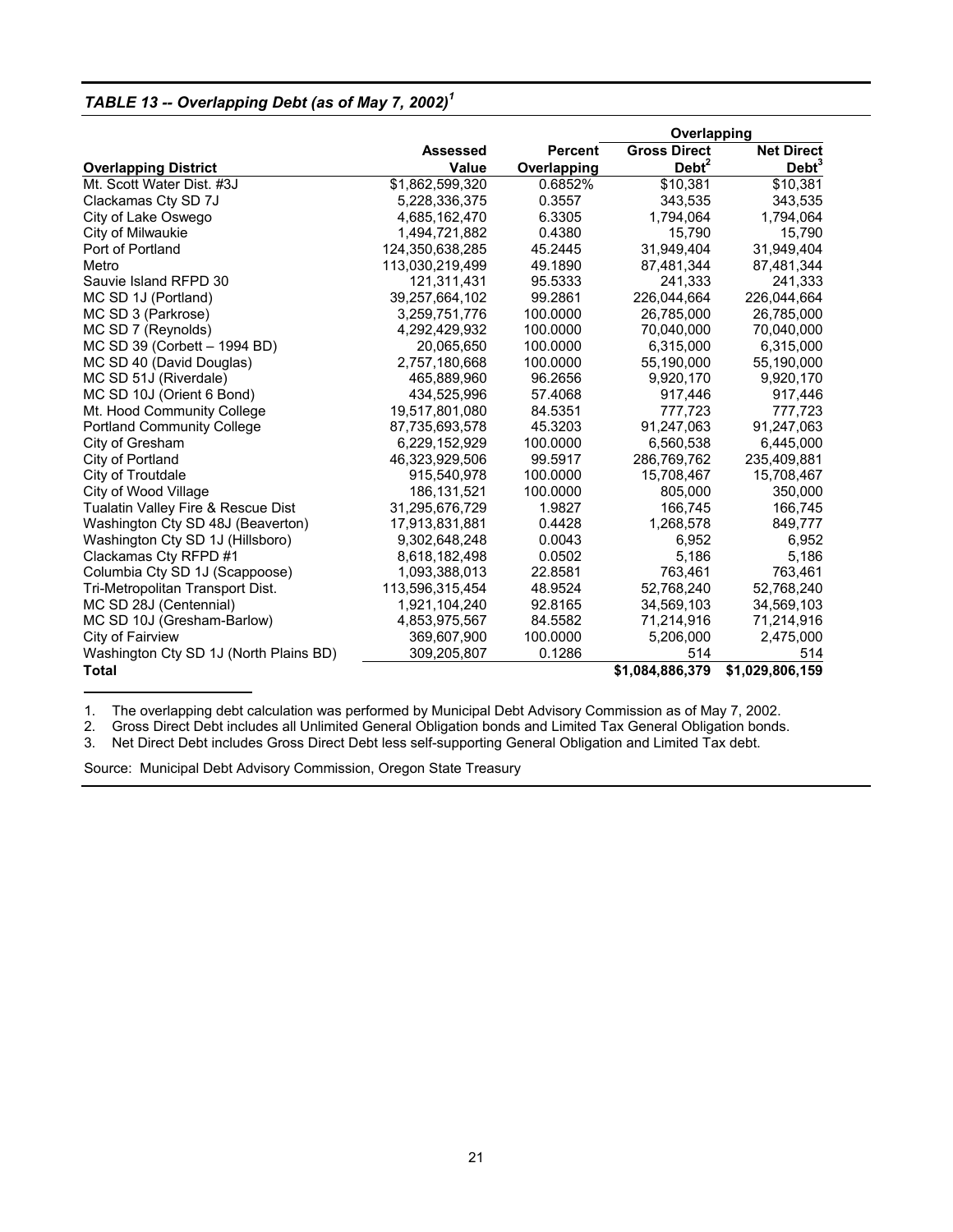### *TABLE 14 -- Bond and Levy Election Record*

|      |                                 | Amount                      |            | <b>Votes</b> |        | <b>Percent</b>                | <b>Voter</b> |
|------|---------------------------------|-----------------------------|------------|--------------|--------|-------------------------------|--------------|
| Year | <b>Purpose</b>                  | <b>Requested</b>            | <b>Yes</b> | No           |        | <b>Margin Passed (Failed)</b> | Turnout      |
| 1993 | G.O. Library Bonds              | \$31,000,000                | 98,239     | 44,278       | 53,961 | 68.93%                        | N/A          |
| 1993 | 3-yr. Library Levy              | 7,500,000 /yr               | 80,887     | 54,630       | 26,257 | 59.69                         | N/A          |
| 1993 | 3-yr. Jail Levy                 | 4,700,000 /yr               | 111,713    | 40,373       | 71,340 | 73.45                         | N/A          |
| 1996 | G.O. Library Bonds              | 29,000,000                  | 73,281     | 44,458       | 28,823 | 62.24                         | N/A          |
| 1996 | G.O. Public Safety Bonds        | 79,700,000                  | 64.135     | 51,736       | 12,399 | 55.35                         | N/A          |
| 1996 | 3-yr. Library Levy              | 16,353,000 /yr <sup>1</sup> | 85,923     | 32,794       | 53,129 | 72.38                         | N/A          |
| 1996 | 3-yr. Jail Levy                 | 29,933,000 /yr <sup>1</sup> | 68,431     | 47,339       | 21,092 | 59.11                         | N/A          |
| 1997 | 5-yr. Library Levy              | 21,300,000 /yr <sup>2</sup> | 112,095    | 100.560      | 11,535 | 52.71                         | N/A          |
| 2002 | 5-yr. Library Levy <sup>3</sup> | 27,900,000 /yr <sup>2</sup> | 90,285     | 62.901       | 27,384 | 58.94                         | 44.33%       |

1. Three-year average. The levies were combined into the County's Permanent Rate according to Measure 50.

2. Five-year average.

3. Measure 50, which passed in 1997, requires that general obligation bonds and local option levies be approved by a majority of the voters at a general election in an even-numbered year or at any other election in which not less than fifty percent of the registered voters cast a ballot. In May of 2002, voters approved an extension of the Library Levy but less than fifty percent of the registered voters cast a ballot. Therefore, the Library Levy failed. The County is considering resubmitting the Library Local Option levy to voters in November of 2002. The results of the 2002 Primary Election are the County's Final Unofficial Results as of May 23, 2003. The Final Official results will be available no later than June 10, 2002.

Source: Multnomah County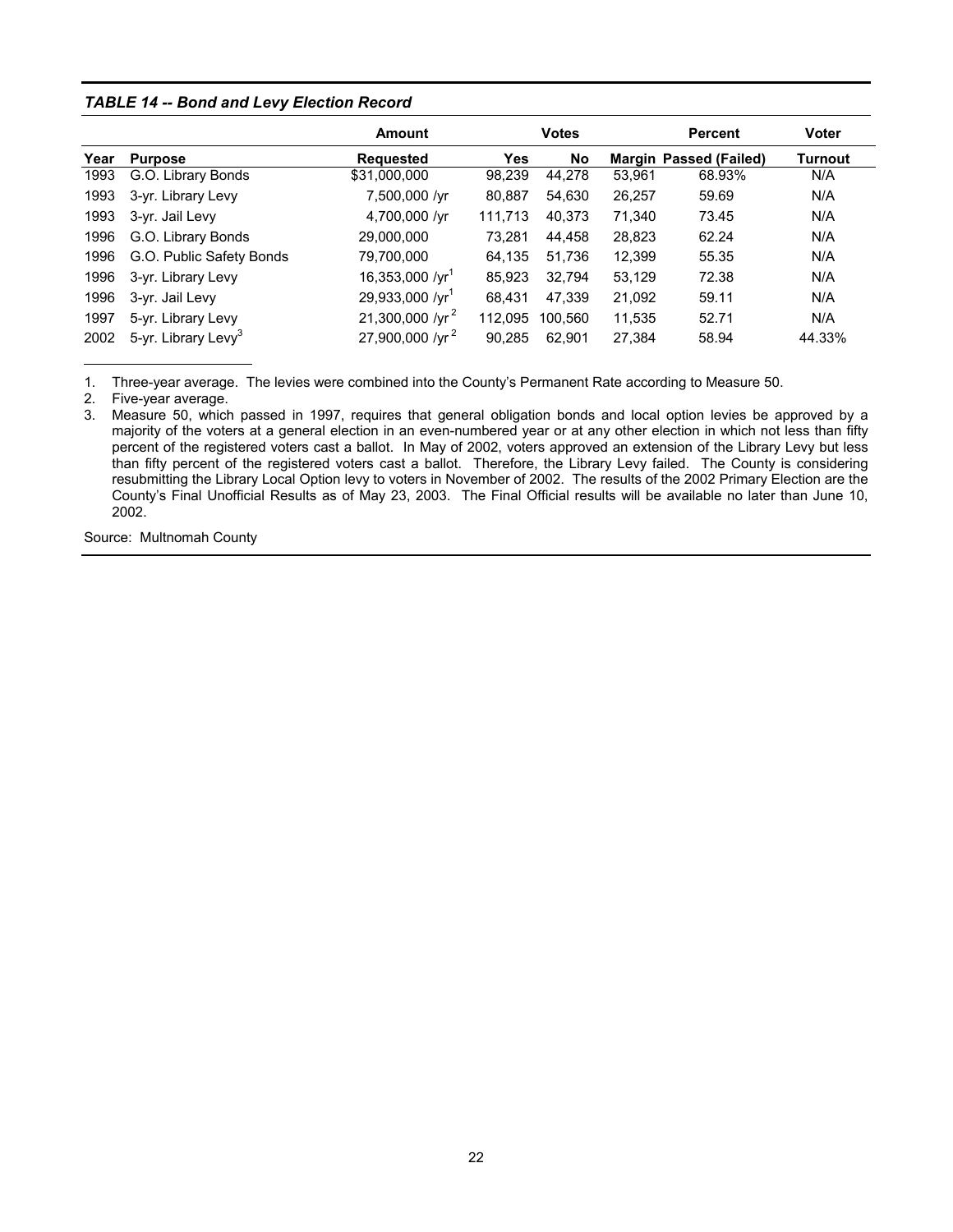## **PROPERTY TAX AND VALUATION INFORMATION**

### <span id="page-25-0"></span>**GENERAL**

The State of Oregon has not levied property taxes for general fund purposes since 1941 and obtains its revenue principally from income taxation.

Property tax administration governed by the Oregon Constitution, the State's taxation laws and regulations of the Department of Revenue, includes the process of assessment, equalization, levy and collection of taxes. A tax limitation measure ("Measure 50") that affects property tax collections was approved by the voters in the May 1997 special election. The implementing legislation changed the property tax administration system substantially, including changes to levy rates, assessments and equalization.

### **PROPERTY TAX LIMITATION**

#### *History*

Article XI of the Oregon Constitution contains various limitations on property taxes levied by local jurisdictions. The Constitution calls for taxes imposed upon property to be segregated into two categories; one to fund the public school system (including community colleges) and one to fund government operations other than the public school system.

Measure 5, passed by voters in 1990, limits combined property tax rates for non-school government operations to \$10 per \$1,000 of Real Market Value ("RMV") per county-assigned tax code area. Similarly, combined property tax rates for the public school system are limited to \$5 per \$1,000 RMV for each tax code area. Property taxes are also subject to the new limitations of Ballot Measure 50.

Ballot Measure 50 ("Measure 50") was approved by voters of the State of Oregon at a special election held on May 20, 1997. Measure 50 includes a reduction of property taxes with a rollback of property values used to calculate taxes for purposes of Measure 50 and a limitation on future increases in those values. The limitation on future increases in value limits collections under Measure 50's permanent tax rate limits.

Measure 50 did not repeal Measure 5, and the limits of the two measures both apply to property tax collections. Measure 5's \$5/\$1,000 limit on school operating taxes and \$10/\$1,000 limit on non-school operating taxes (the "Measure 5 limitations") are calculated based on RMV. Measure 50 limits tax collections under permanent rate limits by preventing Assessed Values from increasing by more than three percent unless the condition of the property changes.

Specific provisions include:

#### *Permanent Tax Rates*

Each local taxing district which imposed operating ad valorem taxes in Fiscal Year 1997-98 received a permanent tax rate. The permanent tax rate was calculated by dividing the total operating ad valorem taxes imposed by the County in Fiscal Year 1997-98 (reduced by an average of approximately 17 percent statewide) by the Assessed Value of that property. Measure 50 prohibits increases in permanent tax rates. Permanent tax rates are subject to the Measure 5 limitations. The County's permanent tax rate is \$4.3434 per \$1,000 assessed value, which will produce \$181 million in 2001-02. Measure 5 limitations reduced the amount received from the levy by \$3.2 million.

#### *Assessed Value Limitations*

Measure 50 reduced property values for most property tax purposes (except calculation of the Measure 5 limitations) to "Assessed Value." In tax year 1997-98, each property was assigned an Assessed Value which was equal to its 1995-96 RMV, less ten percent.

Measure 50 limits any increase in Assessed Value (and therefore any increase in tax revenues from the new permanent tax rates) to 3 percent per year for tax years after 1997-98. There are special exceptions for property that is substantially improved, rezoned, subdivided or annexed, and when property ceases to qualify for a property tax exemption. Changed property will be assigned an Assessed Value equal to Assessed Value of comparable property in the area.

#### *Exemptions*

The Notes are not exempt from Measure 50 limitations. Measure 50 exempted from its limitations taxes levied to pay voter approved general obligation bonds. Levies to pay general obligation bonds are also exempt from the Measure 5 limitations. See "General Obligation Bonded Indebtedness" below.

Measure 50 also exempted the following levies, which are subject to Measure 5 limitations:

- 1. Levies to pay bonds and other borrowings, if they were made before December 5, 1996, and were secured by a pledge or explicit commitment of ad valorem property taxes or a covenant to levy or collect ad valorem property taxes.
- 2. Certain local government pension levies.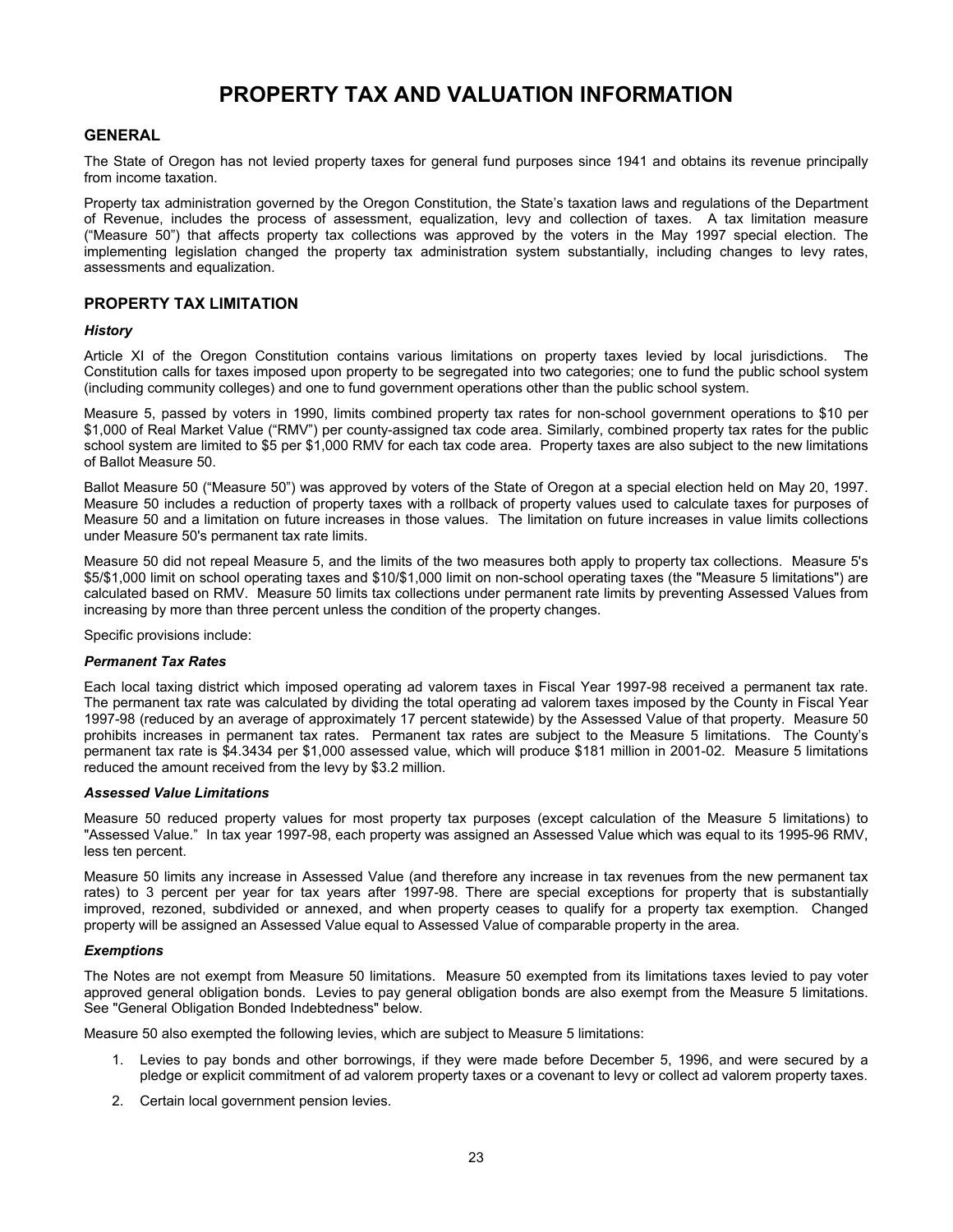The County has no levies of the type described in paragraphs 1 and 2, above.

### *Local Option Levies*

Local governments will be able to override Measure 50 for limited term local option levies with voter approval that meet the voter participation requirements discussed below. Local option levies may be up to five years for any purpose or ten years for capital projects.

Local option levies are subject to "special compression" under Measure 5. If operating taxes for non-school purposes exceed Measure 5's \$10/\$1,000 limit, local option levies are reduced first to bring operating taxes into compliance with this limit. This means that local option levies can be entirely displaced by future approval of permanent rate levies for new governments, or by urban renewal and the City of Portland's pension levy.

On November 4, 1997, the voters of Multnomah County approved a five-year Public Library Levy (local option tax). The levy will cost property owners about 59 cents per thousand of assessed value per year. For Fiscal Year 2001-02, the library levy would have totaled \$24,822,267. However, this levy caused property tax rates for various accounts to exceed the constitutional \$10 per \$1,000 of Real Market Value limit for local governments and therefore caused this local property tax option to fall into compression. In Fiscal Year 2000-01 library local option tax collections were reduced by \$4,107,602 due to compression. In 2001-02, the amount the levy raised after the impacts of Measure 5 and Measure 50 was \$20,714,666.

The existing local option levy expires in fiscal year 2001-02. Measure 50, which passed in 1997, requires that local option levies be approved by a majority of the voters at a general election in an even-numbered year or at any other election in which not less than fifty percent of the registered voters cast a ballot. In May of 2002, voters approved an extension of the Library Levy but less than fifty percent of the registered voters cast a ballot. Therefore, the Library Levy failed. The County is considering resubmitting the Library Local Option levy to voters in November of 2002.

#### *Voter Participation*

In order to be exempt from the cap provisions of Measure 50, general obligation bonds other than refunding bonds must be approved by a majority of the voters voting on the question either: (i) at a general election in an even numbered year, or (ii) at any other election in which not less than fifty percent (50%) of the registered voters eligible to vote on the question cast a ballot.

#### *General Obligation Bonded Indebtedness*

Levies to pay the following general obligation bonds are exempt from the limitations of Measure 50 and the Measure 5 limitations:

- 1. General obligation bonds authorized by a provision of the Oregon Constitution;
- 2. General obligation bonds issued on or before November 6, 1990; or
- 3. General obligation bonds incurred for capital construction or capital improvements; and
	- a) if issued after November 6, 1990, and approved prior to December 5, 1996, by a majority of voters; or
	- b) if approved after December 5, 1996, in accordance with Measure 50's voter participation requirements, or bonds issued to refund the preceding bonds.

#### **The Notes are not exempt general obligation bonds.**

#### *Collection*

The County Tax Collector extends authorized levies, computes tax rates, bills and collects all taxes and makes periodic remittances of collections to tax levying units. County tax collectors are charged with calculating public school and local government taxes separately, calculating any tax rate reductions to comply with tax limitation law, and developing percentage distribution schedules. The tax collector then reports to each taxing district within five days the amount of taxes imposed.

Tax collections are now segregated into two pools, one for public schools and one for local governments, and each taxing body shares in its pool on the basis of its tax rate (adjusted as needed with tax limitation rate caps), regardless of the actual collection experience within each taxing body. Therefore, in application, the amount for each taxing body becomes a pro rata share of the total tax collection record of all taxing bodies within the County. Thus, an overall collection rate of 90 percent of the county-wide levy indicates a 90 percent tax levy collection for each taxing body.

Taxes are levied and become a lien on July 1 and tax payments are due November 15 of the same calendar year. Under the partial payment schedule the first third of taxes are due November 15, the second third on February 15 and the remaining third on May 15. If property taxes are paid in full by November 15, a three-percent discount is allowed; if two-thirds of property taxes are paid by November 15, a two-percent discount is allowed. For late payments interest accrues at a rate of 1.33 percent per month. Property is subject to foreclosure proceedings four years after the tax due date.

A Senior Citizen Property Tax Deferral Program allows homeowners to defer taxes until death or sale of the home. Qualifications include a minimum age of 62 and household income under \$24,500 for claims filed between January 1 and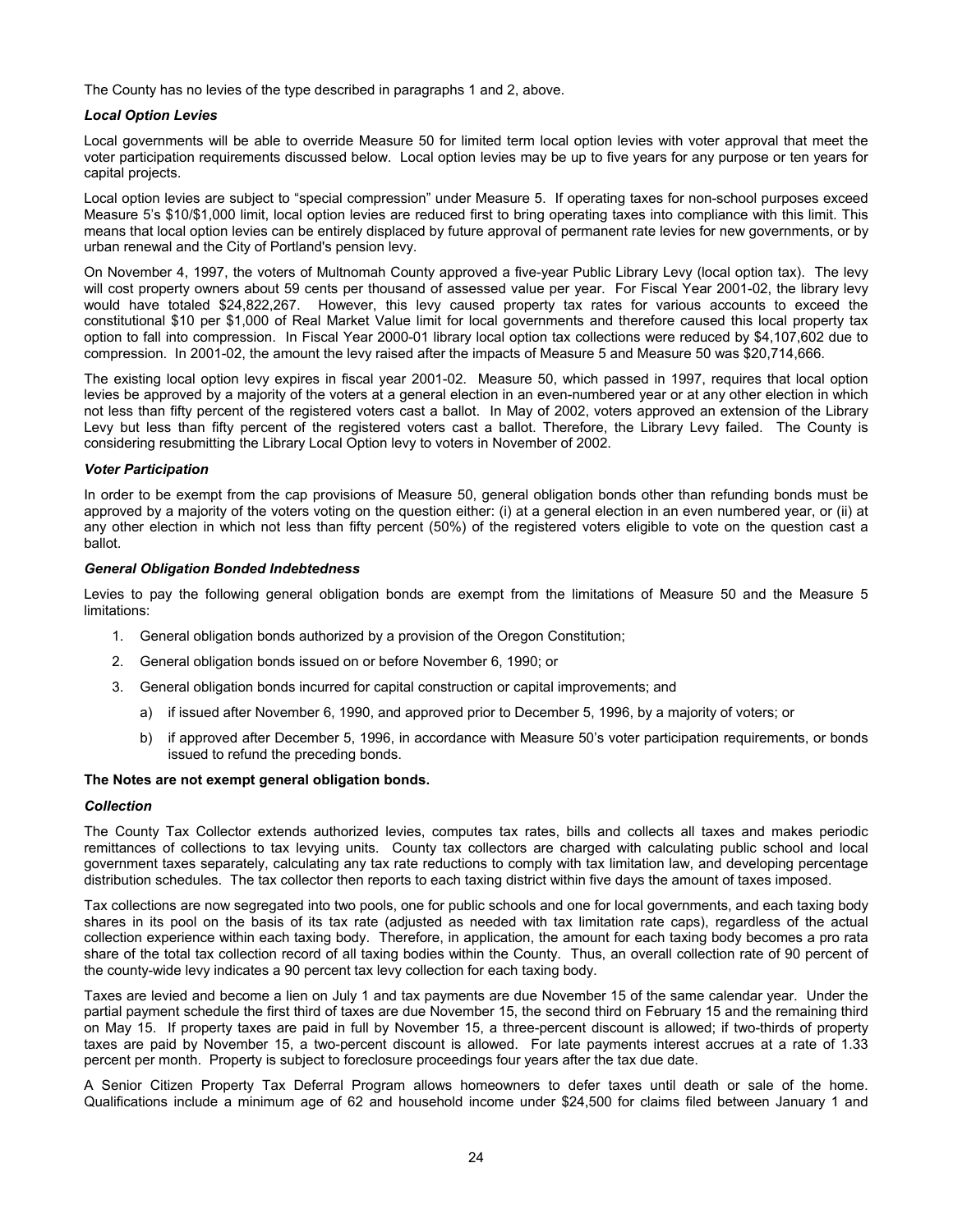December 31, 2000 and \$27,500 for claims filed after January 1, 2001. Taxes are paid by the State, which obtains a lien on the property and accrues interest at 6 percent.

### *TABLE 15 -- Tax Collection Record*

| <b>Fiscal</b><br>Year | <b>Assessed</b><br><b>Valuation</b><br>(\$000) <sup>1</sup> | <b>Percent</b><br>Change | <b>Total Levy</b><br>$$000$ <sup>2</sup> | <b>Percent</b><br>Change | Tax Rate/<br>$$1000^2$ | <b>Percent</b><br><b>Collected</b><br>Yr. of<br>Levy | <b>Percent</b><br><b>Collected</b><br>As of 2/28/02 |
|-----------------------|-------------------------------------------------------------|--------------------------|------------------------------------------|--------------------------|------------------------|------------------------------------------------------|-----------------------------------------------------|
| 1992-93               | \$25.526.710                                                | N/A                      | \$101.479                                | N/A                      | \$3.98                 | 93.62%                                               | 99.99%                                              |
| 1993-94               | 27.500.141                                                  | 7.73%                    | 110.598                                  | 8.99%                    | 4.02                   | 95.33                                                | 99.97                                               |
| 1994-95               | 30.711.496                                                  | 11.68                    | 123.672                                  | 11.82                    | 4.03                   | 94.65                                                | 99.99                                               |
| 1995-96               | 34.683.496                                                  | 12.93                    | 134.643                                  | 8.87                     | 3.90                   | 94.76                                                | 99.99                                               |
| 1996-97               | 38.460.938                                                  | 10.89                    | 162.985                                  | 21.05                    | 4.24                   | 94.93                                                | 99.97                                               |
| 1997-98               | 32.657.161                                                  | (15.09)                  | 158,856                                  | (2.53)                   | 4.86                   | 95.39                                                | 99.94                                               |
| $1998 - 993$          | 35.783.015                                                  | 9.57                     | 187.084                                  | 17.77                    | 5.39                   | 94.81                                                | 99.46                                               |
| 1999-00               | 37.600.873                                                  | 5.08                     | 193.073                                  | 3.20                     | 5.25                   | 96.56                                                | 98.88                                               |
| 2000-01               | 39.595.778                                                  | 5.31                     | 203.103                                  | 5.20                     | 5.31                   | 96.35                                                | 97.66                                               |
| $2001 - 024$          | 41.739.141                                                  | 5.41                     | 212,116                                  | 4.44                     | 5.34                   | N/A                                                  | 81.85                                               |

1. The Assessed Value for 1997-98 and thereafter is not comparable to prior years because in previous years properties were assessed at Real Market Value. From 1997-98 on the Assessed Value is not the Real Market Value but a generally lower Assessed Value for tax purposes. The Real Market Value for 2001-02 is \$61,161,372,355. Currently Assessed Value is limited to a 3% maximum annual increase plus new growth before tax rates are applied because of Measure 50. See "Property Tax Limitation" herein.

2. The total levy and the tax rates include General Fund tax base, library and jail serial levies, and bond levies.

3. This is the first year of the Library Local option tax that added a tax rate of \$0.59 to the total tax rate for the County.

4. Tax collection amount for 2001-02 are partial year totals (calculated as of 12/31/01).

Source: Multnomah County Division of Assessment and Taxation and prior year financial statements

*TABLE 16 -- Five-Year Historical Impact of the \$10/\$1,000 Tax Limitation on County Property Tax* 

| <b>Fiscal Year</b> | Levy Used to<br>Compute Rate <sup>1</sup> | <b>Loss Due to Tax</b><br>Limitation | <b>Percent Loss</b> |
|--------------------|-------------------------------------------|--------------------------------------|---------------------|
| 1995-96            | \$134,750,216                             | \$0                                  | $0.00\%$            |
| 1996-97            | 162,985,880                               | 0                                    | 0.00                |
| 1997-98            | 159,579,218                               | 1,495,520                            | 0.94                |
| 1998-99            | 176,675,058                               | 4,488,767                            | 2.55                |
| 1999-00            | 197,506,103                               | 5,834,238                            | 2.54                |
| 2000-01            | 210,054,539                               | 6,951,230                            | 3.31                |
| 2001-02            | 217.502.664                               | 7,319,197                            | 3.37                |

1. Includes General Fund tax base, library and jail serial levies, and bond levies. This is the amount estimated to be raised before Measure 5 limit is applied.

Source: Multnomah County.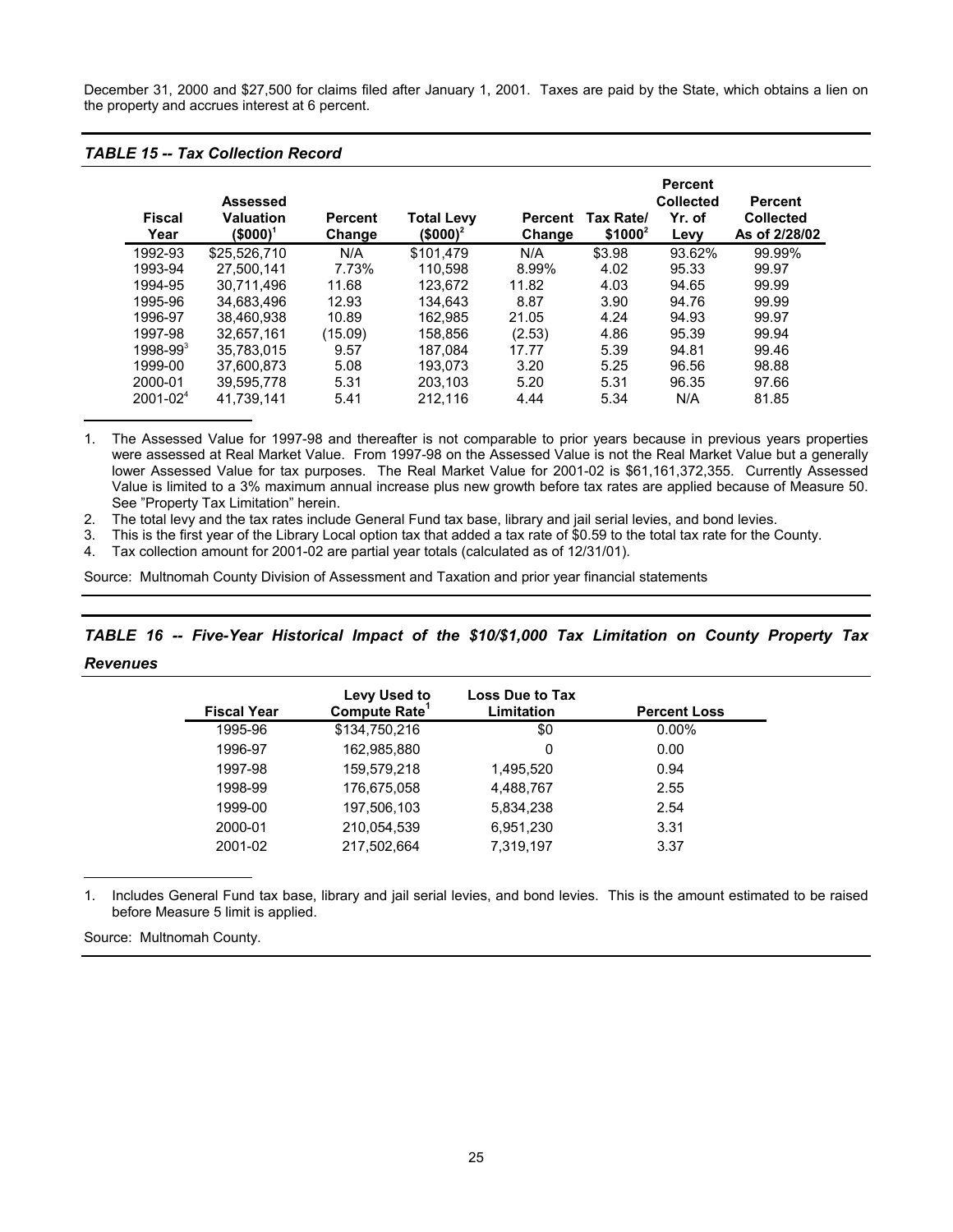| <b>Taxpayer Account</b>               | <b>Type of Business</b>         | 2001-02 Taxes<br><b>Imposed</b> | 2001-02 RMV     | Percentage of<br>Total RMV <sup>1</sup> |
|---------------------------------------|---------------------------------|---------------------------------|-----------------|-----------------------------------------|
| Fujitsu Microelectronics <sup>2</sup> | Computers and electronics       | \$10.308.293                    | \$613.853.280   | 1.00%                                   |
| <b>Qwest Corporation</b>              | Telephone/communications        | 7,307,627                       | 424,689,138     | 0.69                                    |
| Portland General Electric Co.         | Electric utility                | 5,432,831                       | 323,029,140     | 0.53                                    |
| Pacificorp (PP&L)                     | Electric utility                | 4.215.048                       | 245.345.100     | 0.40                                    |
| Wacker Siltronic Corp.                | Silicon semiconductor materials | 3,766,901                       | 262.214.230     | 0.43                                    |
| Alaska Airlines Inc.                  | Airline                         | 3,152,627                       | 180.000.000     | 0.29                                    |
| Boeing Co.                            | Aircraft parts                  | 2,940,946                       | 177.582.610     | 0.29                                    |
| United Airlines Inc.                  | Airline                         | 2,529,585                       | 144.242.900     | 0.24                                    |
| NW Natural Gas Co.                    | Utility                         | 2,477,125                       | 148,724,948     | 0.24                                    |
| Glimcher Lloyd Venture LLC            | <b>Property Management</b>      | 2,631,338                       | 208,677,072     | 0.34                                    |
| <b>Total</b>                          |                                 | \$44,762,321                    | \$2,728,358,418 | 4.46%                                   |

### *TABLE 17 -- Principal Taxpayers in Multnomah County 2001-02*

1. The Real Market Value for 2001-02 is \$61,161,372,355.

2. On November 29, 2001, Fujitsu Microelectronics, Inc. announced that it would be closing its plant.

Source: Multnomah County Division of Assessment and Taxation

### *TABLE 18 -- Real Market Value of Taxable Property in Multnomah County (\$000)*

| <b>Fiscal</b><br>Year | <b>Real Market</b><br><b>Valuation (RMV)</b> | <b>Percent</b><br>Change | Assessed<br>Valuation (AV) <sup>1</sup> | <b>Percent</b><br>Change | AV as<br><b>Percent of</b><br><b>RMV</b> |
|-----------------------|----------------------------------------------|--------------------------|-----------------------------------------|--------------------------|------------------------------------------|
| 1992-93               | \$25,526,710                                 | 9.43%                    | \$25,526,710                            | 9.43%                    | 100.00%                                  |
| 1993-94               | 27.500.141                                   | 7.73                     | 27,500,141                              | 7.73                     | 100.00                                   |
| 1994-95               | 30.711.496                                   | 11.68                    | 30.711.496                              | 11.68                    | 100.00                                   |
| 1995-96               | 34.683.496                                   | 12.93                    | 34.683.496                              | 12.93                    | 100.00                                   |
| 1996-97               | 38.460.938                                   | 10.89                    | 38.460.938                              | 10.89                    | 100.00                                   |
| 1997-98               | 42.267.791                                   | 9.90                     | 32,657,161                              | (15.09)                  | 77.26                                    |
| 1998-99               | 45,532,239                                   | 7.72                     | 35,783,015                              | 9.57                     | 78.59                                    |
| 1999-00               | 52.327.850                                   | 14.92                    | 37.600.873                              | 5.08                     | 71.86                                    |
| 2000-01               | 56.315.243                                   | 7.62                     | 39.595.778                              | 5.31                     | 70.31                                    |
| 2001-02               | 61.161.372                                   | 8.61                     | 41.739.141                              | 5.41                     | 68.24                                    |

1. The Assessed Value for 1997-98 and thereafter is not comparable to prior years because in previous years properties were assessed at Real Market Value. From 1997-98 on the Assessed Value is not the Real Market Value but a generally lower Assessed Value for tax purposes. Currently Assessed Value is limited to a 3% maximum annual increase plus new growth before tax rates are applied because of Measure 50. See "Property Tax Limitation" herein.

Source: Tax Supervising and Conservation Commission; Multnomah County Division of Assessment and Taxation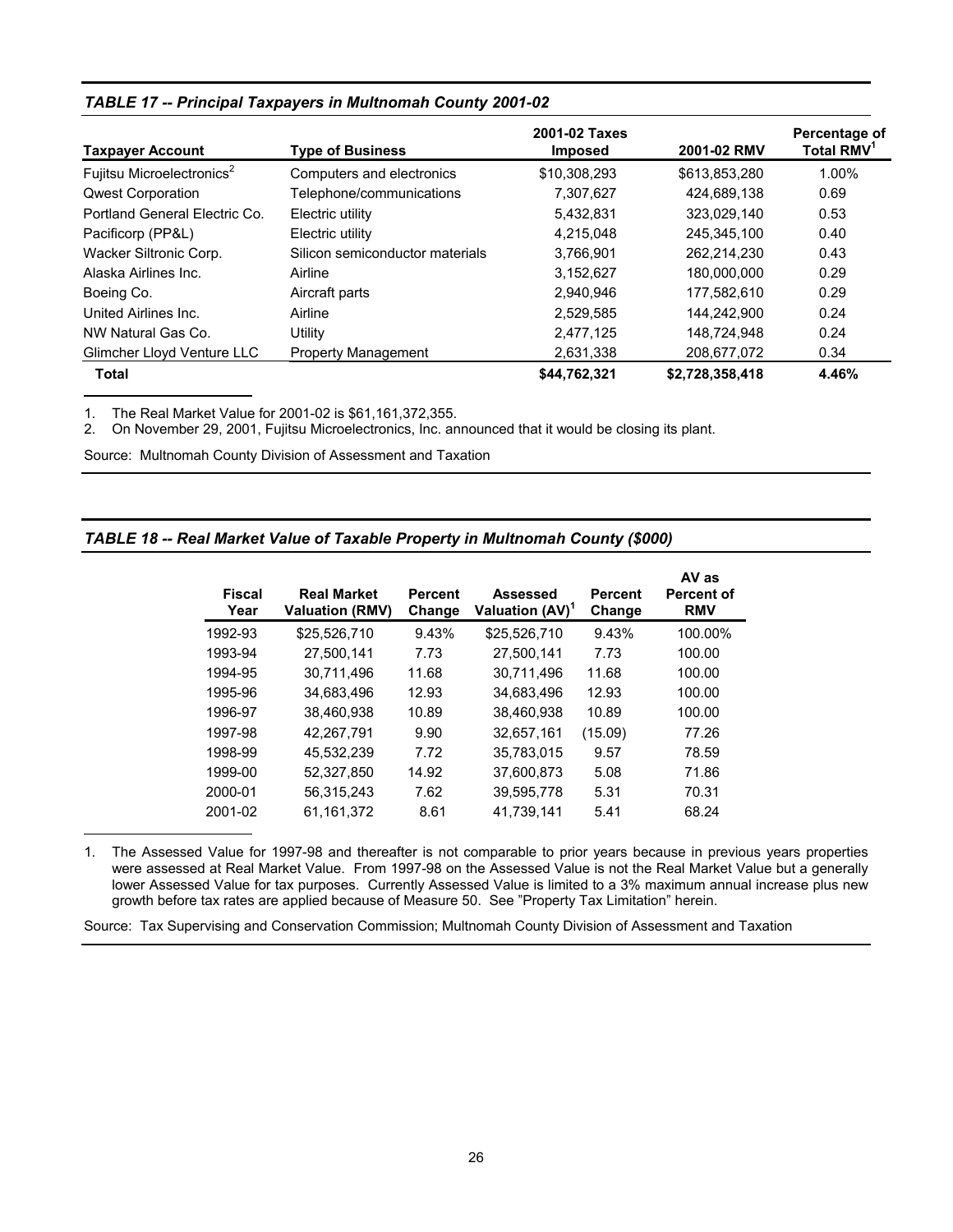| Area                                   | Tax Rate for<br>Operations <sup>2</sup> | Tax Rate<br>for Bonds | Tax Rate<br>Total |
|----------------------------------------|-----------------------------------------|-----------------------|-------------------|
| <b>Within the City of Portland</b>     |                                         |                       |                   |
| <b>Schools</b>                         |                                         |                       |                   |
| Portland School District No. 1         | \$5.9813                                | \$0.9934              | \$6.9747          |
| Multnomah Ed. Svc. District            | 0.4576                                  | 0.0000                | 0.4576            |
| <b>Portland Community College</b>      | 0.2828                                  | 0.2683                | 0.5511            |
| <b>Total Schools</b>                   | 6.7217                                  | 1.2617                | 7.9834            |
| <b>Local Government</b>                |                                         |                       |                   |
| Multnomah County                       | \$4.9381                                | \$0.2729              | \$5.2110          |
| City of Portland                       | 6.4662                                  | 0.2499                | 6.7161            |
| <b>Portland Urban Renewal</b>          | 0.3842                                  | 0.0000                | 0.3842            |
| Metro                                  | 0.0966                                  | 0.2273                | 0.3239            |
| <b>Tri-Met Transportation District</b> | 0.0000                                  | 0.1372                | 0.1372            |
| Port of Portland                       | 0.0701                                  | 0.0006                | 0.0707            |
| <b>Total Local Government</b>          | 11.9552                                 | 0.8879                | 12.8431           |
| <b>Total Consolidated Tax Rate</b>     | \$18.6769                               | \$2.1496              | \$20.8265         |

### *TABLE 19 -- 2001-02 Representative Consolidated Tax Rates for Levy Code Area <sup>1</sup>*

1. The 2001-02 Assessed Value to compute the tax rate of code area 1 is \$23,074,661,871 which is 55.28 percent of the Assessed Value of the County.

Source: Tax Supervising and Conservation Commission; Multnomah County Division of Assessment and Taxation

<sup>2.</sup> The Tax Rates for Operations are the combined Measure 50 permanent tax rates and local option levies which are then applied to the Assessed Value to obtain the amount of taxes to be collected. These are not the Measure 5 tax rates which determine if there is "compression" and which are calculated using Real Market Value; Measure 5 tax rates cannot exceed \$5 for schools and \$10 for local governments.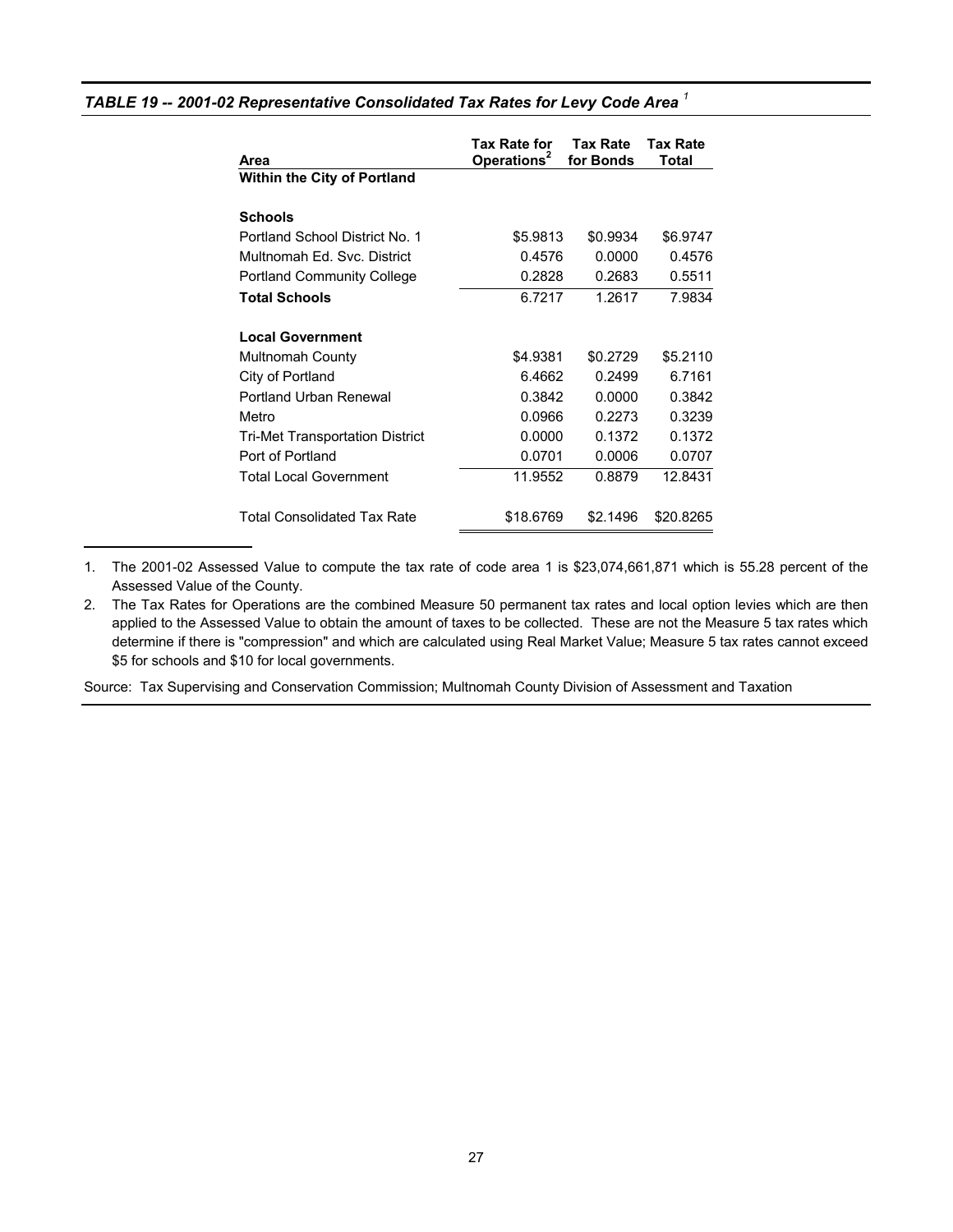| Area                               | Tax Rate for Tax Rate for<br>Operations <sup>2</sup> | <b>Bonds</b> | <b>Tax Rate</b><br>Total |
|------------------------------------|------------------------------------------------------|--------------|--------------------------|
| <b>Within City of Gresham</b>      |                                                      |              |                          |
| <b>Schools</b>                     |                                                      |              |                          |
| Gresham-Barlow SD No. 10           | \$4.5268                                             | \$2.0873     | \$6.6141                 |
| Multnomah Ed. Svc. District        | 0.4576                                               |              | 0.4576                   |
| Mt. Hood Community College         | 0.4831                                               | 0.0313       | 0.5144                   |
| <b>Total Schools</b>               | 5.4675                                               | 2.1186       | 7.5861                   |
| <b>Local Government</b>            |                                                      |              |                          |
| <b>Multnomah County</b>            | \$4.9381                                             | \$0.2729     | \$5.2110                 |
| City of Gresham                    | 3.6129                                               | 0.3215       | 3.9344                   |
| Metro                              | 0.0966                                               | 0.2273       | 0.3239                   |
| Tri-Met Transportation District    |                                                      | 0.1372       | 0.1372                   |
| Port of Portland                   | 0.0701                                               | 0.0006       | 0.0707                   |
| <b>Total Local Government</b>      | 8.7177                                               | 0.9595       | 9.6772                   |
| <b>Total Consolidated Tax Rate</b> | \$14.1852                                            | \$3.0781     | \$17.2633                |

### *TABLE 20 -- 2001-02 Representative Consolidated Tax Rates for Levy Code Area 26***<sup>1</sup>**

1. The 2001-02 Assessed Value to compute the tax rate of code area 26 is \$2,398,250,947 which is 5.75 percent of the Assessed Value of the County.

2. The Tax Rates for Operations are the combined Measure 50 permanent tax rates and local option levies which are then applied to the Assessed Value to obtain the amount of taxes to be collected. These are not the Measure 5 tax rates which determine if there is "compression" and which are calculated using Real Market Value; Measure 5 tax rates cannot exceed \$5 for schools and \$10 for local governments.

Source: Tax Supervising and Conservation Commission; Multnomah County Division of Assessment and Taxation.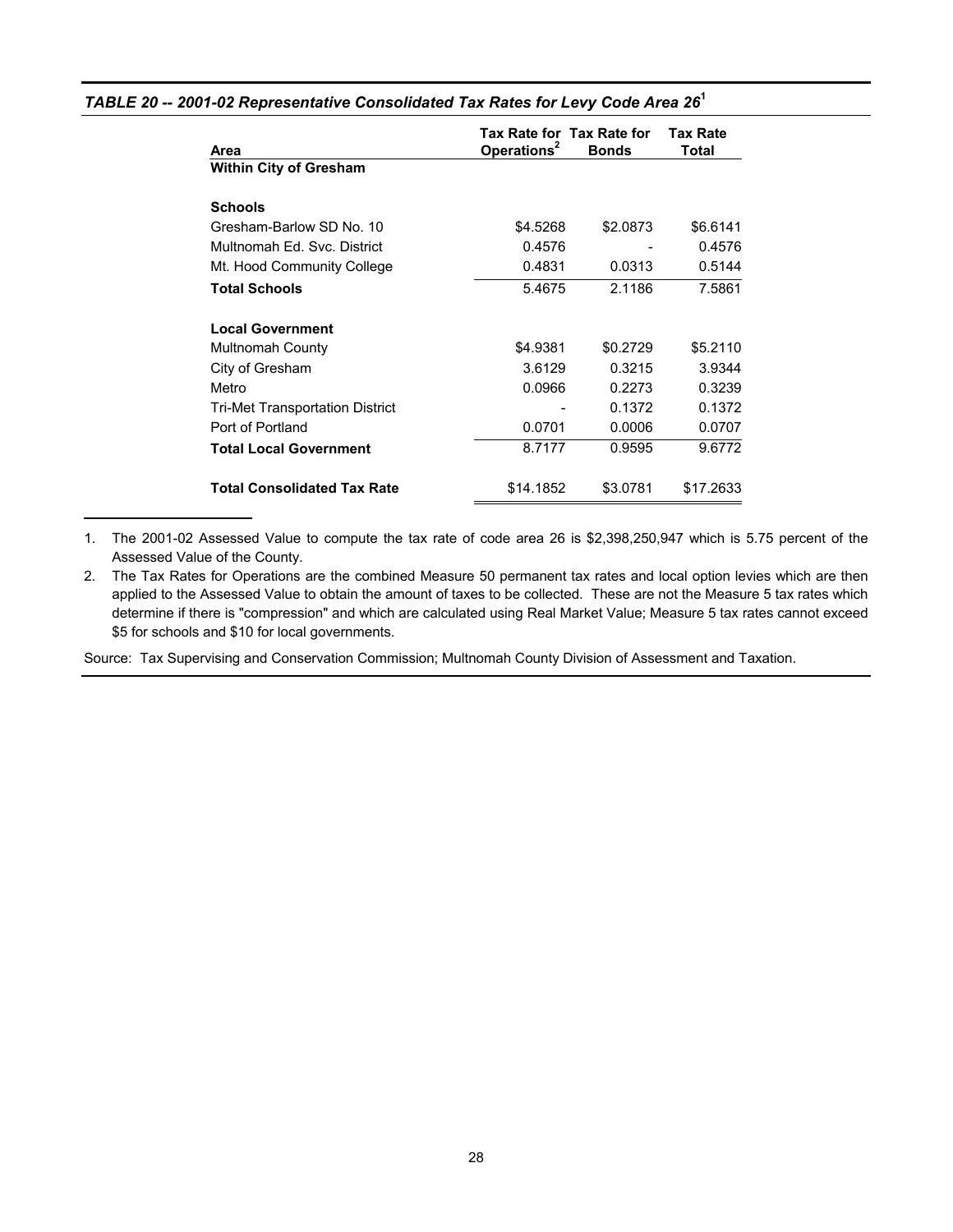| Area                                   | Tax Rate for Tax Rate Tax Rate<br>Operations <sup>2</sup> for Bonds |          | Total     |
|----------------------------------------|---------------------------------------------------------------------|----------|-----------|
| Within unincorporated area             |                                                                     |          |           |
| <b>Schools</b>                         |                                                                     |          |           |
| David Douglas SD                       | \$4.6394                                                            | \$2.0716 | \$6.7110  |
| Multnomah Ed. Svc. District            | 0.4576                                                              |          | 0.4576    |
| Mt. Hood Community College             | 0.4831                                                              | 0.0313   | 0.5144    |
| <b>Total Schools</b>                   | 5.5801                                                              | 2.1029   | 7.6830    |
| <b>Local Government</b>                |                                                                     |          |           |
| <b>Multnomah County</b>                | \$4.9381                                                            | \$0.2729 | \$5.2110  |
| Fire District No. 10                   | 2.8527                                                              |          | 2.8527    |
| Metro                                  | 0.0966                                                              | 0.2273   | 0.3239    |
| <b>Tri-Met Transportation District</b> |                                                                     | 0.1372   | 0.1372    |
| Port of Portland                       | 0.0701                                                              | 0.0006   | 0.0707    |
| <b>Total Local Government</b>          | 7.9575                                                              | 0.6380   | 8.5955    |
| <b>Total Consolidated Tax Rate</b>     | \$13.5376                                                           | \$2.7409 | \$16.2785 |

### *TABLE 21 -- 2001-02 Representative Consolidated Tax Rates for Levy Code Area 78***<sup>1</sup>**

1. The 2001-02 Assessed Value to compute the tax rate of code area 78 is \$4,808,620 which is 0.01 percent of the Assessed Value of the County.

2. The Tax Rates for Operations are the combined Measure 50 permanent tax rates and local option levies which are then applied to the Assessed Value to obtain the amount of taxes to be collected. These are not the Measure 5 tax rates which determine if there is "compression" and which are calculated using Real Market Value; Measure 5 tax rates cannot exceed \$5 for schools and \$10 for local governments.

Source: Tax Supervising and Conservation Commission; Multnomah County Division of Assessment and Taxation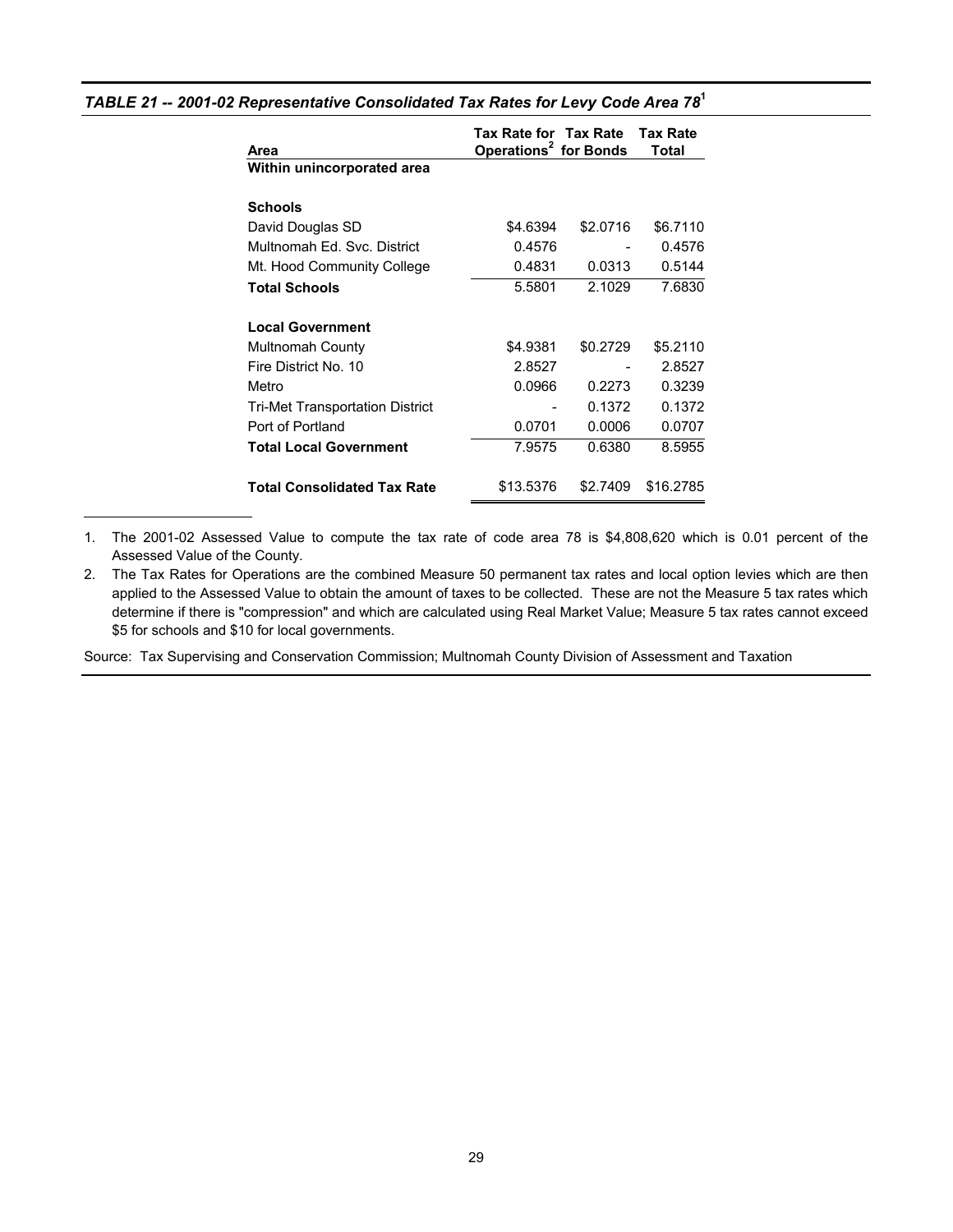## **ECONOMIC AND DEMOGRAPHIC INFORMATION**

### <span id="page-32-0"></span>**General Information**

Multnomah County is located in northwestern Oregon at the confluence of the Columbia and Willamette rivers, approximately 110 river miles and 80 highway miles from the Pacific Ocean. The County covers 465 square miles, most of which lies in the Willamette Valley, between the Tualatin Mountains west of the Willamette River and the Cascade Mountains to the east. The elevation ranges from 77 feet above sea level in Portland to 322 feet in Gresham and 1,224 feet at Big Bend Mountain in the Cascade foothills.

Early pioneers began settling the area in the 1840s. Portland was founded in 1851, and the County was incorporated in 1854, five years before Oregon was admitted to the Union.

### **Population**

Multnomah County is the most populous county in the state, with a 2001 population of 666,350. Portland and Gresham are the largest incorporated cities in the County. Other cities include Fairview, Maywood Park, Troutdale, and Wood Village. Portland, the county seat of Multnomah County, is the largest city in Oregon.

| As of<br>July 1 | State of<br>Oregon | <b>Portland</b><br><b>Metropolitan</b><br>Area <sup>1</sup> | <b>Multnomah</b><br>County | City of<br><b>Portland</b> | City of<br>Gresham |
|-----------------|--------------------|-------------------------------------------------------------|----------------------------|----------------------------|--------------------|
| 1970            | 2,091,533          | 1,009,139                                                   | 554,668                    | 379,967                    | 9.875              |
| 1980            | 2,639,915          | 1,108,700                                                   | 562,300                    | 370,000                    | 33,230             |
| 1990            | 2.847.000          | 1,241,600                                                   | 583,500                    | 440,000                    | 69,000             |
|                 |                    |                                                             |                            |                            |                    |
| 1995            | 3,132,000          | 1,379,700                                                   | 626,500                    | 497,600                    | 77,240             |
| 1996            | 3.181.000          | 1,403,200                                                   | 636,000                    | 503,000                    | 79,350             |
| 1997            | 3,217,000          | 1,420,900                                                   | 639,000                    | 508,500                    | 81,865             |
| 1998            | 3,267,550          | 1,445,300                                                   | 642,000                    | 509,610                    | 83,595             |
| 1999            | 3,300,800          | 1,461,600                                                   | 646,850                    | 512,395                    | 85,435             |
| 2000            | 3.436.750          | 1,537,150                                                   | 662,400                    | 531,600                    | 90.835             |
| 2001            | 3,471,700          | 1,553,700                                                   | 666,350                    | 536,240                    | 91,420             |

### *TABLE 22 – Population Estimates*

1. Includes Multnomah, Clackamas, Washington, and Yamhill counties.

### **Land Use Planning**

Oregon law requires that comprehensive land use planning be done at the city and county levels. To provide common direction and consistency within each city and county comprehensive plan, Oregon law directs the Land Conservation and Development Commission (LCDC) to adopt statewide planning goals and guidelines. All zoning and development within a city or county must conform to the comprehensive plan for that area.

Multnomah County submitted its comprehensive plan to LCDC for approval in 1979. LCDC ordered changes in the plan, which were made, and the plan was resubmitted in 1980. LCDC approved the plan in July 1980. The County updates its plan periodically.

As part of a comprehensive plan, an urban growth boundary must be established. This boundary is designed to contain urban sprawl and should encompass adequate land in each zoning category to support predicted growth. In the Portland metropolitan area, Metro, the regional government, has responsibility for adoption, amendment and maintenance of a regional urban growth boundary. Local comprehensive plans must conform to the regional growth boundary.

Metro has the authority to expand the urban growth boundary when it can demonstrate the need for more urban land. Metro's Region 2040 growth management program began in 1991 to explore how the metropolitan region might accommodate expected growth over the next 50 years and to link land-use and transportation planning. In December 1995, the Metro Council adopted the Region 2040 Growth Concept, which encourages compact development near existing and future transit to

Source: Under State law, the State Board of Higher Education must estimate annually the population of Oregon cities and counties so that shared revenues may be properly apportioned. The Center for Population Research and Census at Portland State University performs this statutory duty. The 2000 population estimates are revised as of July 1, 2000 based on the US Census.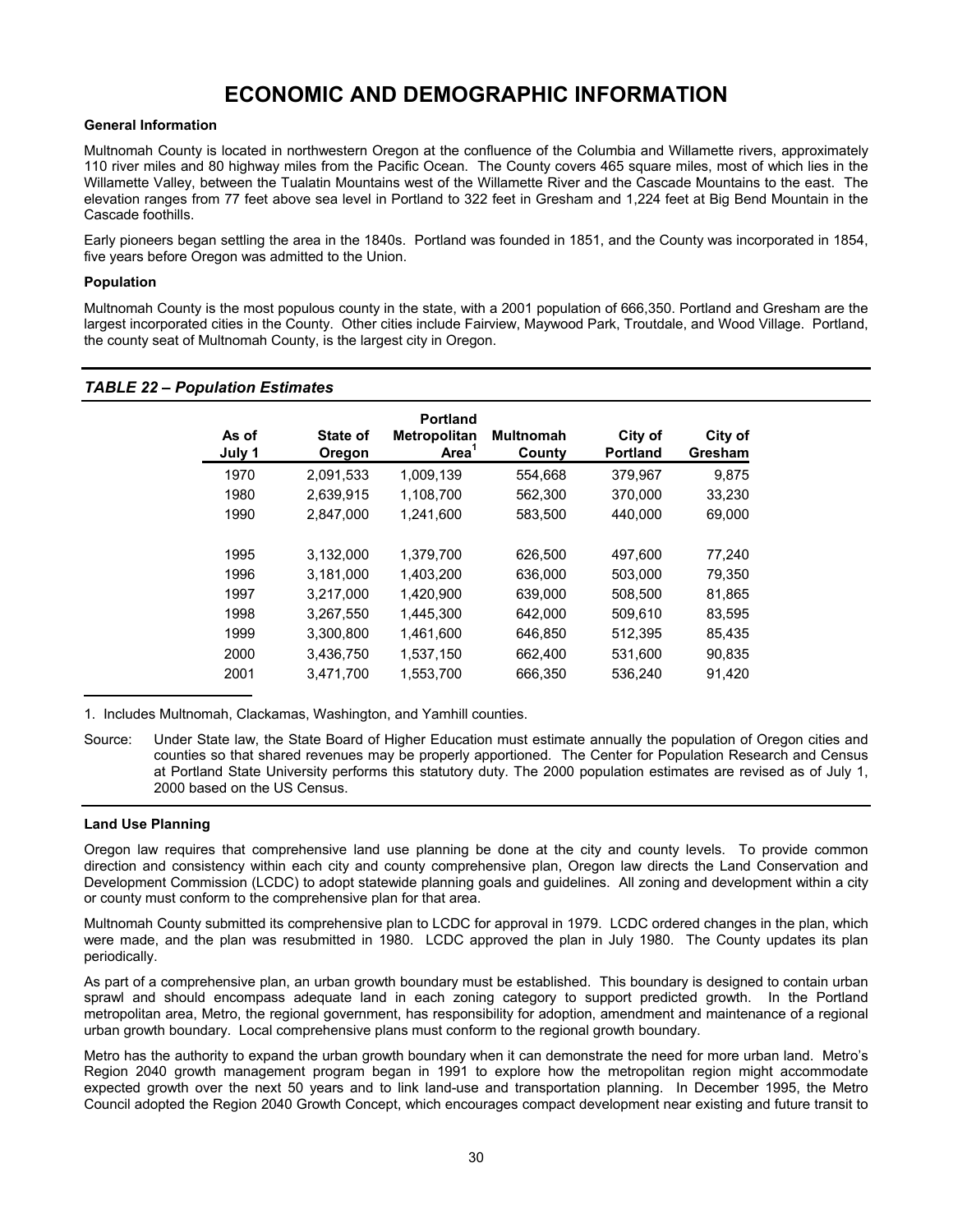reduce land consumption and the need to convert rural land to urban uses, preserves existing neighborhoods, identifies "rural reserve areas" as areas not subject to urban growth boundary expansion that serve as separation between urban areas, sets goals for providing permanent open space areas inside the urban growth boundary and recognizes that cities on the boundary will grow and that cooperation is necessary to address common issues.

The Metro charter adopted a more detailed plan, the 2040 Framework, in December 1997. The 2040 Framework specifies how the region and local communities are to implement the 2040 Growth Concept and to provide performance measurements for local governments to meet. The 2040 Framework complies with state and regional planning goals.

### **Employment**

The County is part of the Portland-Vancouver Primary Metropolitan Statistical Area (PMSA). Current employment and unemployment data are available for the PMSA only, which consists of Multnomah, Washington, Clackamas, Columbia and Yamhill counties in Oregon and Clark County in Washington. From 1984 through 1992 the Portland PMSA consisted of Multnomah, Washington, Clackamas and Yamhill counties in Oregon. Before that, the PMSA included Multnomah, Washington and Clackamas counties in Oregon and Clark County in Washington.

| <b>Employer</b>                          | <b>Product or Service</b>         | 2001 Estimated<br><b>Employment</b> |
|------------------------------------------|-----------------------------------|-------------------------------------|
| <b>Manufacturing Employers</b>           |                                   |                                     |
| Intel Corporation                        | Semiconductor integrated circuits | 12,000                              |
| Freightliner LLC*                        | Heavy duty trucks                 | 2.878                               |
| NIKE Inc.                                | Sports shoes and apparel          | 2,850                               |
| <b>Cypress Semiconductor</b>             | Semiconductor                     | 2,000                               |
| Tektronix Inc.                           | Electronic instruments            | 2,000                               |
| <b>Non-Manufacturing Employers</b>       |                                   |                                     |
| Fred Meyer Stores*                       | Grocery & retail variety chain    | 13,325                              |
| Providence Health System*                | Health care & health insurance    | 12,800                              |
| Legacy Health System*                    | Nonprofit health care             | 7,158                               |
| Kaiser Foundation Health Plan of the NW* | Healthcare                        | 7,093                               |
| Safeway Inc.                             | Grocery chain                     | 6,000                               |
| U.S. Bank*                               | Bank & holding company            | 4,242                               |
| Meier & Frank Co.*                       | Department stores                 | $3,500^3$                           |
| <b>United Parcel Service</b>             | Small package transport           | 3,100                               |
| <b>Public Employers</b>                  |                                   |                                     |
| U.S. Government                          | Government                        | 18,700                              |
| Oregon Health and Science University*    | Health care & education           | 10,100                              |
| <b>Portland School District</b>          | Education                         | 8,656 $2$                           |
| City of Portland                         | Government                        | 8,302 <sup>1</sup>                  |
| State of Oregon                          | Government                        | $6,883$ <sup>1</sup>                |
| Multnomah County                         | Government                        | 4,983                               |

### *TABLE 23 -- Major Employers in the Portland Metropolitan Area*

Employer has some or all of its facilities within the County boundaries.

1. Totals may include part-time, seasonal and temporary employees.

2. Totals include full-time and part-time, casual and student employees.

Source: Portland Chamber of Commerce and Regional Financial Advisors, Inc.

<sup>3.</sup> The May Department Stores company, which owns Meier & Frank, says it will merge Meier & Frank into its Los Angelesbased Robinsons-May division and shift administrative jobs there this summer. The company plans to close its Portland headquarters and reduce its administrative workforce by 520 jobs.. The May Company has no plans to close the downtown Meier & Frank store where the administrative offices are housed.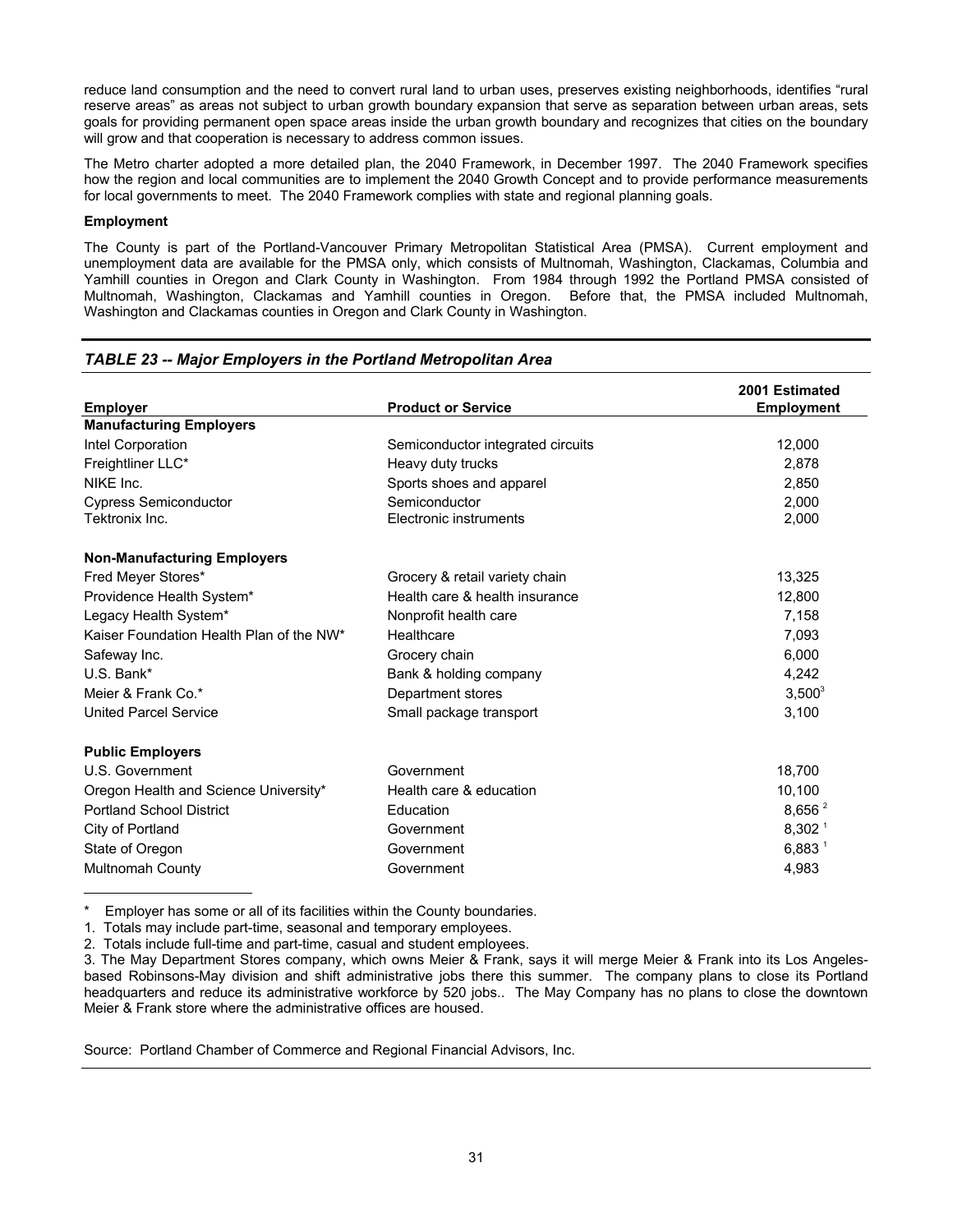|                                  | 1991                       |                            |                            | 2001                       |                                                            |  |
|----------------------------------|----------------------------|----------------------------|----------------------------|----------------------------|------------------------------------------------------------|--|
|                                  | Annual<br>Average<br>(000) | <b>Percent</b><br>of Total | Annual<br>Average<br>(000) | <b>Percent</b><br>of Total | Compound<br><b>Annual Average</b><br><b>Rate of Change</b> |  |
| <b>Nonfarm</b>                   |                            |                            |                            |                            |                                                            |  |
| Wage & Salary Employment         | 727.0                      | 100.0%                     | 964.3                      | 100.0%                     | 2.87%                                                      |  |
| <b>Manufacturing</b>             | 122.2                      | 16.8                       | 145.9                      | 15.1                       | 1.79                                                       |  |
| Durable goods                    | 84.6                       | 11.6                       | 108.2                      | 11.2                       | 2.49                                                       |  |
| Lumber & wood products           | 9.2                        | 1.3                        | 8.3                        | 0.9                        | $-1.02$                                                    |  |
| Hi-tech Manufacturing            | 30.7                       | 4.2                        | 50.9                       | 5.3                        | 5.19                                                       |  |
| Other durable goods              | 44.7                       | 6.1                        | 49.0                       | 5.1                        | 0.92                                                       |  |
| Nondurable goods                 | 37.6                       | 5.2                        | 37.7                       | 3.9                        | 0.03                                                       |  |
| Food products                    | 9.9                        | 1.4                        | 9.4                        | 1.0                        | $-0.52$                                                    |  |
| Other non-durable goods          | 27.7                       | 3.8                        | 28.3                       | 2.9                        | 0.21                                                       |  |
| Nonmanufacturing                 | 604.8                      | 83.2                       | 818.4                      | 84.9                       | 3.07                                                       |  |
| Construction & mining            | 35.5                       | 4.9                        | 53.9                       | 5.6                        | 4.26                                                       |  |
| Trans., comm. & utilities        | 43.6                       | 6.0                        | 56.0                       | 5.8                        | 2.53                                                       |  |
| Trade                            | 185.7                      | 25.5                       | 233.5                      | 24.2                       | 2.32                                                       |  |
| Finance, insurance & real estate | 54.1                       | 7.4                        | 65.1                       | 6.8                        | 1.87                                                       |  |
| Services                         | 183.6                      | 25.3                       | 284.2                      | 29.5                       | 4.47                                                       |  |
| Government                       | 102.3                      | 14.1                       | 125.7                      | 13.0                       | 2.08                                                       |  |

### *TABLE 24 -- Portland-Vancouver PMSA Historical Non-Agricultural Employment*

Note: The Portland-Vancouver Primary Metropolitan Statistical Area (PMSA) includes Clackamas, Multnomah, Washington, Columbia and Yamhill counties in Oregon, and Clark County in Washington.

Source: State of Oregon Employment Department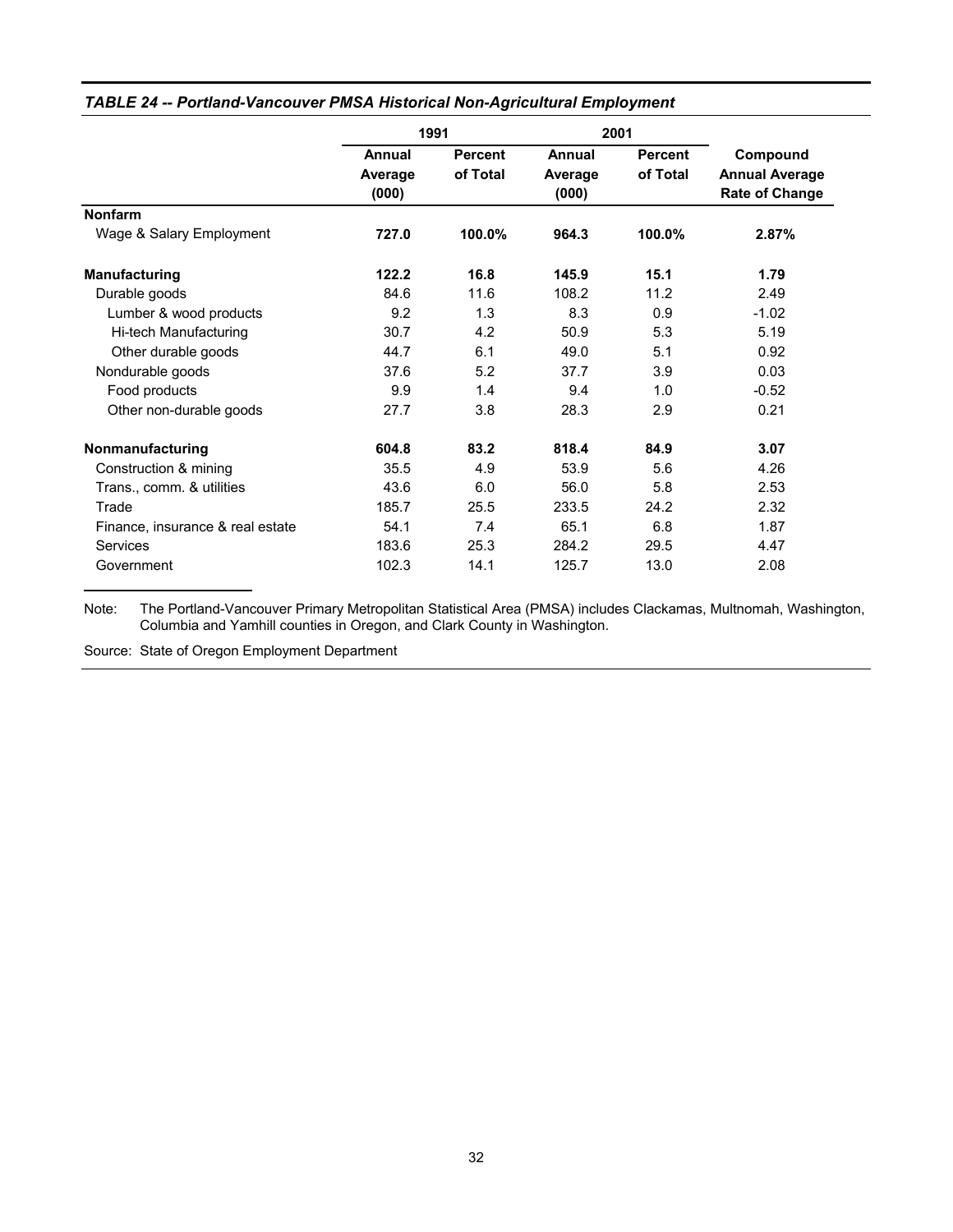### **Unemployment**

The Portland PMSA, like the state and the nation, experienced an increase in the jobless rate in 2001. This trend continued into 2002. The state of Oregon Employment Department reported the employment rate in the PMSA of 7.6% (not seasonally adjusted) for the month of April 2002, which is the most current information available.

|      |            | Unemployment %            |                                    | <b>Portland Vancouver</b>                 |
|------|------------|---------------------------|------------------------------------|-------------------------------------------|
| Year | <b>USA</b> | <b>State of</b><br>Oregon | Portland-<br><b>Vancouver PMSA</b> | <b>PMSA Total</b><br>Employment (000) $1$ |
| 1991 | 6.8%       | 6.0%                      | 4.9%                               | 812.4                                     |
| 1992 | 7.5        | 7.5                       | 6.4                                | 818.4                                     |
| 1993 | 6.9        | 7.3                       | 6.0                                | 852.8                                     |
| 1994 | 6.1        | 5.5                       | 4.3                                | 899.5                                     |
| 1995 | 5.6        | 4.8                       | 3.7                                | 921.0                                     |
| 1996 | 5.4        | 5.9                       | 4.5                                | 955.6                                     |
| 1997 | 4.9        | 5.8                       | 4.3                                | 980.8                                     |
| 1998 | 4.5        | 5.6                       | 4.3                                | 1,002.1                                   |
| 1999 | 4.2        | 5.7                       | 4.5                                | 1,001.4                                   |
| 2000 | 4.0        | 4.8                       | 3.9                                | 1,027.8                                   |
| 2001 | 4.8        | 6.3                       | 5.9                                | 1,008.5                                   |

### *TABLE 25 -- Portland PMSA Average Annual Unemployment*

1. Includes non-agricultural wage and salary, self-employed, unpaid family workers, domestics, agricultural workers and labor disputants.

Source: State of Oregon Employment Department

#### **Income**

The following table shows personal income for the Portland PMSA and per capita income for the Portland PMSA, compared to similar data for the State of Oregon and the United States. The compound annual rate of change in total personal income for the Portland PMSA (1990-2000) was 6.93 percent. The compound annual rate of change in per capita income for the Portland PMSA was 4.48 percent for 1990 to 2000, compared with 4.24 percent for the State of Oregon and 4.16 percent for the nation as a whole.

### *TABLE 26 -- Portland PMSA Income Estimates*

|      | <b>PMSA Total</b><br><b>Personal</b> |                                | Per Capita Income  |            | <b>Median Household</b>        | <b>Effective Buying Income</b> |
|------|--------------------------------------|--------------------------------|--------------------|------------|--------------------------------|--------------------------------|
| Year | <b>Income</b><br>(millions)          | <b>Portland</b><br><b>PMSA</b> | State of<br>Oregon | <b>USA</b> | <b>Portland</b><br><b>PMSA</b> | State of<br>Oregon             |
| 1990 | \$31.139                             | \$20,400                       | \$18,253           | \$19.584   | \$29,982                       | \$25,082                       |
| 1991 | 32.843                               | 20.920                         | 18,806             | 20.089     | 32,961                         | 29,300                         |
| 1992 | 34,968                               | 21,777                         | 19,558             | 21,082     | 34,351                         | 30.294                         |
| 1993 | 37.466                               | 22.785                         | 20.404             | 21.718     | 36.159                         | 31.744                         |
| 1994 | 40.127                               | 23.923                         | 21.421             | 22.581     | 38.729                         | 33,662                         |
| 1995 | 43.490                               | 25.396                         | 22.668             | 23,562     | 33,713                         | 31,002                         |
| 1996 | 46.765                               | 26.660                         | 23,649             | 24,651     | 35,325                         | 30,166                         |
| 1997 | 50,433                               | 28.164                         | 24,845             | 25.874     | 37.474                         | 31,807                         |
| 1998 | 53.638                               | 29.471                         | 25.958             | 27.322     | 38.654                         | 32.547                         |
| 1999 | 56.616                               | 30.672                         | 27.023             | 28,542     | 40.643                         | 34.212                         |
| 2000 | 60.856                               | 31.620                         | 27.649             | 29.451     | 43.014                         | 35,992                         |

Source: U.S. Department of Commerce, Bureau of Economic Analysis, *Survey of Current Business* Sales & Marketing Management, *Survey of Buying Power*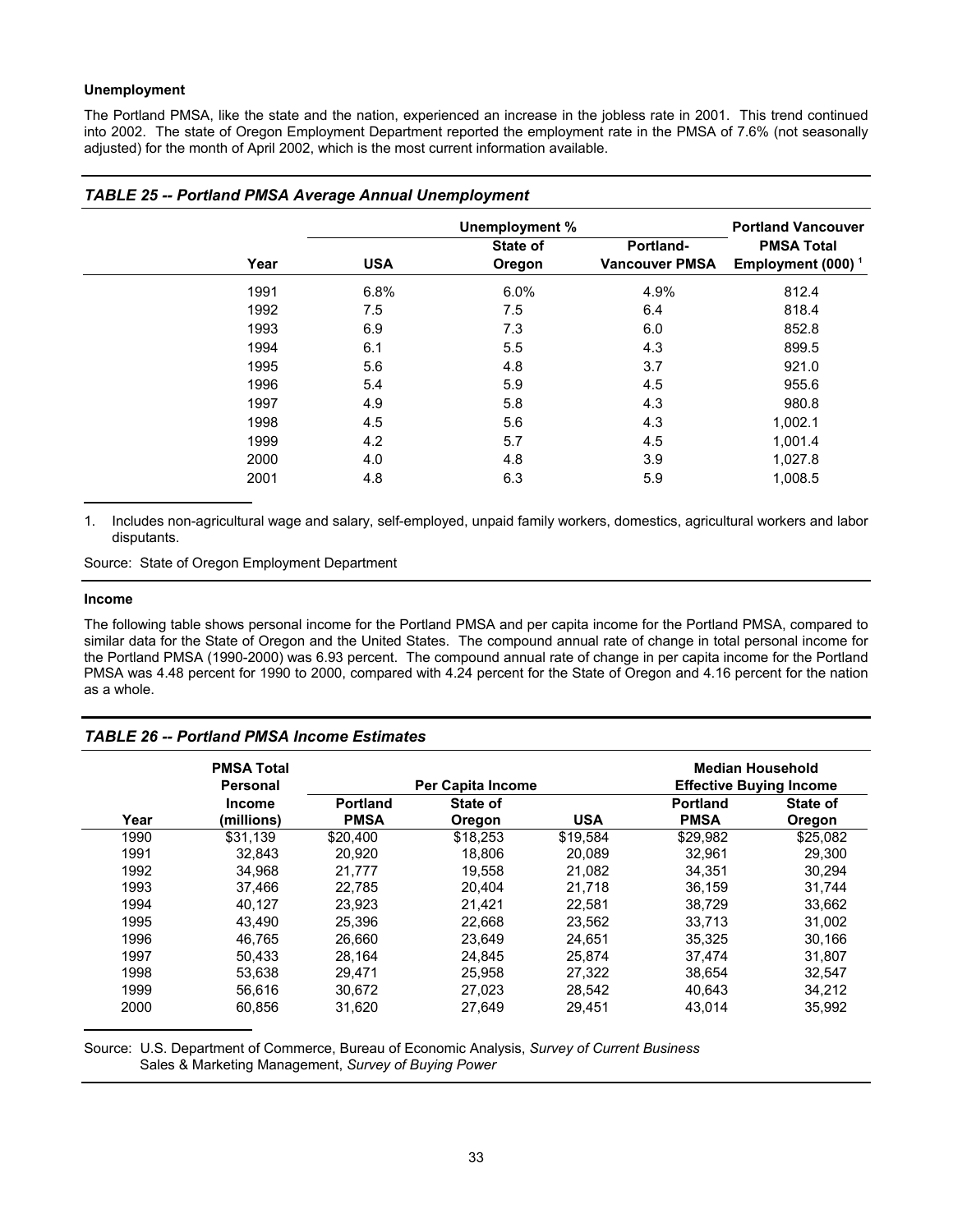### **Economic Development**

The Portland metropolitan area is divided into three main counties. Multnomah County encompasses the cities of Portland, Gresham, Troutdale, Fairview and Wood Village. Washington County contains Beaverton, Tigard, Tualatin and Hillsboro. Clackamas County includes Milwaukie, Oregon City, Lake Oswego and West Linn. As a major transportation hub of the Pacific Coast with water, land and air connections, Multnomah and Washington counties serve expanding international markets.

A major new industrial development is the County's Columbia Corridor. The Corridor contains nearly 4,700 acres of vacant industrial land along a 16-mile stretch of land that runs along the southern shore of the Columbia River and includes marine terminals and the international airport.

The Portland metropolitan area is home to more than 51,000 businesses, according to the *2002 Largest Employers of the Portland-Vancouver Metropolitan Area* published by the Portland Chamber of Commerce. Of those, about 2,400 are classified as headquarter firms. Five companies included on Fortune magazine's list of the 1,000 largest corporations in the United States have world headquarters in the Portland metropolitan area: Louisiana-Pacific Corporation, Precision Castparts, Tektronix Inc., and NIKE Inc.

Current activities showing retail, commercial and industrial changes in the County are reflected in the following building and economic development projects.

#### **City of Portland Development**

Among the largest recent developments in downtown Portland are two Class A office buildings. In November 2000, TMT Development Company opened the \$90 million 27-story Fox Tower that has lower level retail space, eight levels of parking, a 10-screen theatre and 438,000 square feet of office space. The ODS Tower, a \$45 million, 395,000-square-foot office building opened in the summer 1999.

Louis Dreyfus Property Group has plans to build a 15-story, Class A office tower directly east of the KOIN Tower. Dreyfus expects to complete construction of the "100 Columbia" building by late 2002.

The \$63 million expansion at Pioneer Place, which was completed and became operational in March 2000. The 155,000 square-foot expansion provides space for cinemas, a restaurant and 25 retailers.

There have been several new or expanded hotel projects over the last three years. Impac Hotel Development opened a 20 story, 252-room Marriott Hotel in 1999, adjacent to a recently completed 70,000-square-foot parking and retail project. Westin Hotels and Resorts has completed development of a \$25-\$30 million, 200-room boutique hotel. West Coast Hotels completed development of the 162-room, \$14 million Paramount Hotel in 2000. ITT Sheraton recently converted a 13-story building in downtown Portland to a 16-story Sheraton Hotel. The hotel has 176,375 square feet, including 266 guestrooms and 5,800 square feet of meeting space. The Hilton Hotel is expanding to add 327 rooms, meeting space, a fitness center and 684 parking spaces at a location adjacent to the current hotel with an expected completion date of June 2002. Along Southwest Macadam Avenue the \$14 million, seven-story, 116-room Avalon Hotel opened in the fall of 2001.

The RiverPlace Project, located within the South Waterfront/North Macadam District, is a mixed-use development on 73 acres along the west bank of the Willamette River, with apartments, restaurants, shops and office space. The most recent addition to RiverPlace Project is the Residence Inn by Marriott-Portland Downtown/RiverPlace, a 258-suite Residence Inn by Marriott which opened in the summer 2001.

The Central City Street Car project, paid for through a combination of local and federal monies, and bonds secured by City of Portland parking revenues, opened on schedule in July 2001. The streetcars follow a 4.2-mile loop.

In the Pearl District, Gerding/Edlen Development purchased the former Blitz Weinhard Brewery, a five-block complex, known as the "Brewery Blocks," adjoining Burnside Street for \$20 million. The firm is redeveloping the property into a mixed-use retail, commercial and housing complex. The brewery property is near a building that was redeveloped for Wieden & Kennedy in the Pearl District as its international headquarters. Gerding/Edlen Development headed up the \$20 million renovation of the Historic Cold Storage Building for Wieden & Kennedy. Whole Foods opened its first natural and organic supermarket in Oregon in the Brewery Blocks March 2002, and employs approximately 175 employees.

Hoyt Street Properties is continuing their development of several blocks in the Pearl District. When completed, the Hoyt Street parcels will have a total of 2,000 to 3,000 new condominiums on 34 acres in the District. Among them is the Riverstone Building, a \$31 million project of two six-story, mixed-use buildings with 10,000 square feet of retail space, 123 condominium units, and 134 parking spaces completed in the fall of 1998. The 12-story retail and residential loft project, the Gregory, was completed in the first half of 2001 with over 125 residential units, 3 floors of parking and 20,000 square feet of retail space.

The Classical Chinese Garden, in the City of Portland's Old Town, is only the second such garden in North America. The walled garden, which opened in September 2000, occupies one entire city block adjacent to Portland's Chinatown and is within walking distance of the riverfront, the Oregon Convention Center and the Rose Garden Arena.

Phase II of the Yards at Union Station opened in the spring of 2000. Phase II, a \$37 million project, features 321 new market rate and affordable housing units in three separate buildings. The Yards at Union Station is a four-phase project eventually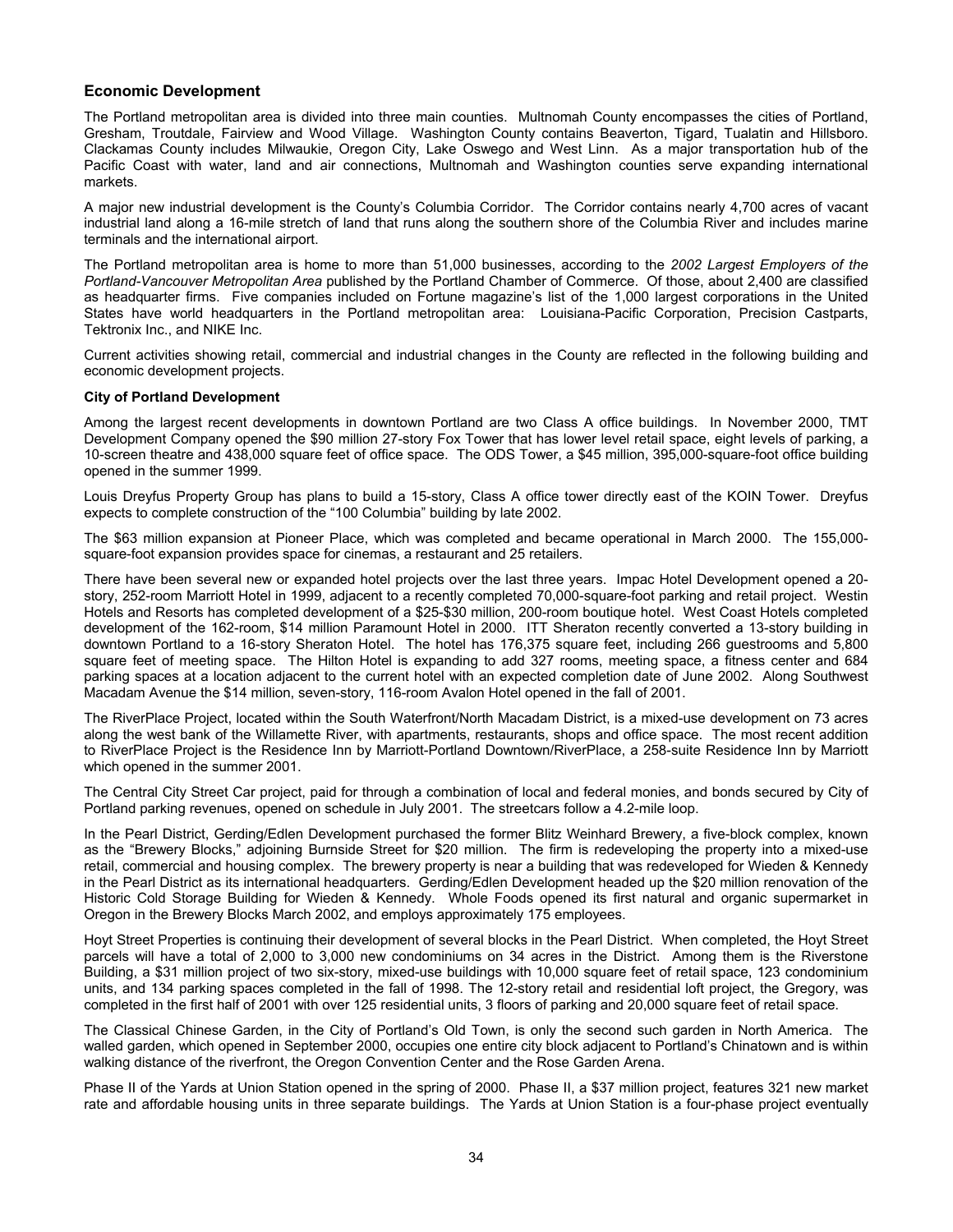bringing approximately 650 new units of housing to the River District. It is the largest single housing project constructed in the City of Portland since the 1960's. Phase I of The Yards at Union Station (158 units of affordable housing owned by the Housing Authority of Portland) opened in 1998. Construction on Phase III should begin in spring 2002.

In early 2002, Adidas America Inc. celebrated the opening of Adidas Village in North Portland in the historic Overlook neighborhood. The site, formerly Bess Kaiser Medical Center, will be home to the company's North American headquarters. The athletic footwear company will occupy the 215,000-square-foot building which has undergone \$25 million renovation.

Freightliner announced in 2001 that it would retain its corporate headquarters in Portland and move its Western Star truck manufacturing operations to the City of Portland from British Columbia.

The Department of Veterans Affairs Medical Center completed a new \$32 million, 96,000-square-foot expansion of its Portland facility. The new building is now the largest cancer research facility in the Portland metropolitan area. Oregon Health Sciences University moved into their newly constructed neurological sciences center in December 2000.

Wells Fargo & Company opened an 80-person center in Southeast Portland to service consumer finance loans issued on the west coast. The new center, located in the Mall 205 area, opened March 2002, and employs 80 full-time, account-analysts.

#### **East County Development**

The Gresham Area Columbia Corridor offers a wide variety of industrial opportunities including land for sale, industrial flex space for lease, and build-to-suit opportunities. The I-84 Corporate Center offers 83,000 square feet of leasable space; Spectro Subdivision includes 18.5 acres of land zoned General Industrial; San Rafael Center, zoned Business Park, includes over 14,000 square feet of space; the Cascade Business Park includes about 25 acres of Heavy Industrial and Light Industrial zoned land. The 181<sup>st</sup> Corporate Park includes over 465,000 square feet of mixed use space, which contains Office and Industrial spaces ranging from 30,000 to 109,000-square-foot buildings.

Southshore Corporate Park is a 214-acre planned industrial business park development, 177 acres of which lie within the City of Gresham. The site is located four miles east of the Portland International Airport and can support up to four million square feet of light industrial, warehouse, manufacturing, and office space. Southshore Corporate Park is being developed by the Catellus Development Corporation. Southshore will add two buildings to its 230-acre business park by March 2002. Catellus will sell or lease the buildings. The lease of 27,500 square feet for a regional Fujicolor photo processing lab; the purchase of 8.52 acres by Alexander's Moving and Storage, which will move from Northeast Portland to a new 110,000-square-foot storage center in 2002; the purchase of 7.53 acres by Harry's Fresh Foods, which is starting work on a new 80,000-square-foot factory; and a new 80,000-square-foot distribution center for Frito Lay.

American Honda Motor Company celebrated the opening of its new Northwest headquarters October 17, 2001 in a 213,000 square-foot office, and warehouse and training facility

In August 2000, Boyd Coffee Company announced plans to more than double its Northwest Sandy Boulevard headquarters by adding 132,000 square feet to make room for a new warehouse distribution facility. The plan is part of the company's strategy to bring all of its operations under one roof and to continue to use sales people to distribute its coffee and restaurant products to customers.

In 1995, LSI Logic, the largest manufacturer of its kind in the world, chose the City of Gresham as the location for its microelectronics plant. LSI plans to develop the facilities over a 15-year period and invest more than \$4 billion. Despite a downturn in sales in 2001, LSI plans to build a new \$8 million water treatment building that will allow it to cut water consumption by 80 percent.

Fujitsu Microelectronics, Inc. announced November 29, 2001 they were closing their Gresham, Oregon plant immediately. At the time of the closure the plant employed 670, they currently employ only sufficient staff to complete the decommissioning of the plant. At Fujitsu's invitation, the City of Gresham is supporting their aggressive efforts to market the property, plant and equipment. The Boston, Massachusetts firm Collier's International has been retained to secure a purchaser.

Construction was completed on the first phase of the 83-acre Gresham project north of Division Street and west of Gresham City Hall. The first phase included a 297,190-square-foot retail development including national retailers. As of 2002, Gresham Station is 95 percent leased.

Some initial ideas for phase two of Gresham Station (immediately north of the commercial development described above) are currently under consideration, and may include an additional 200,000 square feet in retail stores and several restaurants, 500 residential units and 350,000 square feet of office space. Center Oak will participate in this phase, as it has an option to buy 30 additional acres. Construction has begun on the construction of a charter school.

The Gresham Civic Neighborhood occupies portions of the largest undeveloped parcel on the rapid transit line (MAX). The Gresham civic center, which includes city hall, is included in this neighborhood. The Civic Neighborhood is planned at relative high densities of mixed residential, commercial and retail uses. This development received the 1996 American Planning Association Award for Outstanding Achievement.

On June 16, 2001, Livable Oregon presented the 2001 Governor's Livability Awards in recognition of superior development projects that exceed the concepts of Oregon's Quality Development Objectives. The Central Point complex in downtown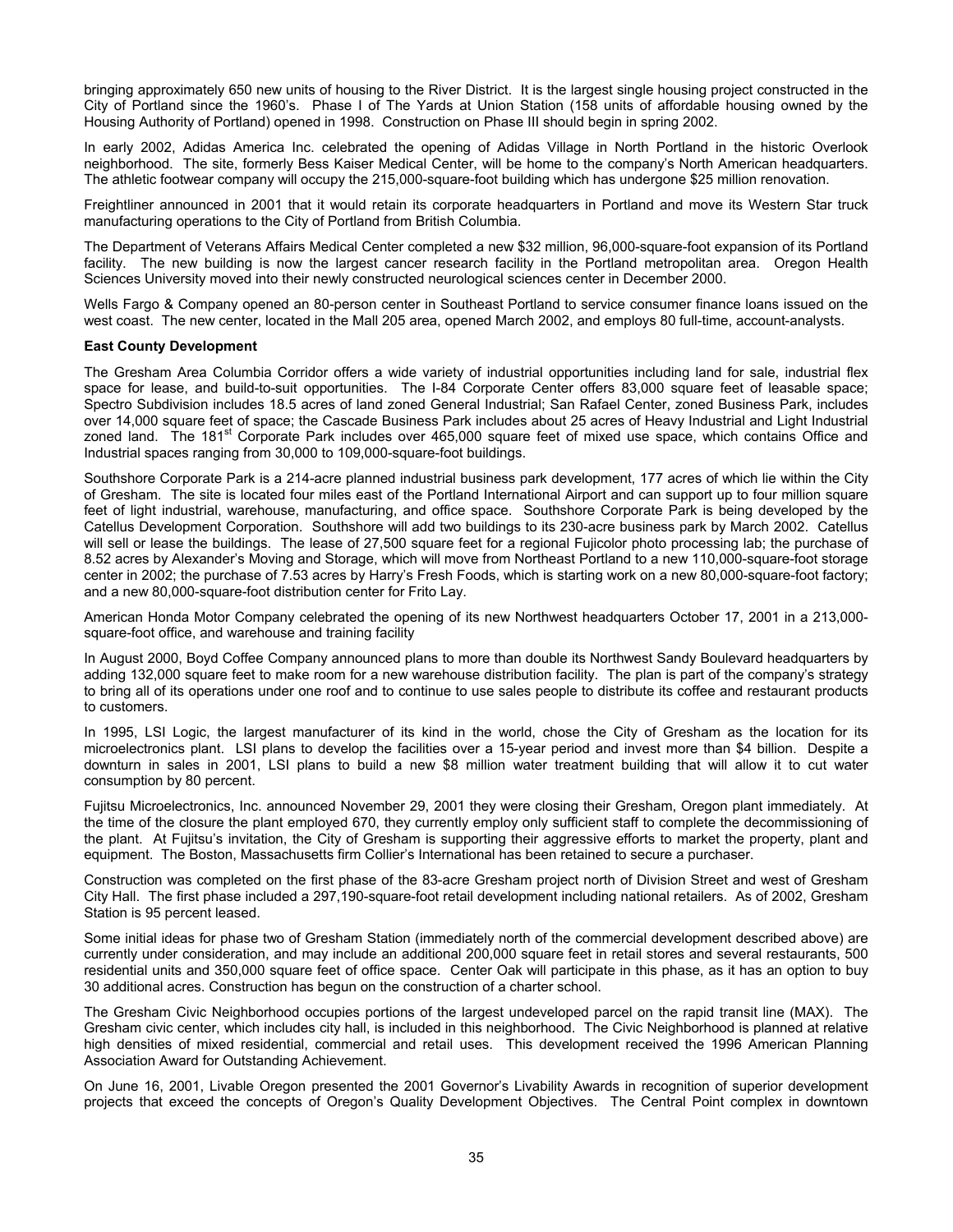Gresham received an honorable mention for its attention to mixed-use development and transit-oriented concept to reduce vehicle use. The 22-unit project included construction of housing and retail space on a 12,000-square-foot lot at the corner of Northeast Roberts Avenue and Third Street.

Other commercial projects currently under construction include:

The Centennial School District plans to open a new elementary school on Southeast Butler Road. The construction of the school is one of the projects financed by a \$31 million bond approved by the voters in November 2000. Gresham-Barlow School District remapped its boundaries to make room for its first new schools since 1993. Springwater Trail and Hogan Cedars schools are under construction and will be on the same property on Southeast Palmquist Road. Hogan Cedars will house between 490 and 530 students. Roughly 400 students who will attend Hogan Cedars school will come primarily from schools who are currently over their preferred capacity: East Gresham, Kelly Creek, Powell Valley and North Gresham grade schools. Springwater Trail is a new high school.

Gresham is beginning a study that could result in Gresham voters deciding whether to form the City's first urban renewal district, and has hired a planner to oversee the implementation of the plan. Urban renewal and other ideas, including a project to make Stark Street a more pedestrian-friendly boulevard, are part of the Rockwood Action Plan, approved by the City Council in December 1998.

The Oregon Housing and Community Services Department will offer a loan in the amount of \$5.5 million to Chestnut Lane Limited Partnership for the new construction of an assisted living facility in Gresham. This facility will be the first of its kind in the Pacific Northwest targeting the housing and service needs of the elderly deaf and deaf/blind community.

In the fall of 2001, clearing and grading work was taking place, on the long-awaited Gresham Sports Park on a 33-acre property, by a volunteer group called the Gresham Youth Sports Alliance. The Alliance has received \$9.2 million in pledges of materials, labor and professional services to build the park. Work began on the first phase, which will include soccer, baseball and softball fields, playgrounds, basketball courts, picnic shelters, amphitheater and parking for 471 cars. The Alliance's work recently earned it the 2001 Voluntary Service Award from the Oregon Recreation and Park Association.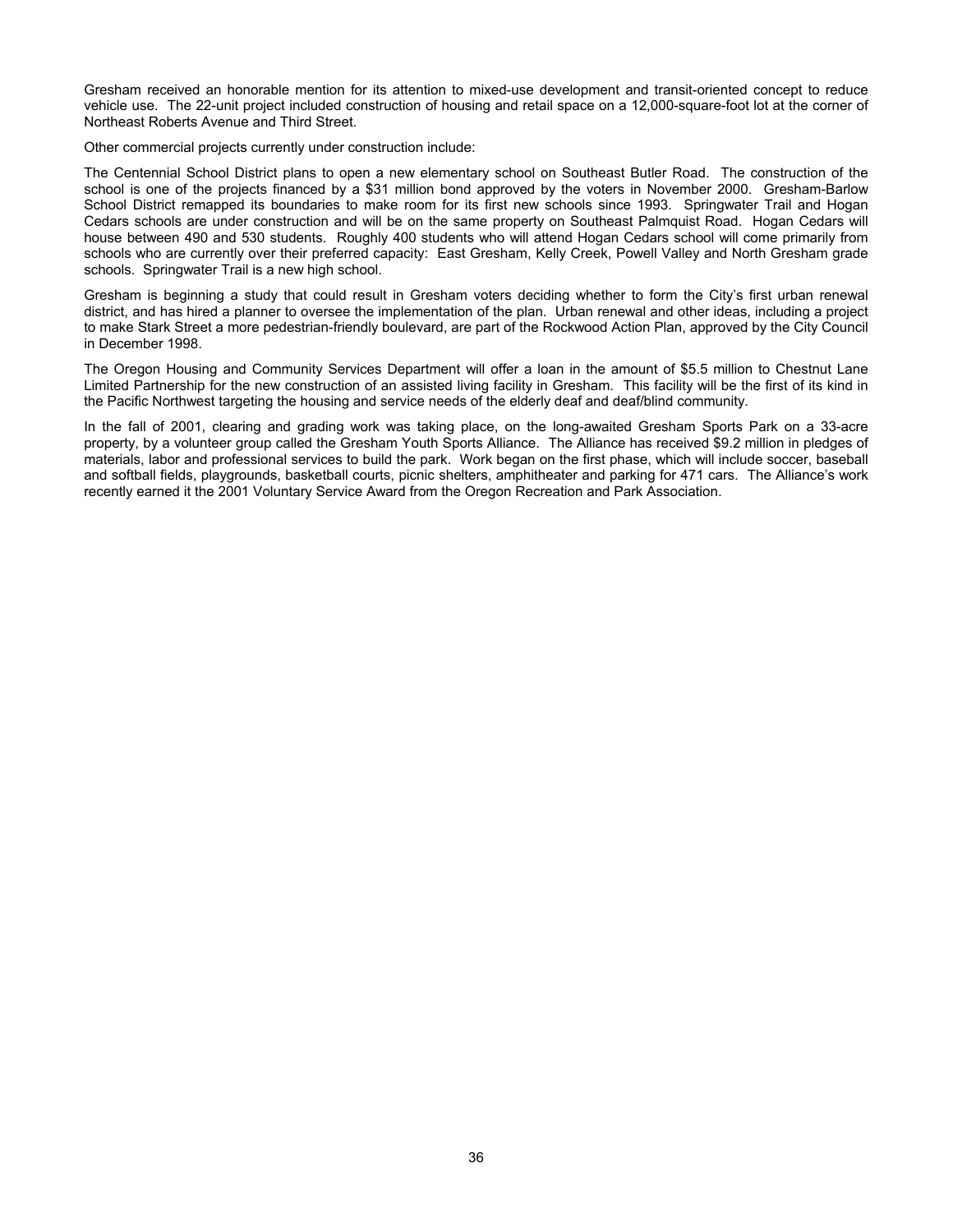### **TOURISM, RECREATION AND CULTURAL ATTRACTIONS**

Multnomah County and thus, Portland, are the centers of business and transportation routes in the state. The City of Portland accommodates a large share of Oregon's tourist and business visitors. Portland is a destination for many tourists who are drawn to its diverse cultural and recreational facilities. These include the Oregon Symphony and associated musical organizations, Portland Center for the Performing Arts, Oregon Ballet, Portland Opera, Portland Art Museum, Oregon Historical Society Museum, Children's Museum, OMSI, Western Forestry Center, Japanese Gardens, International Rose Test Gardens, the Classical Chinese Garden and the Oregon Zoo. The metropolitan area includes more than 40 other local theater and performance art companies and ten additional gardens of special interest. Portland is the home of Forest Park, the largest urban park in the United States with a total of more than 5,000 acres.

Professional sports teams, the National Basketball Association ("NBA") Portland Trail Blazers, the Western Hockey League ("WHL") Portland Winterhawks and the Women's National Basketball Association's ("WNBA") Portland Fire play at the Rose Garden Arena complex and the Memorial Coliseum, in addition to the Indoor Professional Football League ("IPFL") Prowlers. The renovated stadium opened as PGE Park on April 30, 2001 and is home to the Portland Beavers (Triple-A), the Portland Timbers (A-League soccer), the Portland State Vikings (Division I college football), and for the 2002 season, the Tri-City Dust Devils (NW League) baseball team.

According to the Portland Oregon Visitor's Association ("POVA"), an estimated 473,971 delegates visited Portland in 2001, attending conventions, meetings and exhibits in the Oregon Convention Center. Lodging occupancy rates for downtown Portland averaged 63.5 percent in 2001, down from 66.6 percent in 2000 according to Wolfgang Rood Hospitality Consulting and PKF Consulting.

A 90-minute drive from Portland in almost any direction provides access to numerous recreational, educational, and leisure activities. The Pacific Ocean and the Oregon Coast to the west, the Columbia Gorge and Mt. Hood, Mt. St. Helens and Mt. Adams in the Cascade Range to the east, and the fertile Willamette Valley to the south offer opportunities for hiking, camping, swimming, fishing, sailboarding, skiing, wildlife watching, and numerous other outdoor activities.

### **Agriculture**

Agriculture is Oregon's second largest industry and is still an important factor in the County's economy, although croplands have been lost to urban uses as the metropolitan area expanded. Major crops include small fruits and berries, nursery stock, fresh market produce and processing vegetables, grains and hay. A number of large wholesale nurseries located in the area serve national markets.

|                   | <b>Multnomah County</b><br>Livestock/ |                 |              | <b>State of Oregon</b><br>Livestock/ |                 |             |
|-------------------|---------------------------------------|-----------------|--------------|--------------------------------------|-----------------|-------------|
|                   |                                       |                 |              |                                      |                 |             |
| Year              | Crops                                 | <b>Products</b> | <b>Total</b> | Crops                                | <b>Products</b> | Total       |
| 1993              | \$53,406                              | \$2,051         | \$55,457     | \$2,165,369                          | \$790,436       | \$2,955,805 |
| 1994              | 52,638                                | 1.914           | 54.552       | 2,240,561                            | 757.278         | 2,997,839   |
| 1995              | 53,680                                | 1.793           | 55,473       | 2,413,268                            | 727,801         | 3,141,069   |
| 1996              | 46.254                                | 1.624           | 47,878       | 2,446,922                            | 650,397         | 3.097.319   |
| 1997              | 56.421                                | 1.450           | 57,871       | 2,589,110                            | 717,896         | 3.307.006   |
| 1998              | 55.488                                | 2,349           | 57,837       | 2,369,586                            | 762.436         | 3,132,022   |
| 1999              | 58.489                                | 2.049           | 60.538       | 2.346.952                            | 809,131         | 3.156.083   |
| 2000              | 61.095                                | 2.279           | 63,374       | 2,383,136                            | 864.825         | 3.247.961   |
| 2001 <sup>1</sup> | 62,135                                | 2,300           | 64,435       | 2,403,465                            | 931,621         | 3,335,086   |

### *TABLE 27 -- Gross Farm Sales in Multnomah County (\$000)*

1. Preliminary.

Source: Extension Economic Information Office, Oregon State University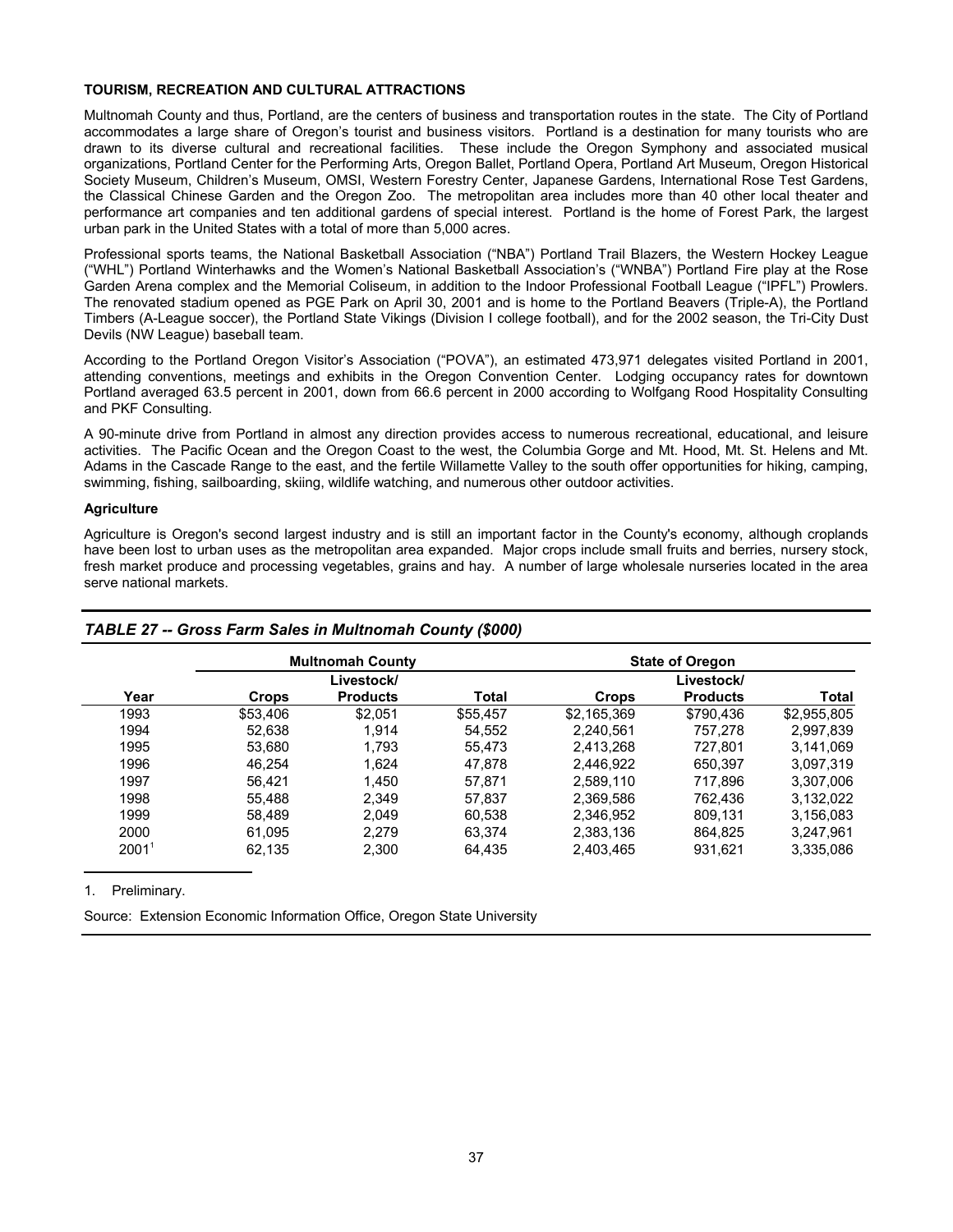### **HIGHER EDUCATION**

Multnomah County and the Portland metropolitan area are the educational centers for the State of Oregon. Within the Portland Metropolitan area are several post-secondary educational systems.

Portland State University ("PSU"), one of the three large universities in the Oregon State System of Higher Education, is located on a campus encompassing an area of over 28 blocks adjacent to the downtown business and commercial district of Portland. PSU offers over 100 undergraduate, masters, and doctoral degrees, as well as graduate certificates and continuing education programs. Fall 2001 enrollment was 20,185. PSU is noted for the development of programs specifically designed to meet the needs of the urban center. Oregon State University and the University of Oregon, also with the Oregon State System of Higher Education, have field offices and extension activities in the Portland metropolitan area.

Oregon Health & Science University's ("OHSU") Marquam Hill Campus sits on more than 100 acres overlooking downtown Portland and occupies 31 major buildings on the hill. OHSU includes the schools of dentistry, medicine, nursing and science and engineering; and Doernbecher Children's Hospital and OHSU Hospital; as well as primary care and specialty clinics, research institutes and centers, interdisciplinary centers, and community service programs. As of February 2002, OHSU served 147,796 medical and dental patients. As of February 2002, there were 2,620 students in the four schools and 957 interns, residents, fellows, and clinical trainees. Competitive funding awards have more than quadrupled during the last decade – from \$49 million in 1991 to more than \$212 million in 2001 (with money earned by the Oregon Graduate Institute, which merged with OHSU in July 2001). OHSU is Portland's largest business with 11,000 employees as of February 2002.

Independent colleges in the Portland area include Lewis & Clark College, University of Portland, Reed College, Linfield College-Portland Campus, ITT Technical Institute and Marylhurst University; and several smaller church-affiliated schools, Warner Pacific College, Concordia University, George Fox University, and Cascade College. Western States Chiropractic College, Oregon College of Oriental Medicine, National College of Naturopathic Medicine, and East-West College of the Healing Arts are also located in the area.

Community colleges serving the Portland area include Portland Community College, which operates educational centers at several locations throughout the area, in neighboring Washington County, and in Columbia County to the north; Mt. Hood Community College in Gresham, east of Portland; and Clackamas Community College at Oregon City in Clackamas County. The Division of Continuing Education of the State System of Higher Education offers a diversified program for adult education in the City of Portland, principally through evening classes but also through correspondence classes and other services.

#### **Public Facilities**

#### *Sewer*

Three sanitary sewer districts and four cities provide sewer service to urban areas, including some unincorporated parts of the County.

#### *Water*

Multnomah County and the Portland metropolitan area have two high quality water sources: The Bull Run watershed and the Columbia South Shore well field. These sources serve more than a quarter of all Oregonians. Water from Bull Run and the Columbia South Shore well field consistently meets or surpasses the water quality required by federal and state regulations.

The Bull Run watershed became the City of Portland's primary source of drinking water in 1895. The Bull Run is located east of Portland in the foothills of the Cascades. The City of Portland and the U.S. Forest Service jointly manage this highly protected watershed. The watershed can supply up to 225 million gallons of water per day (mgd). Average winter usage for the system is about 100 mgd; summertime use is about 150 mgd.

The Columbia South Shore well field is south of the Columbia River and just east of the Portland International Airport. More than 20 production wells produce as much as 90 mgd.

#### *Fire Protection*

Nine fire districts, including city fire departments, provide adequate fire protection in most areas of the County, except in rural areas. A total 462 paid firefighters serve these districts and departments and approximately 118 volunteer firefighters provide support services.

#### *Police*

The Multnomah County Sheriff's Office provides police protection throughout the unincorporated areas of the County. Portland, Gresham and Troutdale city police departments serve those needs within their boundaries; Maywood Park and Wood Village contract with the County Sheriff's office for police coverage. The Portland Bureau of Emergency Communications provides central dispatching for all of the County's emergency services, including rural and urban police and fire, operating with a 911 emergency call system.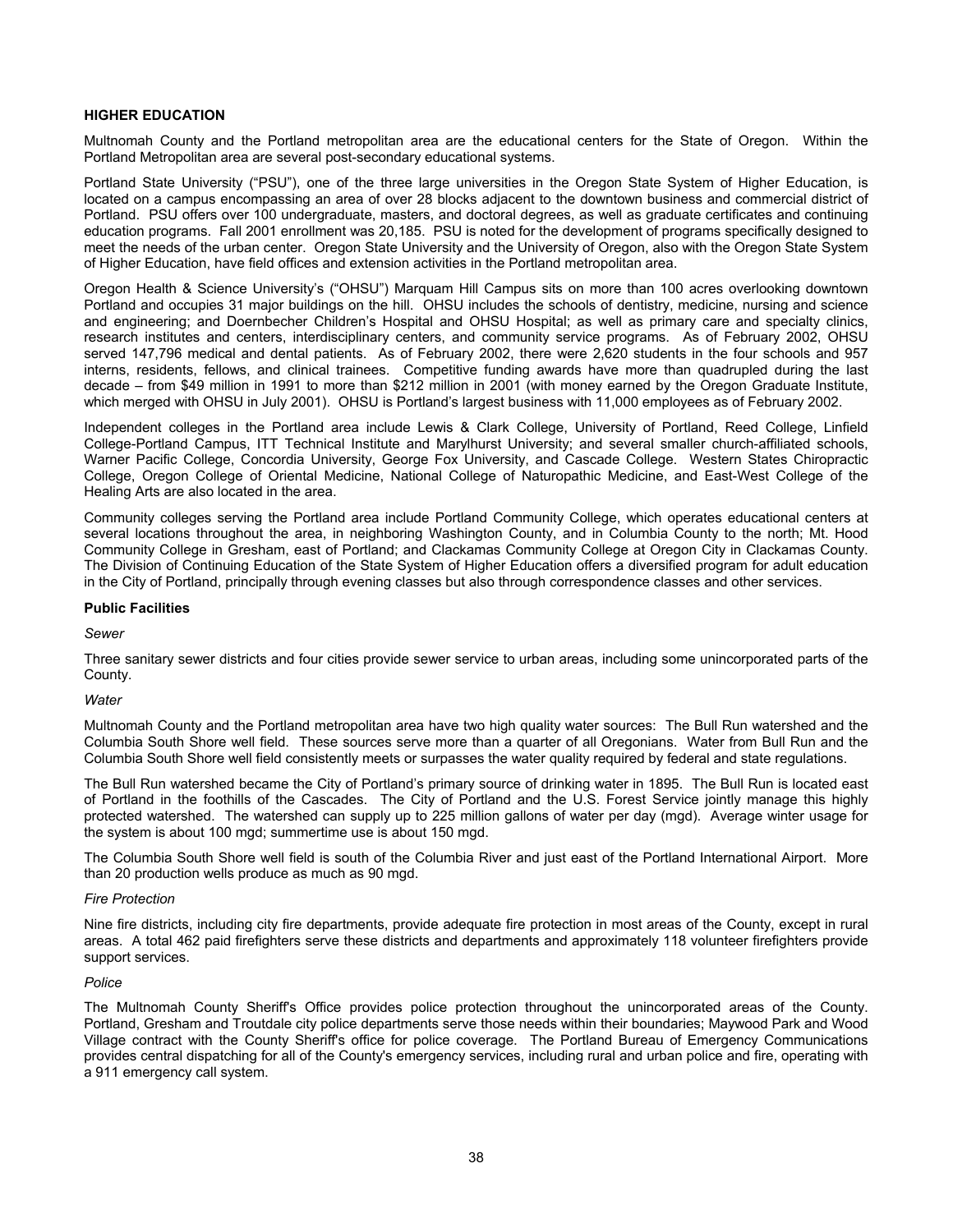### **Transportation and Distribution**

### *Marine and Aviation*

The Port of Portland is a port district encompassing Multnomah, Clackamas and Washington counties. The Port owns and maintains five marine terminals, four airports, seven business parks and the Portland Shipyard. In tonnage of total waterborne commerce, the Port is currently ranked as the third largest volume port on the West Coast, after Long Beach and Los Angeles. Exports include wheat and barley, potash, beef pulp pellets, baled hay, forest products (logs, lumber, plywood and wood chips), paper and newsprint, scrap metal, soda ash and aluminum products. The Port of Portland is the largest wheat export port in the United States and the second largest grain exporting center in the world. Imports include cement, ore (limestone, iron ore and alumina), iron and steel products, petroleum products, crude salt, autos and trucks. Total maritime tonnage declined in 2001 to 11 million short tons compared to 11.8 million in 2000. Portland is a regular port of call for 16 regularly scheduled major steamship lines serving major world trade routes.

### *Rail*

Portland is the western terminus for the east-west rail corridor which runs at river grade along the Columbia River. The County is served by two transcontinental railroads: the Burlington Northern, Santa Fe and Union Pacific. The metropolitan area is also served by the Amtrak passenger train system.

#### *Highways and Trucking*

Transportation in Multnomah County is facilitated by a highway system that includes Interstate 5, the primary north-south highway artery of the West Coast, and by-pass routes I-205 and I-405 within and around the City of Portland. The primary east-west highway system is Interstate 84, which begins at Portland and heads east along the Columbia River to Idaho and beyond. Multnomah County and the Portland metropolitan area are also served by U.S. highways 26 and 30, Oregon Highways 43, 213, 217, 224, 99E, 99W, the Tualatin Valley Highway, the historic Columbia River Highway, nine bridges across the Willamette River and two bridges across the Columbia River. One hundred national, regional and local truck lines serve the Portland metropolitan area.

#### *Bus and Light Rail*

The Tri-County Metropolitan Transportation District of Oregon ("Tri-Met"), the regional public transit agency, provides bus service through the region. Tri-Met's light rail system ("MAX") began operation in the fall of 1986 with the opening of the 15 mile line between downtown Portland and the City of Gresham to the east. Current ridership is approximately 76 million rides per year. Construction of a 12-mile, \$913 million Westside extension of the light rail line into Washington County was completed in 1998, extending the line out to the cities of Beaverton and Hillsboro. Construction of the \$125 million light rail link, Airport MAX, to PDX, was completed in September 2001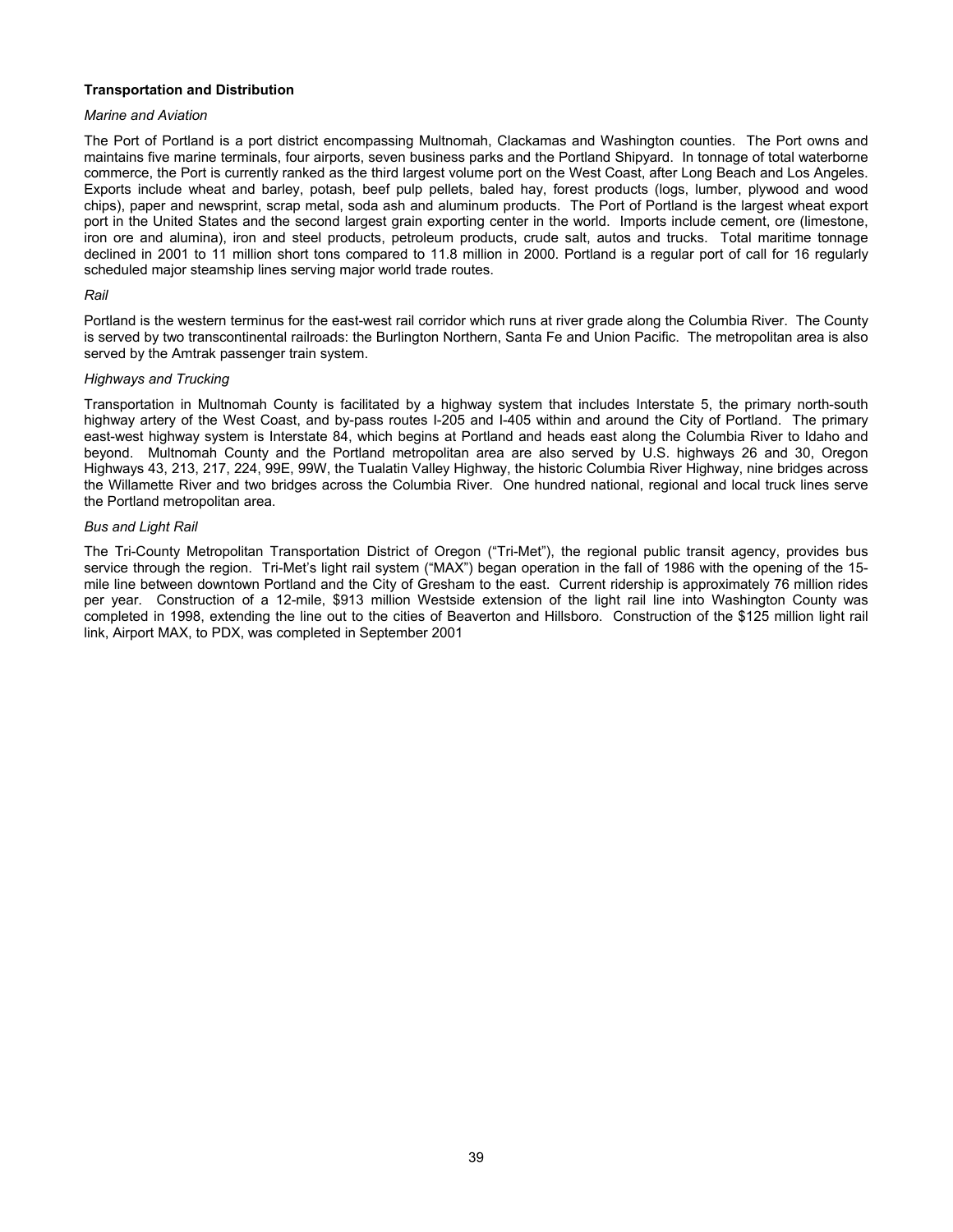#### **Housing**

According to the U.S. Census, there were 245,970 housing units in Multnomah County in 1980 and 242,140 units in 1990. In 1980, 53.7 percent of housing was owner occupied, and in 1990, that number had increased to 55.3 percent.

As of March 2002, the average residential sales price in the Portland metropolitan area was \$203,100, according to the Portland Metropolitan Area Multiple Listing Service.

### *TABLE 28 -- Building Activity in the County*

|      | <b>Permits for</b><br><b>Residential Units</b> |                         | <b>Cost of Construction</b><br>& Alteration |                                               |  |
|------|------------------------------------------------|-------------------------|---------------------------------------------|-----------------------------------------------|--|
| Year | Single<br>Family                               | Multi-<br><b>Family</b> | (\$000)                                     | <b>Residential Non-Residential</b><br>(\$000) |  |
| 1988 | 973                                            | 381                     | 123,012                                     | 281,379                                       |  |
| 1989 | 1,137                                          | 1,189                   | 167,368                                     | 272,724                                       |  |
| 1990 | 1,259                                          | 1,342                   | 188,219                                     | 359,452                                       |  |
| 1991 | 1,345                                          | 731                     | 208,193                                     | 240,363                                       |  |
| 1992 | 1,478                                          | 821                     | 210,327                                     | 266,282                                       |  |
| 1993 | 1,535                                          | 730                     | 254,669                                     | 211,211                                       |  |
| 1994 | 1,607                                          | 884                     | 235,703                                     | 414,597                                       |  |
| 1995 | 868                                            | 554                     | 128,981                                     | 323,947                                       |  |
| 1996 | 1,849                                          | 3,062                   | 348,513                                     | $N/A^*$                                       |  |
| 1997 | 1,669                                          | 2,662                   | 350,666                                     | $N/A^*$                                       |  |
| 1998 | 1,679                                          | 2,325                   | 353,060                                     | $N/A^*$                                       |  |
| 1999 | 1,583                                          | 2,058                   | 315,125                                     | $N/A^*$                                       |  |
| 2000 | 1,420                                          | 1,171                   | 266,445                                     | $N/A^*$                                       |  |
| 2001 | 1,688                                          | 1,208                   | 352,975                                     | $N/A^*$                                       |  |

Nonresidential building data is no longer available from Portland State University.

Source: 1988-1993 -- Oregon Housing and Community Services Department 1994-1999 -- County data from the Center for Population Research & Census, Portland State

#### **Information Sources**

Historical data been collected from generally accepted standard sources, usually from public bodies. In Oregon, data are frequently available for counties and also, to a lesser degree, for cities. This statement presents data for Multnomah County and for the Portland Metropolitan Statistical Area.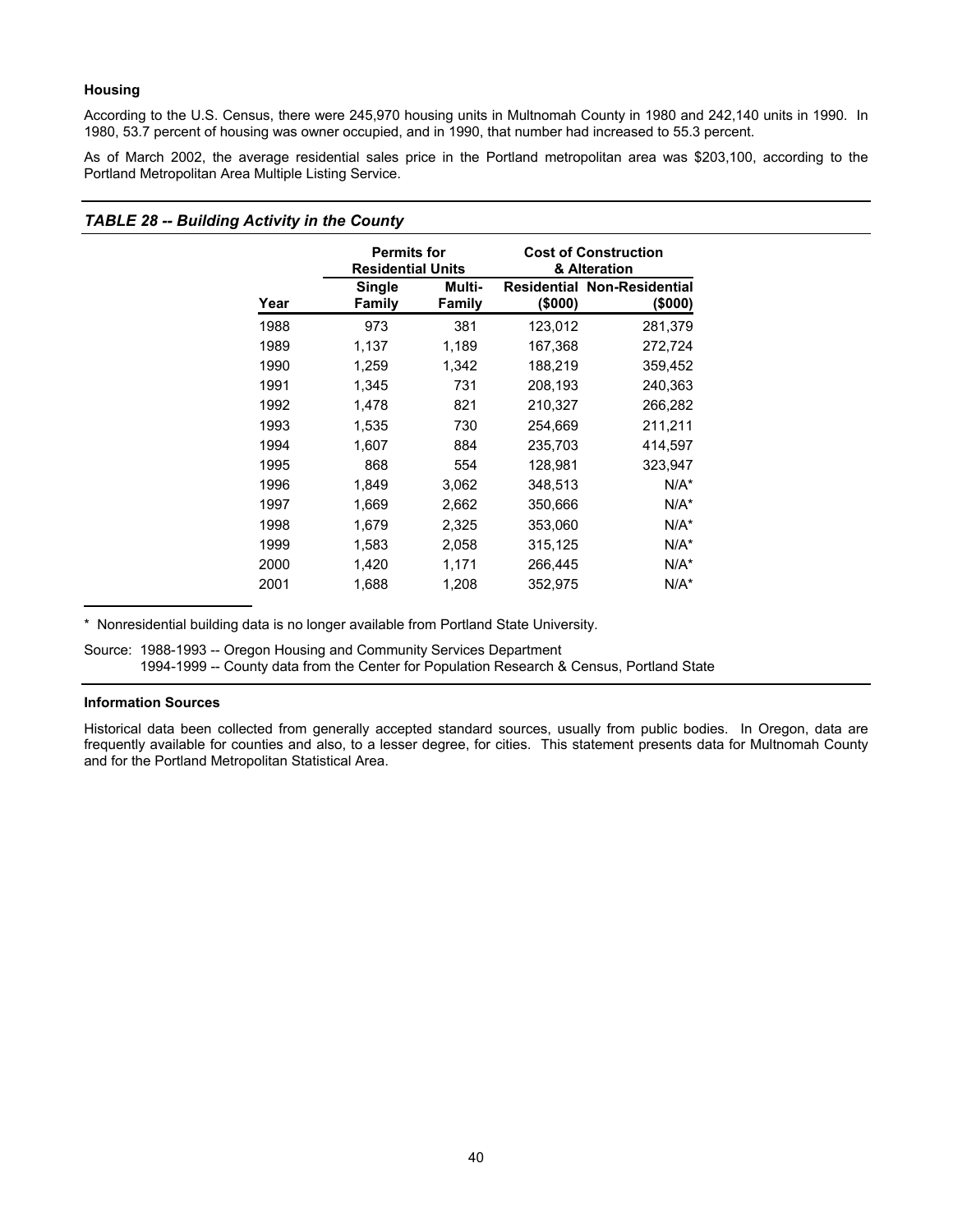## **THE INITIATIVE PROCESS**

<span id="page-43-0"></span>The Oregon Constitution, Article IV, Section 1, reserves to the people of the state the initiative and referendum power, pursuant to which measures designed to amend the state Constitution or enact legislation can be placed on the statewide general election ballot for consideration by the voters. "Referendum" generally means measures referred to the electors by a legislative body such as the State Legislative Assembly or the governing body of a district, city, county or other political subdivision. "Initiative" generally means a measure placed before the voters as a result of a petition circulated by one or more private citizens.

Any person may file a proposed initiative with the Oregon Secretary of State's office. The Oregon Attorney General is required by law to draft a proposed ballot title for the initiative. Public comment on the draft ballot title is then solicited by the Secretary of State. After considering any public comments submitted, the Attorney General will either certify the draft ballot title or revise the draft ballot title. Any elector that submitted written comments who is dissatisfied with the ballot title certified by the Attorney General may petition the Oregon Supreme Court seeking a revision of the certified ballot title.

To be placed on a general election ballot, the proponents of a proposed initiative must submit to the Secretary of State initiative petitions signed by a number of qualified voters equal to a percentage of the total number of votes cast for all candidates for governor at a gubernatorial election at which a governor was elected for a term of four years next preceding the filing of the petition with the Secretary of State. For the 2000 general election, the requirements were eight percent (89,048 signatures) for a constitutional measure and six percent (66,786 signatures) for a statutory initiative. Any elector may sign an initiative petition for any measure on which the elector is entitled to vote.

The initiative petition must be filed with the Secretary of State not less than four months prior to the general election at which the proposed measure is to be voted upon. As a practical matter, proponents of an initiative have approximately two years in which to gather the necessary number of signatures. State law permits persons circulating petitions to pay money to persons obtaining signatures for the petition. If the person obtaining signatures is being paid, the signature sheet must contain a notice of such payment.

### **FUTURE INITIATIVE MEASURES**

The recent experience in Oregon is that many more initiative measures are proposed in some form than receive the number of signatures required to be placed on a ballot. Consequently, the County cannot accurately predict whether specific future initiative measures that may have an adverse effect on the County's financial operations will be proposed, obtain sufficient signatures and be placed on a ballot for voter approval, or, if placed on a ballot, will be approved by voters.

### **HISTORICAL INITIATIVE PETITIONS**

Over the past decade, Oregon has witnessed increasing activity in the number of initiative petitions that have qualified for the statewide general election. According to the Elections Division of the Oregon Secretary of State, the number of initiative petitions that have qualified for the ballot and the number that have passed in the general elections in recent years are as follows:

| Year of  | Number of      |                    |
|----------|----------------|--------------------|
| General  | Initiatives on | Number of          |
| Election | <b>Ballot</b>  | Initiatives Passed |
| 1988     | 5              | 3                  |
| 1990     | 8              | 3                  |
| 1992     |                |                    |
| 1994     | 16             | 8                  |
| 1996     | 16             |                    |
| 1998     | 10             | 6                  |
| 2000     | 18             | 5                  |
| 2002     | TBA            |                    |

Note: The Secretary of State posts a listing of initiatives on its web site: www.sos.state.or.us Source: Elections Division, Oregon Secretary of State, 2002 INITIATIVE LOG Elections Division

### **Measure 7: Requires Payment to Landowner if Government Regulation Reduces Property Value**

Ballot Measure 7 ("Measure 7") amends the Oregon Constitution to require the state and all local governments to pay private real property owners when a state or local government regulation restricts the use of real property and reduces its value. "Regulation" is defined as "any law, rule, ordinance, resolution, goal, or other enforceable enactment of government." "Real Property" is defined to include "any structure built or sited on the property, aggregate and other removable minerals and any forest product or other crop grown on the property."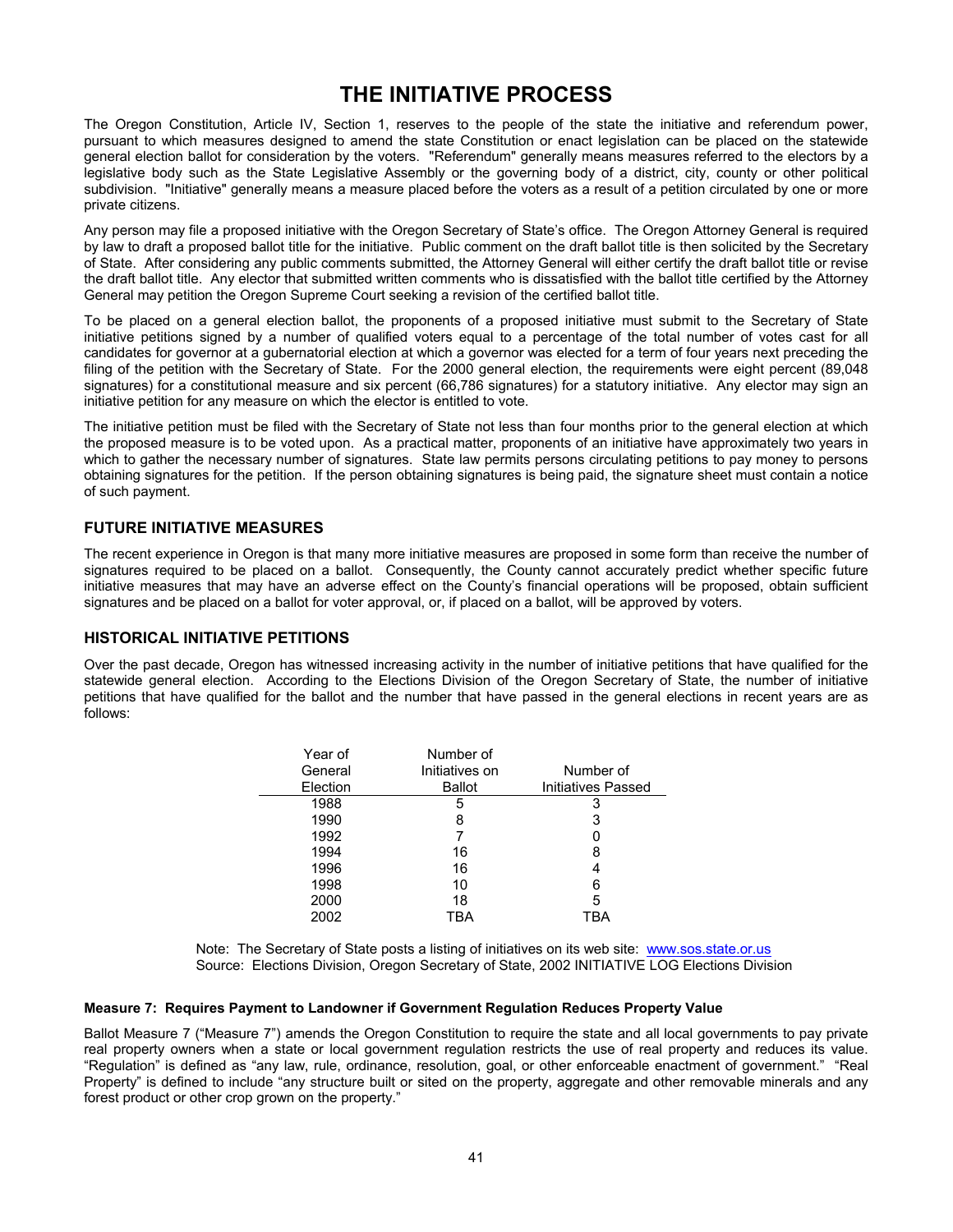The Oregon Constitution already prohibited taking private property for public use without compensating the owner for the value of the property. However, the Oregon Constitution did not require any payment when the value of the property is reduced by a regulation that only restricts the use of private property.

The League of Oregon Cities and others have filed lawsuits seeking an injunction against Measure 7. On December 6, 2000, a temporary injunction to block the measure was issued. In its 12-page ruling, the Marion County Circuit Court said Measure 7 appears constitutionally vulnerable on two counts: (i) it deals with multiple subjects, violating the single subject rule; and (ii) it writes new features into the State Constitution that weren't explained to voters, such as a definition of compensation to include for the first time, attorneys' fees and court costs.

On February 22, 2001, the Marion County District Court Judge ruled that Measure 7 violated two provisions for constitutional amendments, deeming it unconstitutional. Proponents for Measure 7 have appealed the Circuit Court ruling and the appeal is pending before the Oregon Supreme Court on an expedited schedule. A number of motions have been or are expected to be filed on procedural aspects of the case. In a separate case, the Oregon Supreme Court recently considered a request to declare the measure in effect and determined that it would not be in effect immediately. The Oregon Legislature did not take action relating to the measure in the current session.

Measure 7 requires payment to a landowner if an existing or future regulation is adopted, first enforced or applied after the current owner became the owner and still applies to the property 90 days after the owner seeks payment. The payment required is the difference in fair market value of the property before and after a regulaton is applied. If a claim is denied or remains unpaid 90 days after the claim is made, "just compensation" would also include reasonable attorney fees and necessary collection expenses.

Measure 7 makes exceptions for "historically and commonly recognized nuisance laws," for regulations required to implement federal law and for regulations that prohibit the use of a property for selling pornography, performing nude dancing, selling alcoholic beverages or other controlled substances or operating a casino or a gaming parlor. The measure directs that the nuisance law exception be construed narrowly to favor a finding that payment is required.

Should Measure 7 withstand constitutional challenges, State and local governments will have a choice: pay owners of real property under the measure; repeal or change a regulation that is subject to the measure; or contest the application of the measure in court.

Measure 7 specifically identifies requirements to "protect, provide, or preserve wildlife habitat, natural areas, wetlands, ecosystems, scenery, open space, historical, archaeological or cultural resources, or low income housing" as regulations requiring payments to landowners. However, its stated coverage is broad enough to cover every regulation, with certain exceptions, that decreases the value of real property by restricting its use.

The financial impacts of Measure 7 are difficult to gauge because of the vagueness of its language and because it contains no limits on payouts. Direct costs to the State are estimated to be \$1.6 billion per year. Local government direct costs are estimated to be \$3.8 billion per year. There is no state or local government revenue impact. Measure 7, if fully effective, will not effect the County's ability to levy property taxes sufficient to pay the Obligations.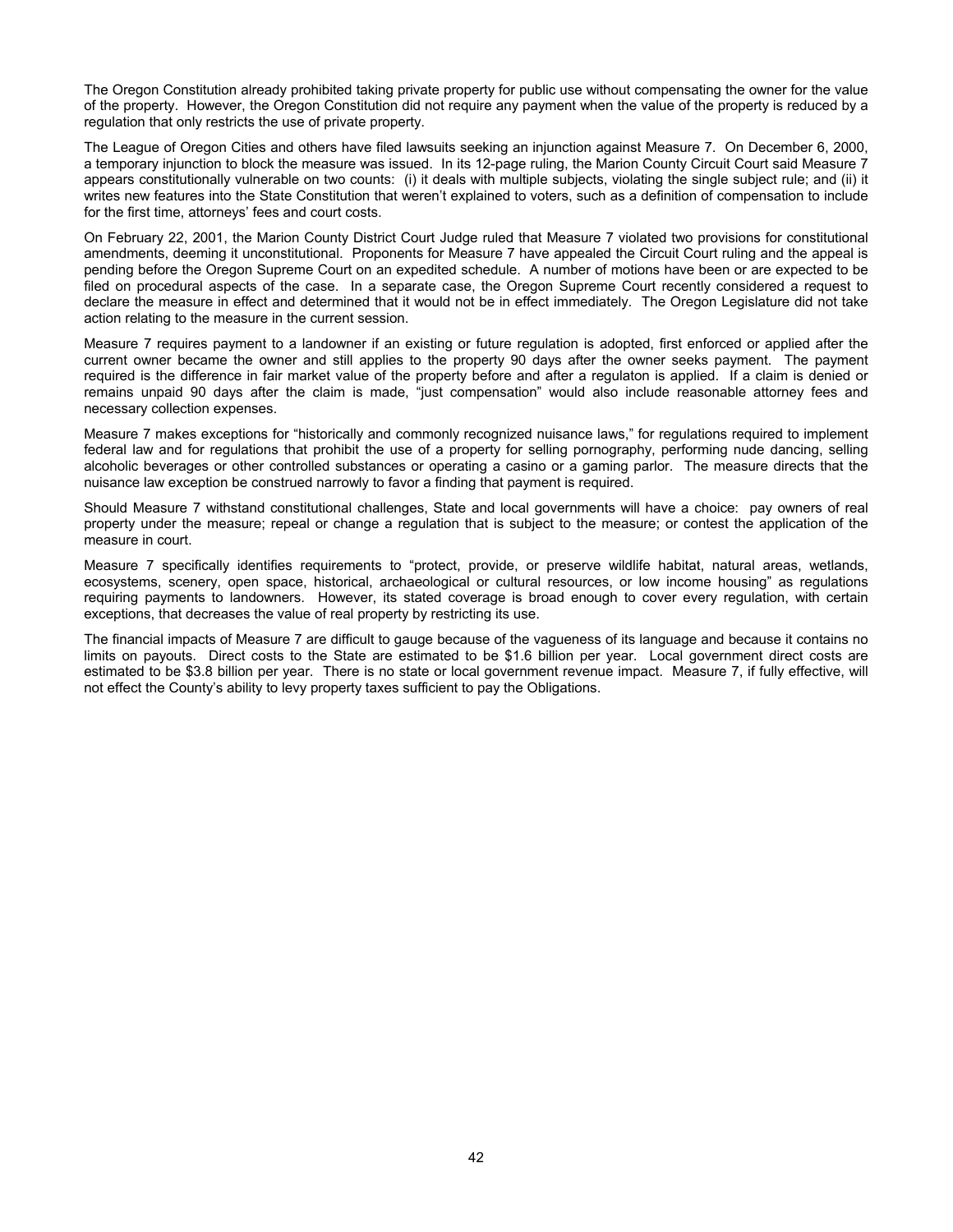## **TAX EXEMPTION**

<span id="page-45-0"></span>The Internal Revenue Code of 1986, as amended (the "Code"), imposes certain requirements that must be met subsequent to the execution and delivery of the Notes in order for interest on the Notes to be and remain excluded from gross income for federal income tax purposes. Noncompliance with such requirements could cause the interest on the Notes to be included in gross income for federal income tax purposes retroactive to the issue date of the Notes. These requirements include limitations on the investment of Bond proceeds prior to expenditure and a requirement that excess arbitrage earned on the investment of Bond proceeds, under certain circumstances, be rebated on a periodic basis to the United States. The County has covenanted (the "Tax Covenant") in the Bond documents that it will comply with these requirements.

In the opinion of Ater Wynne LLP, Note Counsel to the County, under existing law, and assuming compliance by the County with the Tax Covenant, interest on the Notes is excluded from gross income for federal income tax purposes under Section 103(a) of the Code and is not a specific item of tax preference for purposes of the alternative minimum tax imposed on individuals and corporations (see "Certain Federal Income Tax Consequences" below for a description of certain collateral tax consequences).

Although Note Counsel has rendered an opinion that the interest on the Notes is excluded from gross income for federal income tax purposes, prospective purchasers of the Notes should be aware that ownership of the Notes may result in collateral federal income tax consequences to certain taxpayers including, without limitation, financial institutions, property and casualty insurance companies, certain S corporations, recipients of Social Security and Railroad Retirement benefits and taxpayers who may be deemed to have incurred or continued indebtedness to purchase or carry the Notes. Prospective purchasers of the Notes should consult their tax advisors with respect to all such possible collateral consequences and as to the treatment of interest on the Notes under the tax laws of any state other than Oregon.

Note Counsel has not undertaken to advise in the future whether any events after the date of execution and delivery of the Notes may affect the tax status of the Notes. Note Counsel expresses no opinion as to any other federal, state or local tax consequences arising with respect to ownership of the Notes.

## **RATING**

Moody's Investors Service, Inc. ("Moody's") has assigned a MIG 1 rating to the Notes. An explanation of the significance of the rating may be obtained only from the rating agency. There is no assurance that the rating will continue for any given period of time or that it will not be revised downward or withdrawn entirely by the rating agency, if in its judgment circumstances so warrant. Any downward revision or withdrawal of the rating may have an adverse effect on the market price of the Notes.

## **LITIGATION**

There is no litigation pending or threatened against the County that would affect the validity of the Notes. There is no litigation pending or threatened against the County that would impair the County's ability to make principal and interest payments on the Notes when due, nor which would materially and adversely affect the financial condition of the County.

## **LEGAL MATTERS**

Ater Wynne LLP, Oregon, Note Counsel to the County, will render an opinion with respect to the validity of and tax status with respect to the Notes. The form of opinion of Note Counsel to be rendered in connection with the issuance of the Notes is set forth in Appendix C hereto. Note Counsel has reviewed this Official Statement only to confirm that the portions of it describing the Notes, the Agreements and the authority to issue the Notes, and the treatment of the Notes under federal and state tax laws is accurate. All other representations of law and factual statements contained in this Official Statement, including but not limited to all financial and statistical information and representations contained herein, have not been reviewed or approved by Note Counsel.

## **NOT QUALIFIED TAX-EXEMPT OBLIGATIONS**

The Notes have not been designated by the County as "qualified tax-exempt obligations" within the meaning of Section 265 of the Code. As a result, banks, thrift institutions, financial institutions and other holders of the Notes will be denied a deduction of 100 percent of their interest expense allocable to the Notes.

## **CONTINUING DISCLOSURE UNDERTAKING**

Pursuant to SEC Rule 15c2-12, as amended (17 CFR Part 240, § 240.15c2-12) (the "Rule"), the County, as the "obligated person" within the meaning of the Rule, has agreed, in Resolution No. 20-069, to execute and deliver a Continuing Disclosure Certificate, substantially in the form attached hereto as Appendix D for the benefit of the Note owners. The County previously has executed and delivered Continuing Disclosure Certificates with respect to debt issues for which the County is the "obligated person" as defined in the Rule and has not failed to comply with any prior such Continuing Disclosure Certificates.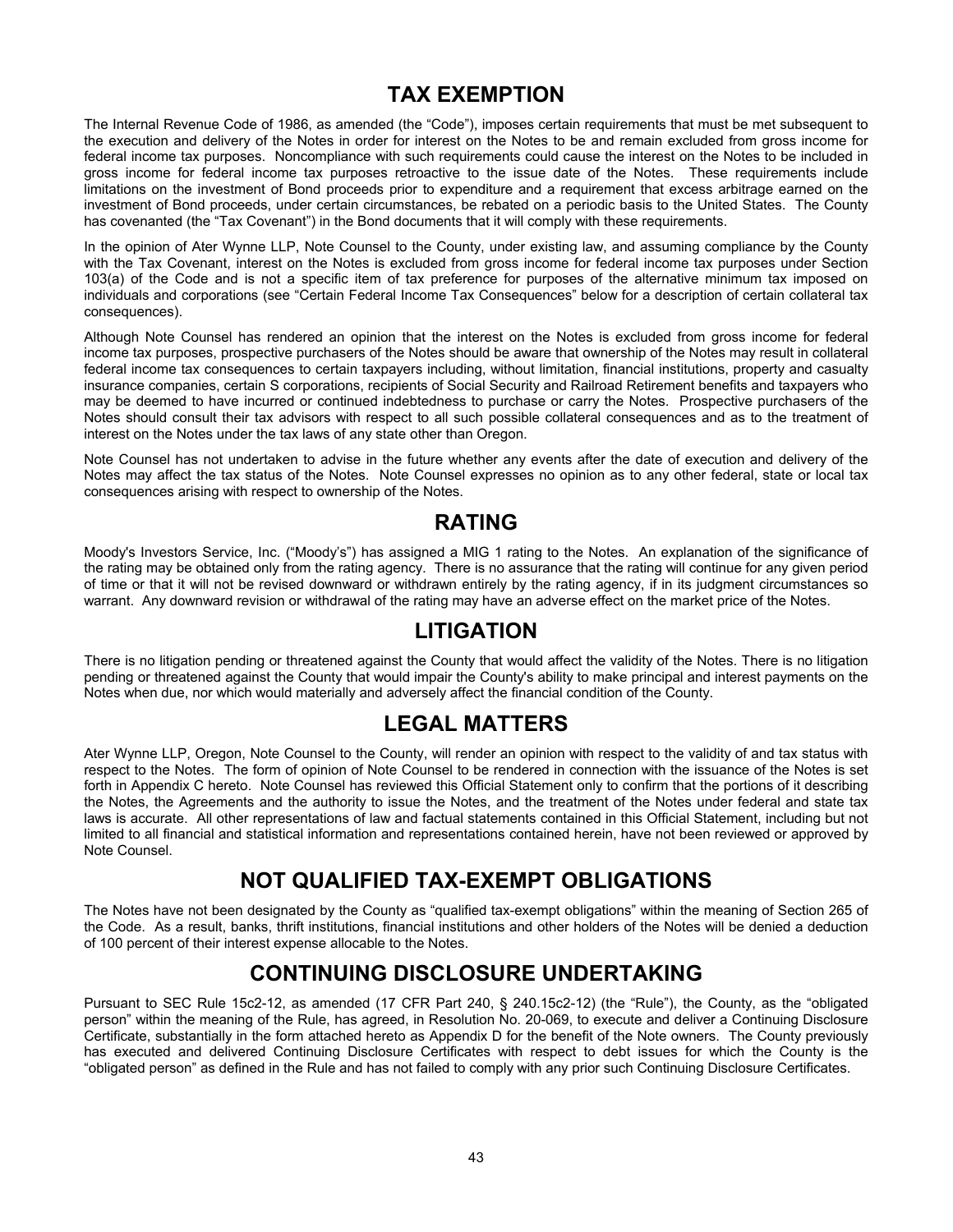## **CERTIFICATE WITH RESPECT TO OFFICIAL STATEMENT**

<span id="page-46-0"></span>At the time of the original delivery of and payment for the Notes, the Authorized Representative of the County will deliver a certificate addressed to the successful Proposer to the effect that he has examined this Official Statement and the financial and other data concerning the County contained herein and that, to the best of his knowledge and belief, (i) the Official Statement, both as of its date and as of the date of delivery of the Notes, does not contain any untrue statement of a material fact or omit to state a material fact necessary to make the statements therein, in the light of the circumstances under which they were made, not misleading and (ii) between the date of the Official Statement and the date of the delivery of the Notes there has been no material adverse change in the affairs (financial or other), financial condition or results of operations of the County except as set forth in the Official Statement or an amendment thereto.

## **MISCELLANEOUS**

All quotations from and summaries and explanations of law herein do not purport to be complete, and reference is made to said laws for full and complete statements of their provisions. Information with respect to the County herein has been supplied by the County, and the successful Proposer has relied on the accuracy and completeness of such information.

The information set forth herein should not be construed as representing all conditions affecting the County or the Notes. Additional information may be obtained from the County. Statements relating to other documents are qualified in their entirety by reference to the provisions of such documents in their complete form.

The Official Statement is not to be construed as a contract or agreement between the County and the purchasers or holders of any of the Notes. Any statements made in this Official Statement involving matters of opinion are intended merely as opinion and not as representation of fact. The information and expressions of opinion herein are subject to change without notice and neither the delivery of this Official Statement nor any sale made hereunder shall, under any circumstances, create any implication that there has been no change in the affairs of the County, or its agencies and authorities, since the date hereof.

## **CONCLUDING STATEMENT**

The County deems that this Official Statement is final for purposes of Rule 15c2-12, and does not contain any untrue statements of a material face or omit any statement of a material fact not misleading. The undersigned certifies that to the best of his knowledge and belief, (i) this Official Statement, both as of its date and as of the date of delivery of the Notes, does not contain any untrue statement of a material fact or omit any statement of a material fact necessary to make the statements therein, in the light of the circumstances under which they were made, not misleading and (ii) between the date of this Official Statement and the date of delivery of the Notes there has been no material change in the affairs (financial or other), financial condition or results of operations of the County except as set forth in or contemplated by this Official Statement.

The execution and delivery of this Official Statement has been duly approved by the County.

### **MULTNOMAH COUNTY**

By: /s/ David Boyer

Authorized Representative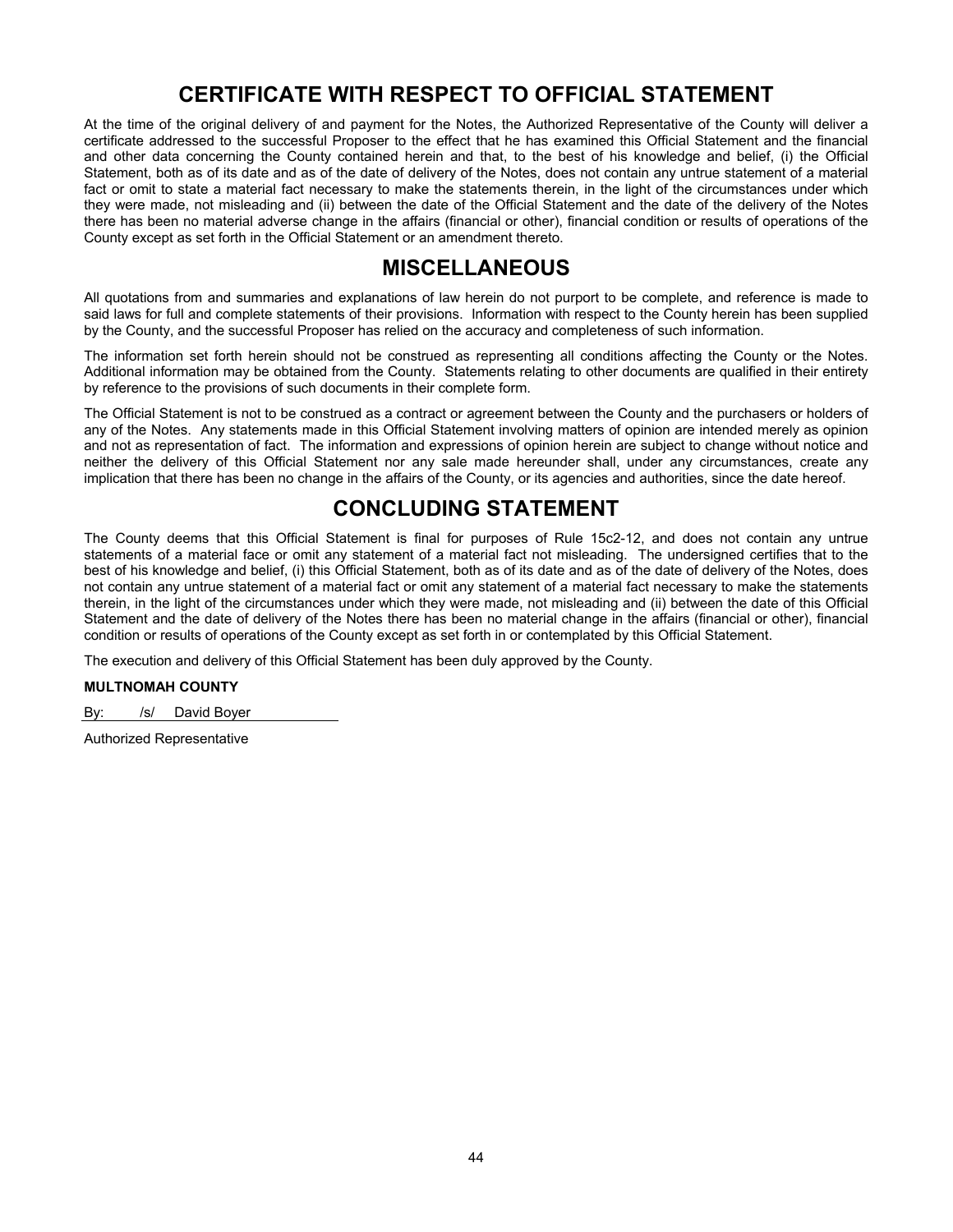## <span id="page-47-0"></span>**APPENDIX A – RESOLUTION NO. 02-069**

### **BEFORE THE BOARD OF COUNTY COMMISSIONERS MULTNOMAH COUNTY, OREGON RESOLUTION NO. 02-069**

Authorizing Issuance and Sale of Short-Term Promissory Notes, (Tax and Revenue Anticipation Notes), Series 2002 in the amount of \$20,000,000.

### **The Board of County Commissioners finds:**

a. Prior to the receipt of sufficient monies from tax collections and from other budgeted and unpledged revenues which the County estimates will be received from other sources during the fiscal year 2002-03, there is a need for the County to contract indebtedness, not to exceed in the aggregate its estimated maximum cumulative cash flow deficit as defined in regulations of the United States Treasury, by the issuance of tax and revenue anticipation notes (the "Notes") to meet the County's current expenses for fiscal year 2002-03; and

b. Oregon Revised Statutes Section 288.165 permits the issuance of tax and revenue anticipation notes in an amount which does not exceed 80% of the amount budgeted by the County to be received during the 2002-03 fiscal year; and

c. Prior to the sale and delivery of the Notes, provision therefor shall have been made in the County's duly adopted budget which shall have been filed in the manner as provided by law. The County shall levy and collect ad valorem taxes as provided in the budget;

### **The Board Resolves:**

1. Issuance of Notes. The Board of County Commissioners of the County authorizes the issuance and negotiated sale of not to exceed \$20,000,000 of its Tax and Revenue Anticipation Notes, Series 2002. The Notes are issued pursuant to Oregon Revised Statutes Section 288.165. The Notes shall be issued in denominations of \$5,000 each, or integral multiples thereof, as negotiable notes of the County and shall bear interest at a true effective rate not to exceed six percent (6.00%). The County authorizes the Director, Finance Division or the Treasury Manager (each an "Authorized Representative") to determine the principal amount, interest rate, denominations and to determine the underwriter for the purchase of the Notes and to evaluate the terms of a proposal received from the underwriter for the purchase of the Notes. The Notes shall not be issued prior to the beginning of, and shall mature not later than, the end of the fiscal year in which such taxes or other revenues are expected to be received. The Notes issued in anticipation of taxes or other revenues shall not be issued in an amount greater than eighty percent (80%) of the amount budgeted to be received in fiscal year 2002-03.

2. Title and Execution of Notes. The Notes shall be entitled "Multnomah County, Oregon Tax and Revenue Anticipation Notes, Series 2002" and shall be executed on behalf of the County with the manual or facsimile signature of the Chair of the Board of County Commissioners and shall be attested by the Authorized Representative. The Notes may be initially issued in book-entry form as a single, typewritten note and issued in the registered name of the nominee of The Depository Trust Company, New York, New York in book-entry form. The Notes may be issued without certificates being made available to the note holders except in the event that the book-entry form is discontinued in which event the Notes will be issued with certificates to be executed delivered and transferred as herein provided.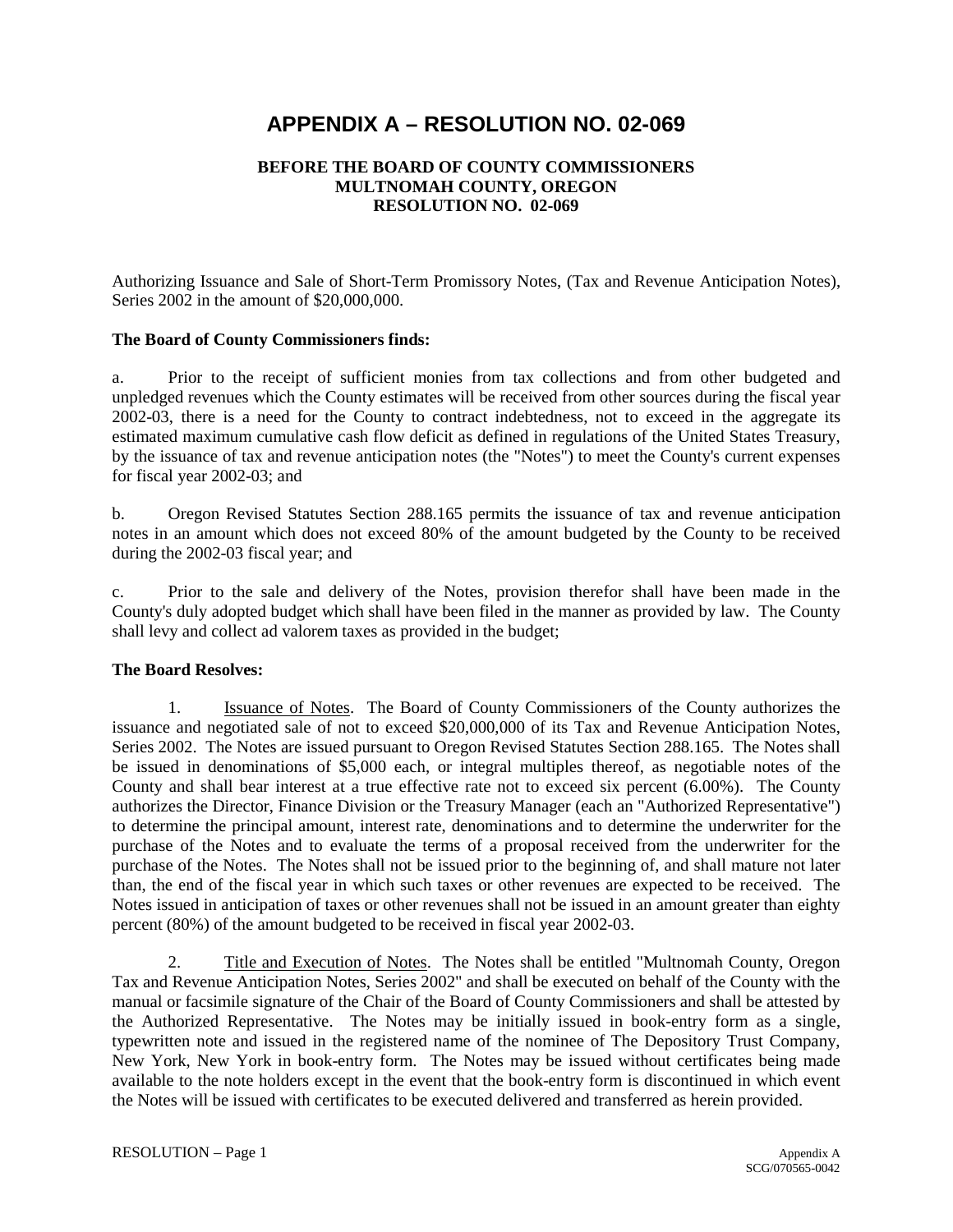3. Appointment of Paying Agent and Note Registrar. The Authorized Representative is authorized to designate a Paying Agent and Note Registrar for the Notes.

4. Book-Entry System. The ownership of the Notes shall be recorded through entries on the books of banks and broker-dealer participants and correspondents that are related to entries on The Depository Trust Company book-entry system. The Notes shall be initially issued in the form of a separate, fully registered typewritten note (the "Global Certificate"). The Global Certificate shall be registered in the name of Cede & Co. as nominee (the "Nominee") of The Depository Trust Company (the "Depository") as the "Registered Owner," and such Global Certificate shall be lodged with the Depository or the Paying Agent and Note Registrar until maturity of the Note issue. The Paying Agent shall remit payment for the maturing principal and interest on the Notes to the Registered Owner for distribution by the Nominee for the benefit of the noteholders (the "Beneficial Owner" or "Record Owner") by recorded entry on the books of the Depository participants and correspondents. While the Notes are in book-entryonly form, the Notes will be available in denominations of \$5,000 or any integral multiple thereof.

The Authorized Representative has filed with the Depository a Blanket Issuer Letter of Representations, dated March 9, 1995, to induce the Depository to accept the Notes as eligible for deposit at the Depository. The County is authorized to provide the Depository with the Preliminary Official Statement, together with the completed Depository's underwriting questionnaire.

The execution and delivery of the Blanket Letter of Representations and the providing to the Depository of the Preliminary Official Statement and the underwriting questionnaire shall not in any way impose upon the County any obligation whatsoever with respect to persons having interests in the Notes other than the Registered Owners of the Notes as shown on the registration books maintained by the Paying Agent and Note Registrar. The Paying Agent and Note Registrar, in writing, shall accept the book-entry system and shall agree to take all action necessary to at all times comply with the Depository's operational arrangements for the book-entry system. The Authorized Representative may take all other action to qualify the Notes for the Depository's book-entry system.

In the event (a) the Depository determines not to continue to act as securities depository for the Notes, or (b) the County determines that the Depository shall no longer so act, then the County will discontinue the book-entry system with the Depository. If the County fails to identify another qualified securities depository to replace the Depository, the Notes shall no longer be a book-entry-only issue but shall be registered in the registration books maintained by the Paying Agent and Note Registrar in the name of the Registered Owner as appearing on the registration books of the Paying Agent and Note Registrar and thereafter in the name or names of the owners of the Notes transferring or exchanging Notes in accordance with the provisions herein.

With respect to Notes registered in the registration books maintained by the Paying Agent and Note Registrar in the name of the Nominee of the Depository, the County, and the Paying Agent and Note Registrar shall have no responsibility or obligation to any participant or correspondent of the Depository or to any Beneficial Owner on behalf of which such participants or correspondents act as agent for the Registered Owner with respect to:

(i) the accuracy of the records of the Depository, the Nominee or any participant or correspondent with respect to any ownership interest in the Notes,

(ii) the delivery to any participant or correspondent or any other person, other than a Registered Owner as shown in the registration books maintained by the Paying Agent and Note Registrar, of any notice with respect to the Notes, including any notice of redemption,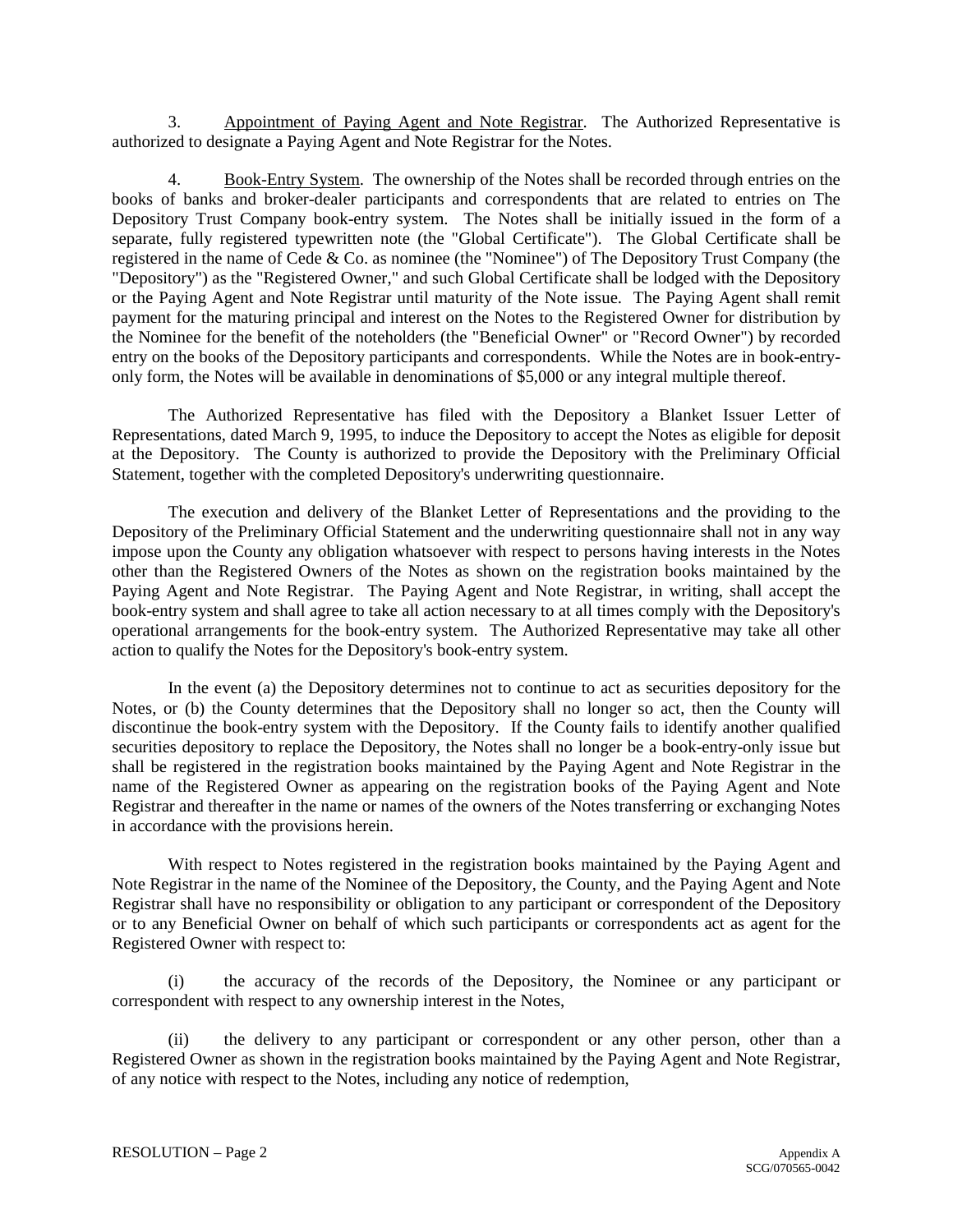(iii) the payment to any participant, correspondent or any other person other than the Registered Owner of the Notes as shown in the registration books maintained by the Paying Agent and Note Registrar, of any amount with respect to principal or interest on the Notes. Notwithstanding the book-entry system, the County may treat and consider the Registered Owner in whose name each Note is registered in the registration books maintained by the Paying Agent and Note Registrar as the Registered Owner and absolute owner of such Note for the purpose of payment of principal and interest with respect to such Note, or for the purpose of registering transfers with respect to such Note, or for all other purposes whatsoever. The County shall pay or cause to be paid all principal of and interest on the Notes only to or upon the order of the Registered Owner, as shown in the registration books maintained by the Paying Agent and Note Registrar, or their representative attorneys duly authorized in writing, and all such payments shall be valid and effective to fully satisfy and discharge the County's obligation with respect to payment thereof to the extent of the sum or sums so paid.

Upon delivery by the Depository to the County and to the Registered Owner of a Note of written notice to the effect that the Depository has determined to substitute a new nominee in place of the Nominee then the word "Nominee" in this Resolution shall refer to such new nominee of the Depository, and upon receipt of such notice, the County shall promptly deliver a copy thereof to the Paying Agent and Note Registrar.

5. Payment of Notes. If the book-entry system has been discontinued, then the principal of and interest on the Notes shall be payable upon presentation of the Notes at maturity at the corporate trust office of the Paying Agent.

6. Special Account. The County shall establish a Special Account for the Notes. The County covenants for the benefit of the owners of the Notes to deposit ad valorem property taxes and any other legally available revenues by June 1, 2003, or such other date as approved by the Authorized Representative, into the Special Account until the Special Account holds an amount sufficient to pay principal of and interest on the Notes at maturity. Investment earnings, after full funding of principal and interest in the Special Account on or prior to June 1, 2003, may be transferred to the County's general fund. Monies in the Special Account shall not be invested in instruments which mature after the maturity date of the Notes. Monies in the Special Account shall be used solely to pay principal of and interest on the Notes. Additional Notes cannot be issued which will have any claim upon the monies in the Special Account. The Special Account must be fully funded prior to establishing and financing any other special account which is fundable from the 2002-03 ad valorem tax levy.

7. Security. The County's ad valorem property taxes, subject to the limits of Article XI, Sections 11 and 11b of the Oregon Constitution, and the full faith and credit of the County, including all unobligated revenues in the County's general fund, are hereby irrevocably pledged to the punctual payment of principal of and interest on the Notes.

8. Optional Redemption. The Notes are not subject to optional redemption prior to their stated maturity date of June 30, 2003.

9. Form of Notes. The Notes shall be issued substantially in the form as approved by the County and Note Counsel to the County.

10. Negotiated Sale of Notes and Appointment of Underwriter. The Authorized Representative is authorized to negotiate, approve and deliver, on behalf of the County, a proposal from the underwriter providing for the purchase of the Notes with an underwriter to be selected by the Authorized Representative.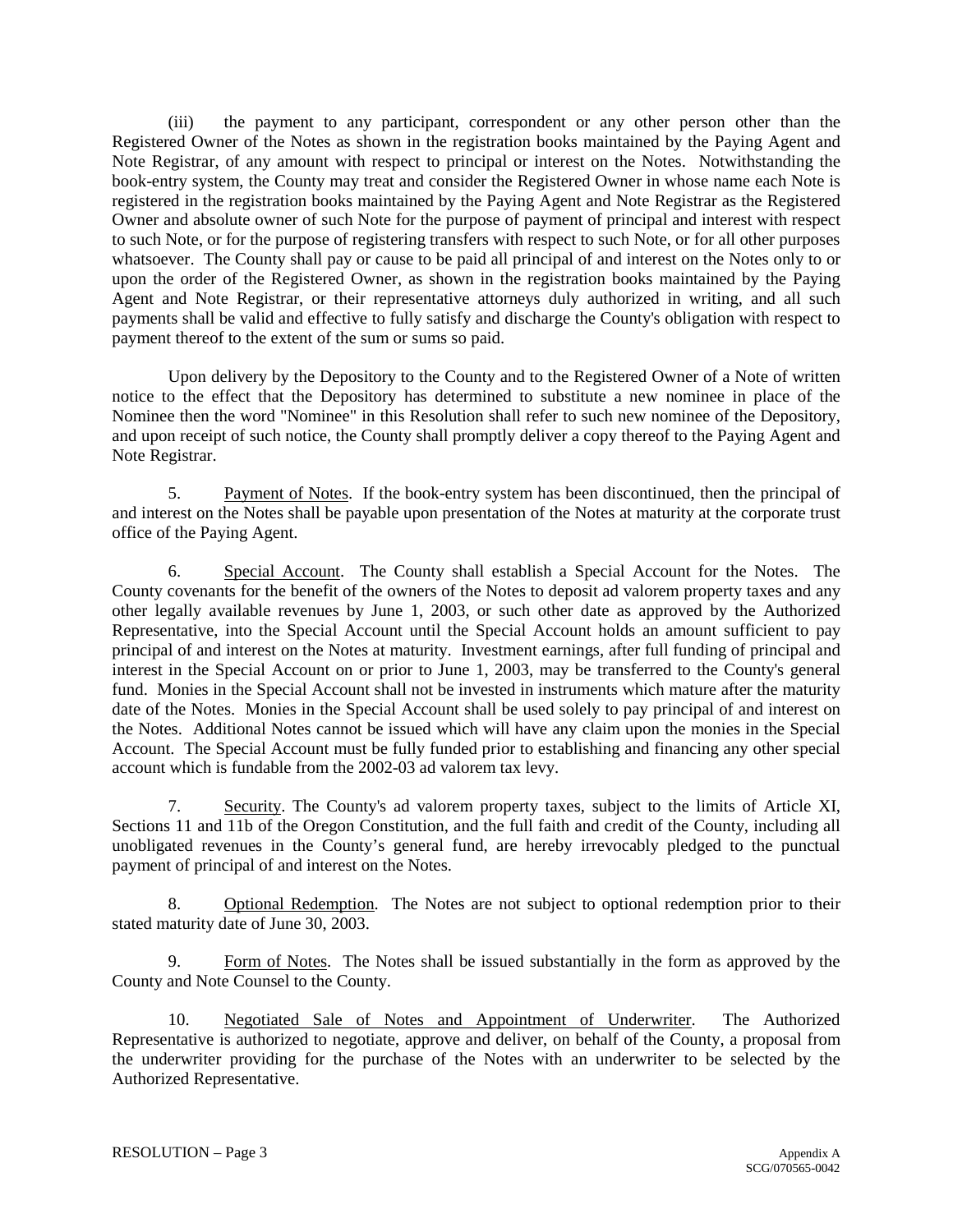11. Appointment of Note Counsel. The Board appoints the firm of Ater Wynne LLP of Portland, Oregon as Note Counsel.

12. Appointment of Financial Advisor. The Board appoints Regional Financial Advisors, Inc. as Financial Advisor to the County for the issuance of the Notes.

13. Covenant as to Arbitrage. The County covenants for the benefit of the owners of the Notes to comply with all provisions of the Internal Revenue Code of 1986, as amended (the "Code") which are required for the interest on the Notes to be excluded from gross income for federal income tax purposes, unless the County obtains an opinion of nationally recognized bond counsel that such compliance is not required for the interest payable on the Notes to be excluded. The County makes the following specific covenants with respect to the Code:

- A. The County shall not take any action or omit any action, if it would cause the Notes to become "arbitrage bonds" under Section 148 of the Code and shall pay any rebates to the United States which are required by Section 148(f) of the Code.
- B. The County shall not use the proceeds of the Notes in a manner which would cause the Notes to be "private activity bonds" within the meaning of Section 141 of the Code.

The covenants contained herein and any covenants in the closing documents for the Notes shall constitute contracts with the owners of the Notes, and shall be enforceable by such owners.

14. Notice of Material Events to Municipal Securities Rulemaking Board. Pursuant to SEC Rule 15c2-12(d)(3), the County agrees to provide or cause to be provided, in a timely manner, to the Municipal Securities Rulemaking Board (the "MSRB"), notice of the occurrence of any of the following events with respect to the Notes, if material:

- A. principal and interest payment delinquencies;
- B. non-payment related defaults;
- C. unscheduled draws on debt service reserves reflecting financial difficulties;
- D. unscheduled draws on credit enhancements reflecting financial difficulties;
- E. substitution of credit or liquidity providers, or their failure to perform;
- F. adverse tax opinions or events affecting the tax-exempt status of the Notes;
- G. modifications to rights of holders of the Notes;
- H. bond calls;
- I. defeasances;
- J. release, substitution, or sale of property securing repayment of the Notes; and
- K. rating changes.

The County may from time to time choose to provide notice of the occurrence of certain other events, in addition to those listed above, if, in the judgment of the County, such other event is material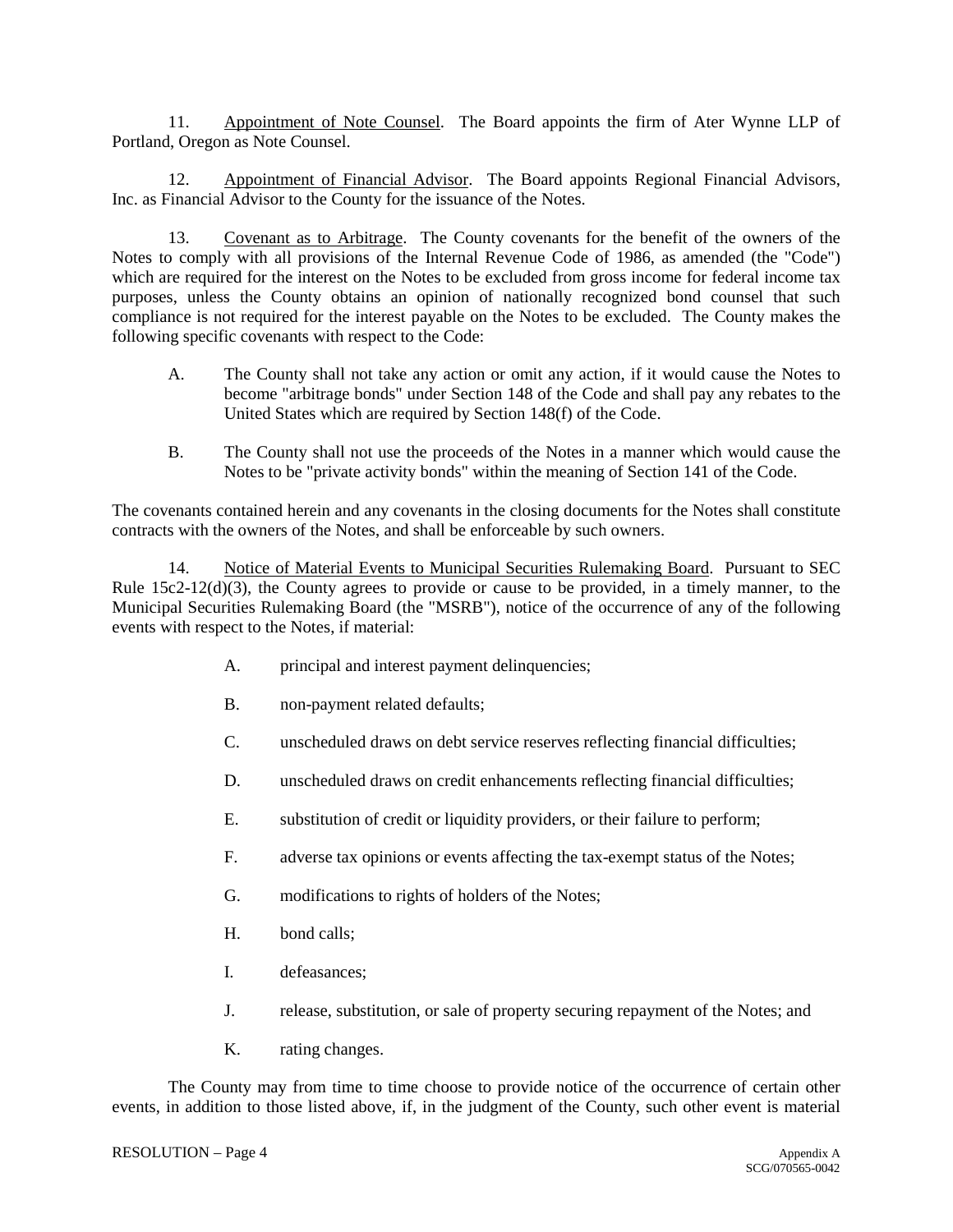with respect to the Notes, but the County does not undertake any commitment to provide such notice of any event except those events listed above.

15. Preliminary and Final Official Statement. The County shall, if required, cause the preparation of the preliminary official statement for the Notes which shall be available for distribution to prospective investors. In addition, if required, an official statement shall be prepared and ready for delivery to the purchasers of the Notes no later than the seventh (7th) business day after the sale of the Notes. When advised that the final official statement does not contain any untrue statement of a material fact or omit to state any material fact necessary to make the statements contained in the official statement not misleading in the light of the circumstances under which they are made, the Authorized Representative is authorized to certify the accuracy of the official statement on behalf of the County.

16. Resolution to Constitute Contract. In consideration of the purchase and acceptance of any or all of the Notes by those who shall own the same from time to time (the "Noteowners"), the provisions of this Resolution shall be part of the contract of the County with the Noteowners and shall be deemed to be and shall constitute a contract between the County and the Noteowners. The covenants, pledges, representations and warranties contained in this Resolution or in the closing documents executed in connection with the Notes, including without limitation the County's covenants and pledges contained in Section 7 hereof, and the other covenants and agreements herein set forth to be performed by or on behalf of the County shall be contracts for the equal benefit, protection and security of the Noteowners, all of which shall be of equal rank without preference, priority or distinction of any of such Notes over any other thereof, except as expressly provided in or pursuant to this Resolution.

17. Closing of the Sale and Delivery of the Notes. The Authorized Representative is authorized to execute and deliver such additional documents, including a Tax Certificate, and any and all other things or acts necessary for the sale and delivery of the Notes as herein authorized. Such acts of the Authorized Representative are for and on behalf of the County and are authorized by the Board of County Commissioners of the County.

ADOPTED this 16th day of May, 2002.

### **BOARD OF COUNTY COMMISSIONERS FOR MULTNOMAH COUNTY, OREGON**

 $\text{By:}\_$ 

Diane M. Linn, Chair

REVIEWED:

THOMAS SPONSLER, COUNTY ATTORNEY FOR MULTNOMAH COUNTY, OREGON

By:\_\_\_\_\_\_\_\_\_\_\_\_\_\_\_\_\_\_\_\_\_\_\_\_\_\_\_\_\_\_\_\_\_\_\_\_

Thomas Sponsler, County Attorney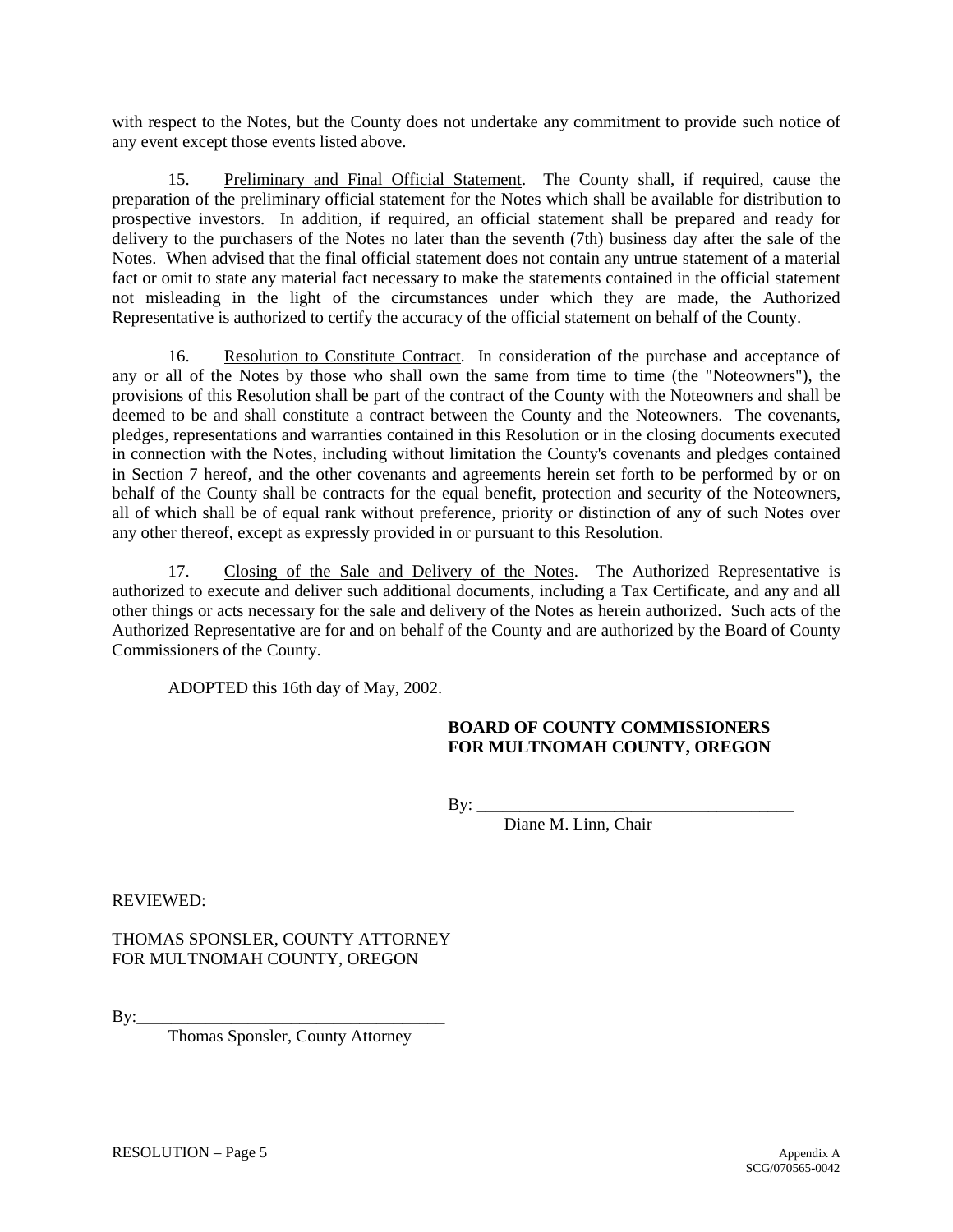## **APPENDIX B - BOOK-ENTRY-ONLY SYSTEM**

### DTC LANGUAGE DESCRIBING BOOK-ENTRY-ONLY ISSUANCE

(Prepared by DTC--bracketed material may be applicable only to certain issues)

<span id="page-52-0"></span>1. The Depository Trust Company ("DTC"), New York, NY, will act as securities depository for the securities (the "Securities"). The Securities will be issued as fully-registered securities registered in the name of Cede & Co. (DTC's partnership nominee) or such other name as may be requested by an authorized representative of DTC. One fully-registered Security certificate will be issued for [each issue of] the Securities, [each] in the aggregate principal amount of such issue, and will be deposited with DTC. [If, however, the aggregate principal amount of [any] issue exceeds \$400 million, one certificate will be issued with respect to each \$400 million of principal amount and an additional certificate will be issued with respect to any remaining principal amount of such issue.]

2. DTC is a limited-purpose trust company organized under the New York Banking Law, a "banking organization" within the meaning of the New York Banking Law, a member of the Federal Reserve System, a "clearing corporation" within the meaning of the New York Uniform Commercial Code, and a "clearing agency" registered pursuant to the provisions of Section 17A of the Securities Exchange Act of 1934. DTC holds securities that its participants ("Direct Participants") deposit with DTC. DTC also facilitates the settlement among Direct Participants of securities transactions, such as transfers and pledges, in deposited securities through electronic computerized book-entry changes in Direct Participants' accounts, thereby eliminating the need for physical movement of securities certificates. Direct Participants include securities brokers and dealers, banks, trust companies, clearing corporations, and certain other organizations. DTC is owned by a number of its Direct Participants and by the New York Stock Exchange, Inc., the American Stock Exchange LLC, and the National Association of Securities Dealers, Inc. Access to the DTC system is also available to others such as securities brokers and dealers, banks, and trust companies that clear through or maintain a custodial relationship with a Direct Participant, either directly or indirectly ("Indirect Participants"). The Rules applicable to DTC and its Direct and Indirect Participants are on file with the Securities and Exchange Commission.

3. Purchases of Securities under the DTC system must be made by or through Direct Participants, which will receive a credit for the Securities on DTC's records. The ownership interest of each actual purchaser of each Security ("Beneficial Owner") is in turn to be recorded on the Direct and Indirect Participants' records. Beneficial Owners will not receive written confirmation from DTC of their purchase, but Beneficial Owners are expected to receive written confirmations providing details of the transaction, as well as periodic statements of their holdings, from the Direct or Indirect Participant through which the Beneficial Owner entered into the transaction. Transfers of ownership interests in the Securities are to be accomplished by entries made on the books of Direct and Indirect Participants acting on behalf of Beneficial Owners. Beneficial Owners will not receive certificates representing their ownership interests in Securities, except in the event that use of the book-entry system for the Securities is discontinued.

4. To facilitate subsequent transfers, all Securities deposited by Direct Participants with DTC are registered in the name of DTC's partnership nominee, Cede & Co. or such other name as may be requested by an authorized representative of DTC. The deposit of Securities with DTC and their registration in the name of Cede & Co. or such other nominee do not effect any change in beneficial ownership. DTC has no knowledge of the actual Beneficial Owners of the Securities; DTC's records reflect only the identity of the Direct Participants to whose accounts such Securities are credited, which may or may not be the Beneficial Owners. The Direct and Indirect Participants will remain responsible for keeping account of their holdings on behalf of their customers.

5. Conveyance of notices and other communications by DTC to Direct Participants, by Direct Participants to Indirect Participants, and by Direct Participants and Indirect Participants to Beneficial Owners will be governed by arrangements among them, subject to any statutory or regulatory requirements as may be in effect from time to time. [Beneficial Owners of Securities may wish to take certain steps to augment transmission to them of notices of significant events with respect to the Securities, such as redemptions, tenders, defaults, and proposed amendments to the security documents. Beneficial Owners of Securities may wish to ascertain that the nominee holding the Securities for their benefit has agreed to obtain and transmit notices to Beneficial Owners, or in the alternative, Beneficial Owners may wish to provide their names and addresses to the registrar and request that copies of the notices be provided directly to them.]

[6. Redemption notices shall be sent to DTC. If less than all of the Securities within an issue are being redeemed, DTC's practice is to determine by lot the amount of the interest of each Direct Participant in such issue to be redeemed.]

7. Neither DTC nor Cede & Co. (nor such other DTC nominee) will consent or vote with respect to the Securities. Under its usual procedures, DTC mails an Omnibus Proxy to Issuer as soon as possible after the record date. The Omnibus Proxy assigns Cede & Co.'s consenting or voting rights to those Direct Participants to whose accounts the Securities are credited on the record date (identified in a listing attached to the Omnibus Proxy).

8. Redemption proceeds, distributions, and dividend payments on the Securities will be made to Cede & Co., or such other nominee as may be requested by an authorized representative of DTC. DTC's practice is to credit Direct Participants' accounts, upon DTC's receipt of funds and corresponding detail information from Issuer or Agent on payable date in accordance with their respective holdings shown on DTC's records. Payments by Participants to Beneficial Owners will be governed by standing instructions and customary practices, as is the case with securities held for the accounts of customers in bearer form or registered in "street name," and will be the responsibility of such Participant and not of DTC, Agent, or Issuer,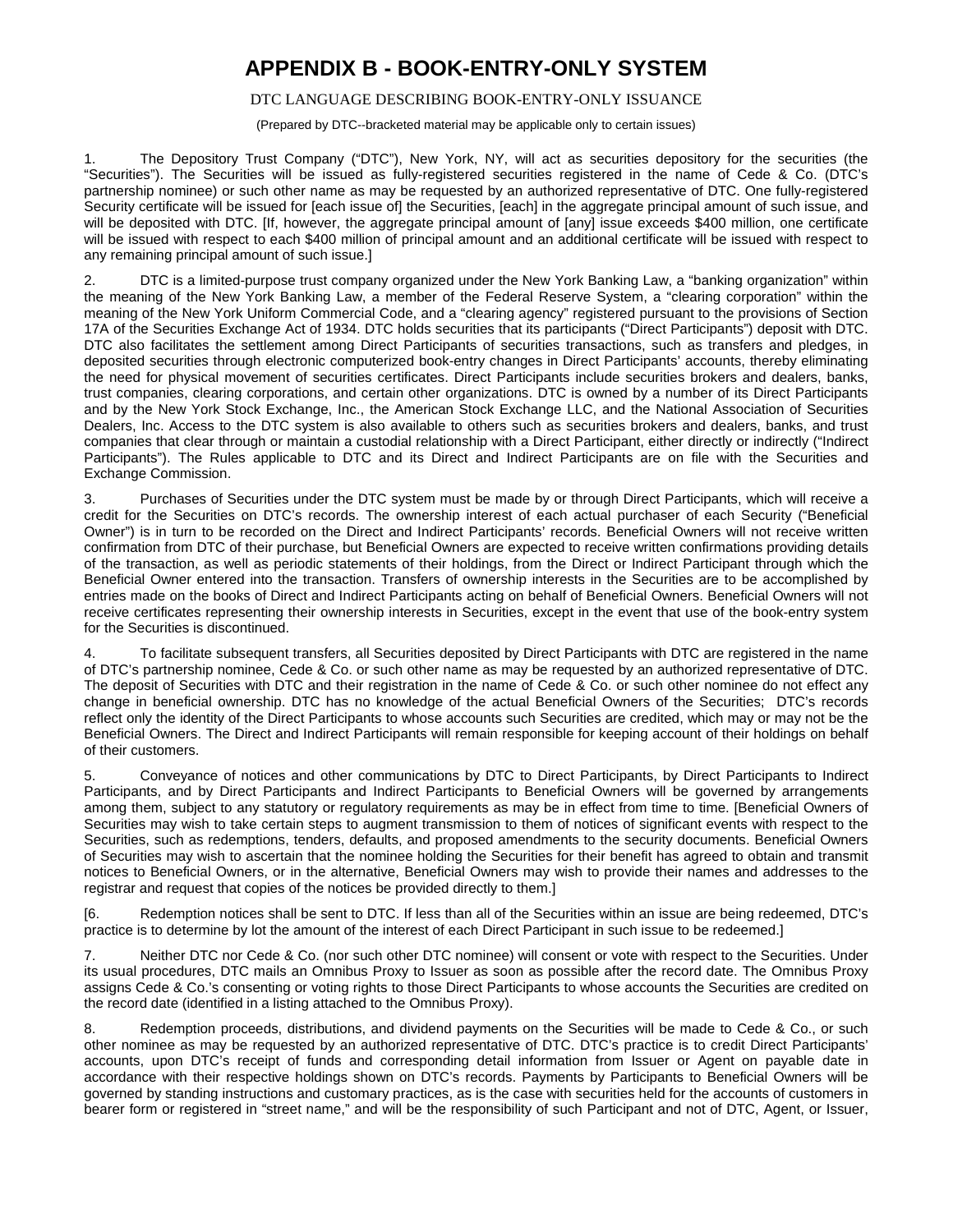subject to any statutory or regulatory requirements as may be in effect from time to time. Payment of redemption proceeds, distributions, and dividends to Cede & Co. (or such other nominee as may be requested by an authorized representative of DTC) is the responsibility of Issuer or Agent, disbursement of such payments to Direct Participants shall be the responsibility of DTC, and disbursement of such payments to the Beneficial Owners shall be the responsibility of Direct and Indirect Participants.

[9. A Beneficial Owner shall give notice to elect to have its Securities purchased or tendered, through its Participant, to [Tender/Remarketing] Agent, and shall effect delivery of such Securities by causing the Direct Participant to transfer the Participant's interest in the Securities, on DTC's records, to [Tender/Remarketing] Agent. The requirement for physical delivery of Securities in connection with an optional tender or a mandatory purchase will be deemed satisfied when the ownership rights in the Securities are transferred by Direct Participants on DTC's records and followed by a book-entry credit of tendered Securities to [Tender/Remarketing] Agent's DTC account.]

10. DTC may discontinue providing its services as securities depository with respect to the Securities at any time by giving reasonable notice to Issuer or Agent. Under such circumstances, in the event that a successor securities depository is not obtained, Security certificates are required to be printed and delivered.

11. Issuer may decide to discontinue use of the system of book-entry transfers through DTC (or a successor securities depository). In that event, Security certificates will be printed and delivered.

12. The information in this section concerning DTC and DTC's book-entry system has been obtained from sources that Issuer believes to be reliable, but Issuer takes no responsibility for the accuracy thereof.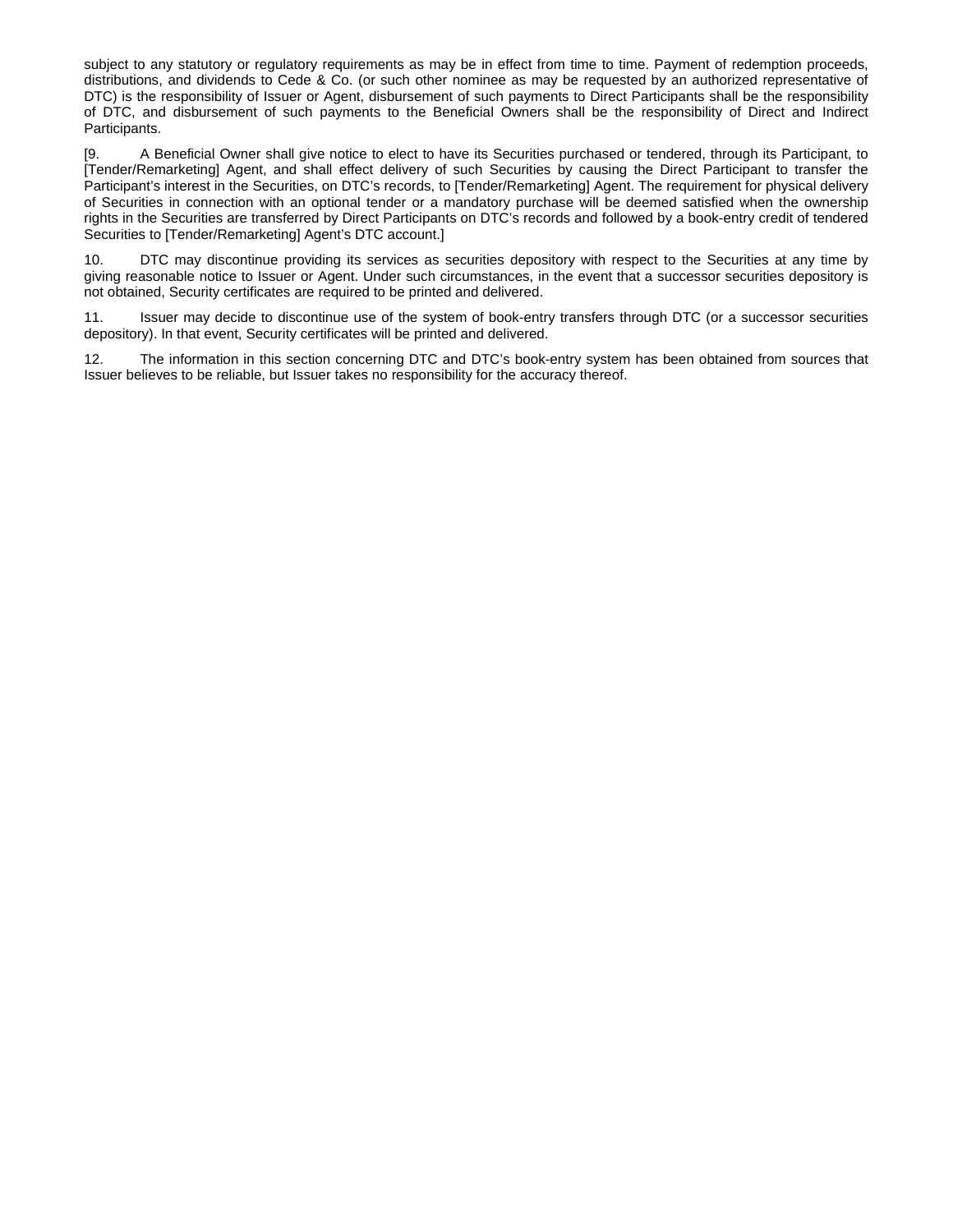## <span id="page-54-0"></span>**APPENDIX C – FORM OF NOTE COUNSEL LEGAL OPINION**

### [FORM OF NOTE COUNSEL'S OPINION]

July 1, 2002

Multnomah County, Oregon 501 S.E. Hawthorne Blvd., 4<sup>th</sup> Floor Portland, Oregon 97214

### **Re:** *\$20,000,000 Multnomah County, Oregon Tax and Revenue Anticipation Notes, Series 2002*

Ladies and Gentlemen:

We have acted as note counsel in connection with the authorization, issuance, sale and delivery by Multnomah County, Oregon (the "Issuer") of its Tax and Revenue Anticipation Notes, Series 2002, in the aggregate principal amount of Twenty Million Dollars (\$20,000,000) (the "Notes"), which are dated July 1, 2002. The Notes are issued pursuant to Resolution No. 02-069 adopted by the Board of County Commissioners of the Issuer on May 16, 2002 (the "Note Resolution"). The Notes are being issued for the purpose of meeting current expenses of the Issuer for the 2002-03 fiscal year and to pay the cost of issuance of the Notes. Capitalized terms not otherwise defined herein shall have the meanings ascribed thereto in the Note Resolution.

We have examined the law, a duly certified transcript of proceedings of the Issuer, prepared in part by us, relating to the issuance and sale of the Notes, and other documents which we deem necessary to render this opinion.

We have not been engaged or undertaken to review the accuracy, completeness or sufficiency of the official statement or other offering material relating to the Notes.

On questions of fact material to our opinion, we have relied on the representations of the Issuer contained in the Note Resolution and in the certified proceedings and other certifications of public officials furnished to us without undertaking to verify the same by independent investigation.

On the basis of the foregoing examination, and in reliance thereon, and on the basis of our examination of other such matters of fact and questions of law as we deem relevant under the circumstances, and subject to the limitations expressed herein, we are of the opinion that:

A. The Notes have been legally authorized and issued under and pursuant to the Constitution and Statutes of the State of Oregon, and are valid and legally binding special obligations of the Issuer, enforceable in accordance with their terms subject to: (i) bankruptcy, insolvency, fraudulent conveyance, reorganization, moratorium and other similar laws affecting creditors' rights and remedies generally (whether now or hereafter in existence); (ii) the application of equitable principles and the exercise of judicial discretion in appropriate cases; (iii) common law and statutes affecting the enforceability of contractual obligations generally; and (iv) principles of public policy concerning, affecting or limiting the enforcement of rights or remedies against governmental entities such as the Issuer.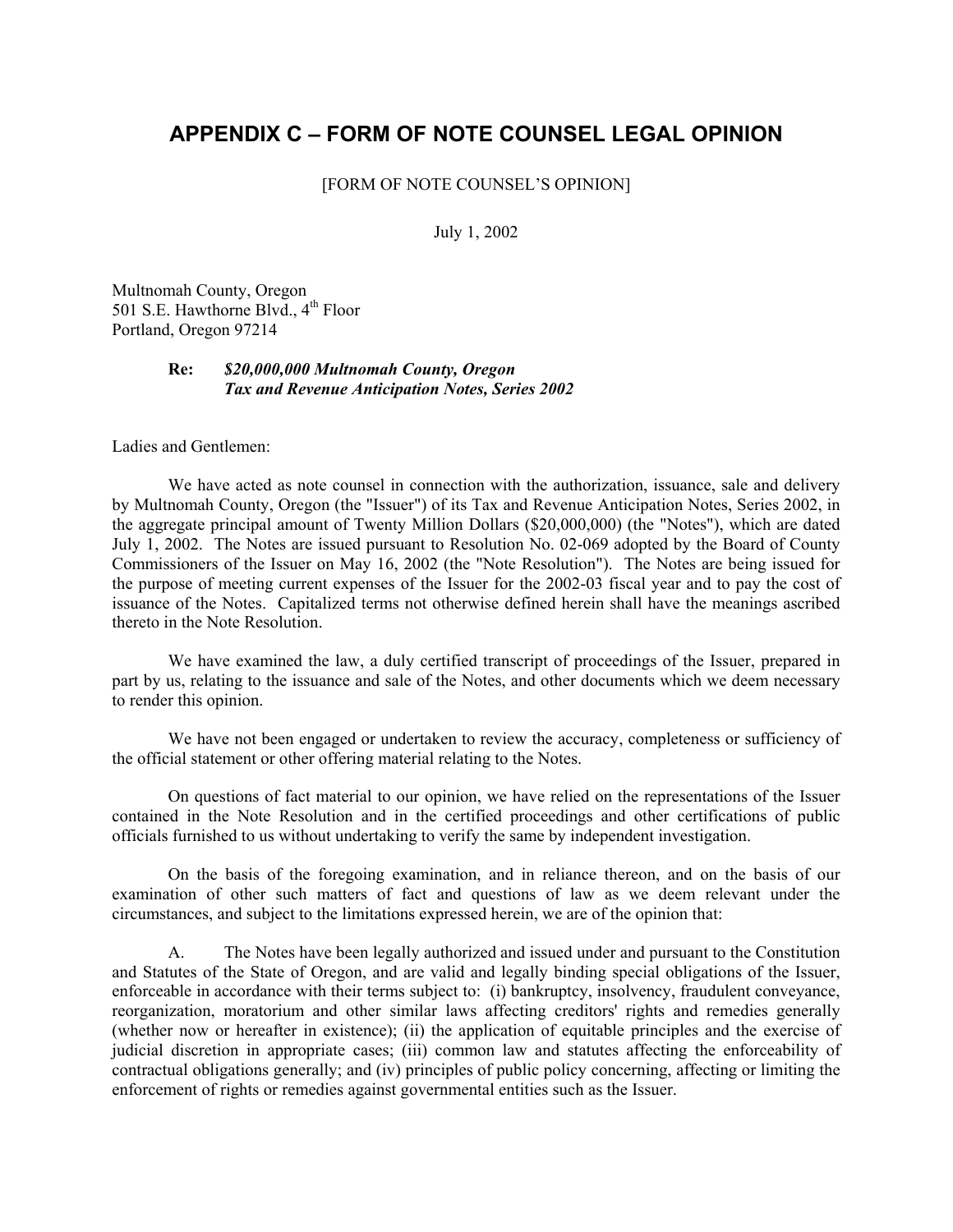Multnomah County, Oregon July 1, 2002 Page 2

B. Under existing law, and assuming compliance by the Issuer with the covenants described below, interest on the Notes is excluded from the gross income of the recipients thereof for federal income tax purposes. Further, interest on the Notes will not be included as a specific preference item for purposes of the alternative minimum tax imposed on individuals and corporations.

Note Counsel is of the opinion that the difference between the principal amount of the Notes maturing on June 30, 2003 (the "Premium Notes") and the initial offering price to the public (excluding bond houses, brokers, or similar persons or organizations acting in the capacity of underwriters or wholesalers) at which price a substantial amount of such Premium Notes was sold constitutes original issue premium. Such premium may not be deducted from Federal gross income by a holder of a Premium Note. The amount of such premium must be amortized actuarially on a constant interest rate basis over the term of such Premium Note, and the federal tax basis of such Premium Note will be decreased over its term by the amount of such amortized premium. As a result of the tax cost reduction requirements of the Code relating to amortization of bond premium, under certain circumstances an owner of Premium Notes may realize a taxable gain upon disposition of such Premium Notes even though they are sold or redeemed for an amount equal to such owner's original cost of acquiring such Premium Notes.

C. The interest on the Notes is exempt from present personal income taxation by the State of Oregon.

In expressing the aforementioned opinions, we have relied on, and assume compliance by the Issuer with certain representations and covenants regarding the use and investment of the proceeds of the Notes. Under the Internal Revenue Code of 1986, as amended (the "Code"), the Issuer is required to comply with certain requirements subsequent to the issuance of the Notes to maintain the exclusion of interest from gross income for federal income tax purposes, including requirements relating to the application and investment of the proceeds of the Notes. The Issuer has covenanted to comply with these requirements. However, we have not undertaken and do not undertake to monitor compliance by the Issuer with such requirements; and if the Issuer should fail to comply with such requirements, the interest on the Notes could become included in gross income for federal income tax purposes retroactive to the date of issuance of the Notes.

Except as stated above, we express no opinion on any other federal, state or local tax consequences of acquiring, carrying, owning or disposing of the Notes. Holders of the Notes should be aware that the ownership of tax-exempt obligations may result in collateral federal income tax consequences.

Our opinion is limited to matters of Oregon law and applicable federal law, and we assume no responsibility for the applicability of laws of other jurisdictions.

This opinion is provided to you as a legal opinion only, and not as a guaranty or warranty of the matters discussed herein. No opinions may be inferred or implied beyond the matters expressly stated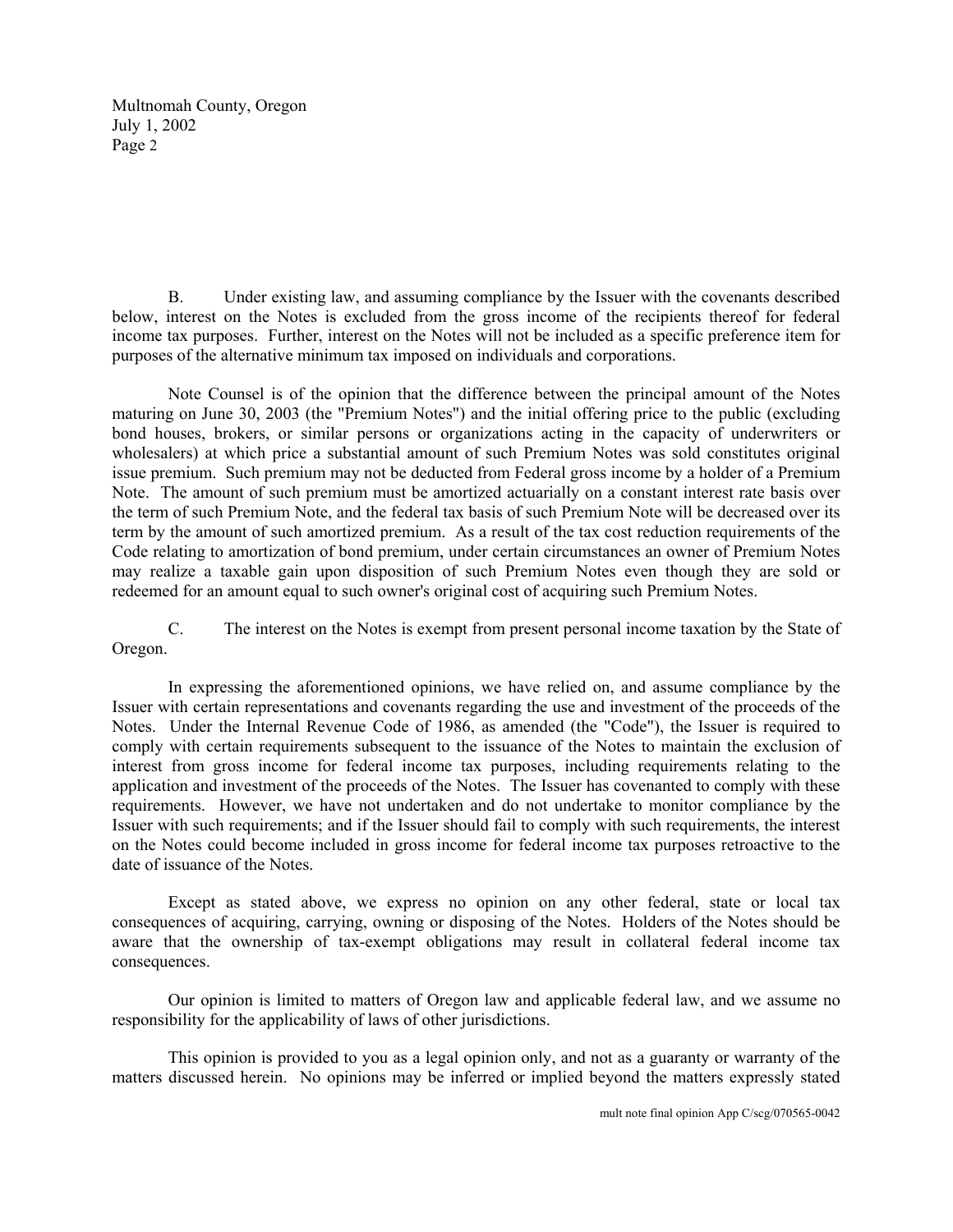Multnomah County, Oregon July 1, 2002 Page 3

herein. No qualification, limitation or exception contained herein shall be construed in any way to limit the scope of the other qualifications, limitations and exceptions. For purposes of this opinion, the terms "law" and "laws" do not include unpublished judicial decisions, and we disclaim the effect of any such decision on the opinions expressed. This opinion speaks as of its date only, and we disclaim any undertaking or obligation to advise you of any changes that hereafter may be brought to our attention.

We have served only as note counsel to the Issuer and have not and are not representing any other party in connection with the Notes.

Respectfully submitted,

 ATER WYNNE LLP Attorneys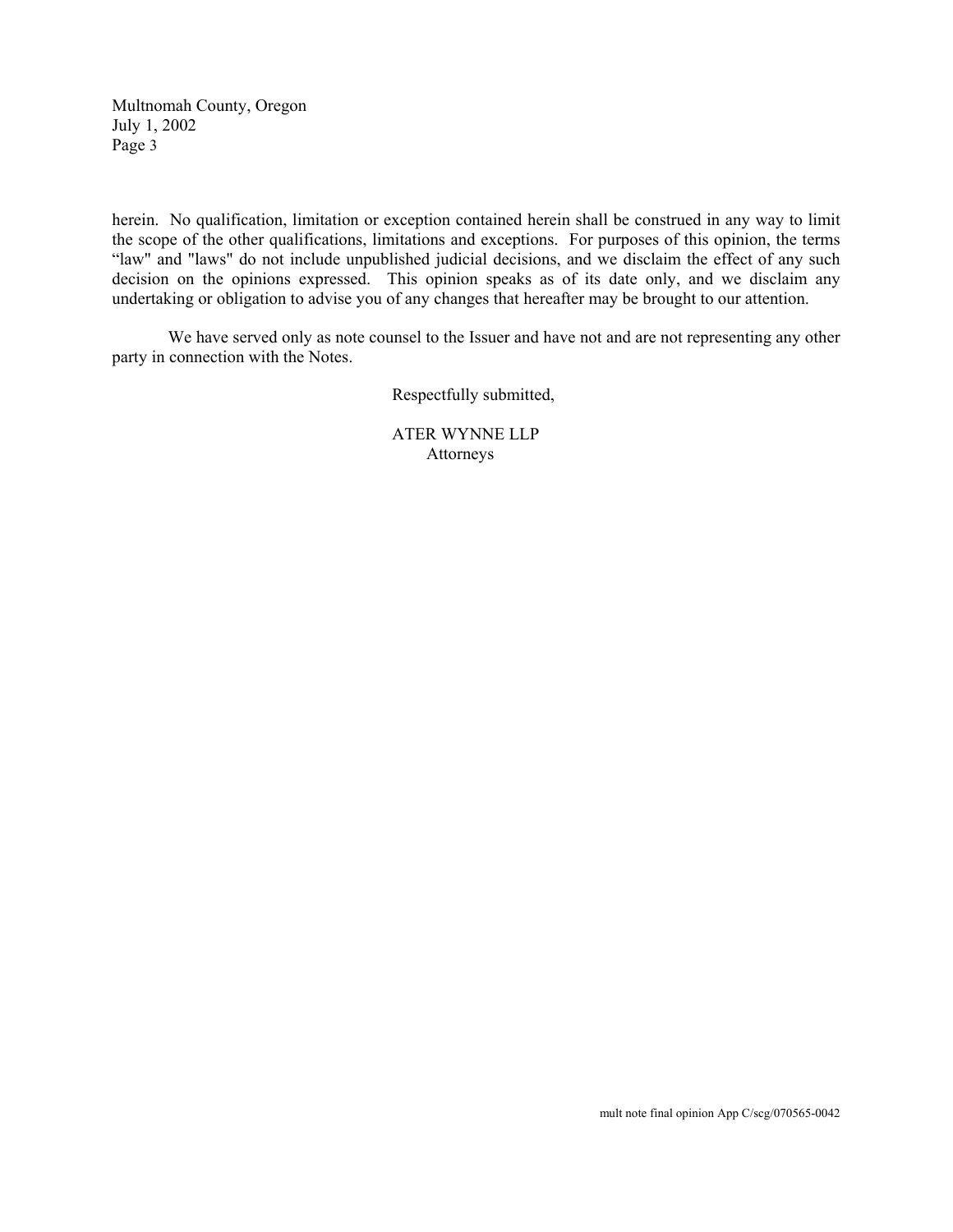## **APPENDIX D – FORM OF CONTINUING DISCLOSURE CERTIFICATE**

### **CONTINUING DISCLOSURE CERTIFICATE**

This Continuing Disclosure Certificate (the "Certificate"), dated July 1, 2002, is executed and delivered by MULTNOMAH COUNTY, OREGON (the "Issuer") in connection with the issuance of Tax and Revenue Anticipation Notes, Series 2002 (the "Notes"). The Notes are being issued pursuant to Resolution No. 02-069 adopted by the Board of County Commissioners of the Issuer on May 16, 2002 (the "Resolution"). The Issuer covenants as follows. Capitalized terms used but not otherwise defined herein shall have the meanings assigned thereto in the Resolution.

Section 1. Purpose of Certificate. This Certificate is being executed and delivered by the Issuer for the benefit of registered and beneficial holders of the Notes and to assist the Underwriter(s) in complying with SEC Rule 15c2-12 (17 CFR Pt. 240, § 240.15c2-12) (the "Rule"). Execution and delivery of this Certificate will qualify the Notes for a limited exemption from the Rule pursuant to paragraph (d)(3) of the Rule regarding municipal securities with a stated maturity of 18 months or less. In lieu of the Issuer's limited undertaking pursuant to this Certificate, the Issuer may undertake to provide annual financial information and notice of material events as described in paragraph (b)(5) of the Rule. Such undertaking, if any, shall be made by way of an amendment to this Certificate in accordance with Section 6 hereof.

Section 2. Material Events. The Issuer agrees to provide or cause to be provided, in a timely manner, (i) to each nationally recognized municipal securities information repository (the "NRMSIRs") or to the Municipal Securities Rulemaking Board (the "MSRB"), and (ii) to the SID, if any, notice of the occurrence of any of the following events with respect to the Notes, if material:

- a. principal and interest payment delinquencies;
- b. non-payment related defaults;
- c. unscheduled draws on debt service reserves reflecting financial difficulties;
- d. unscheduled draws on credit enhancements reflecting financial difficulties;
- e. substitution of credit or liquidity providers, or their failure to perform;
- f. adverse tax opinions or events affecting the tax-exempt status of the Notes;
- g. modifications to rights of holders of the Notes;
- h. bond calls;
- i. defeasances;
- j. release, substitution, or sale of property securing repayment of the Notes; and
- k. rating changes.

The Issuer may from time to time choose to provide notice of the occurrence of certain other events, in addition to those listed above, if, in the judgment of the Issuer, such other event is material with respect to the Notes, but the Issuer does not undertake any commitment to provide such notice of any event except those events listed above.